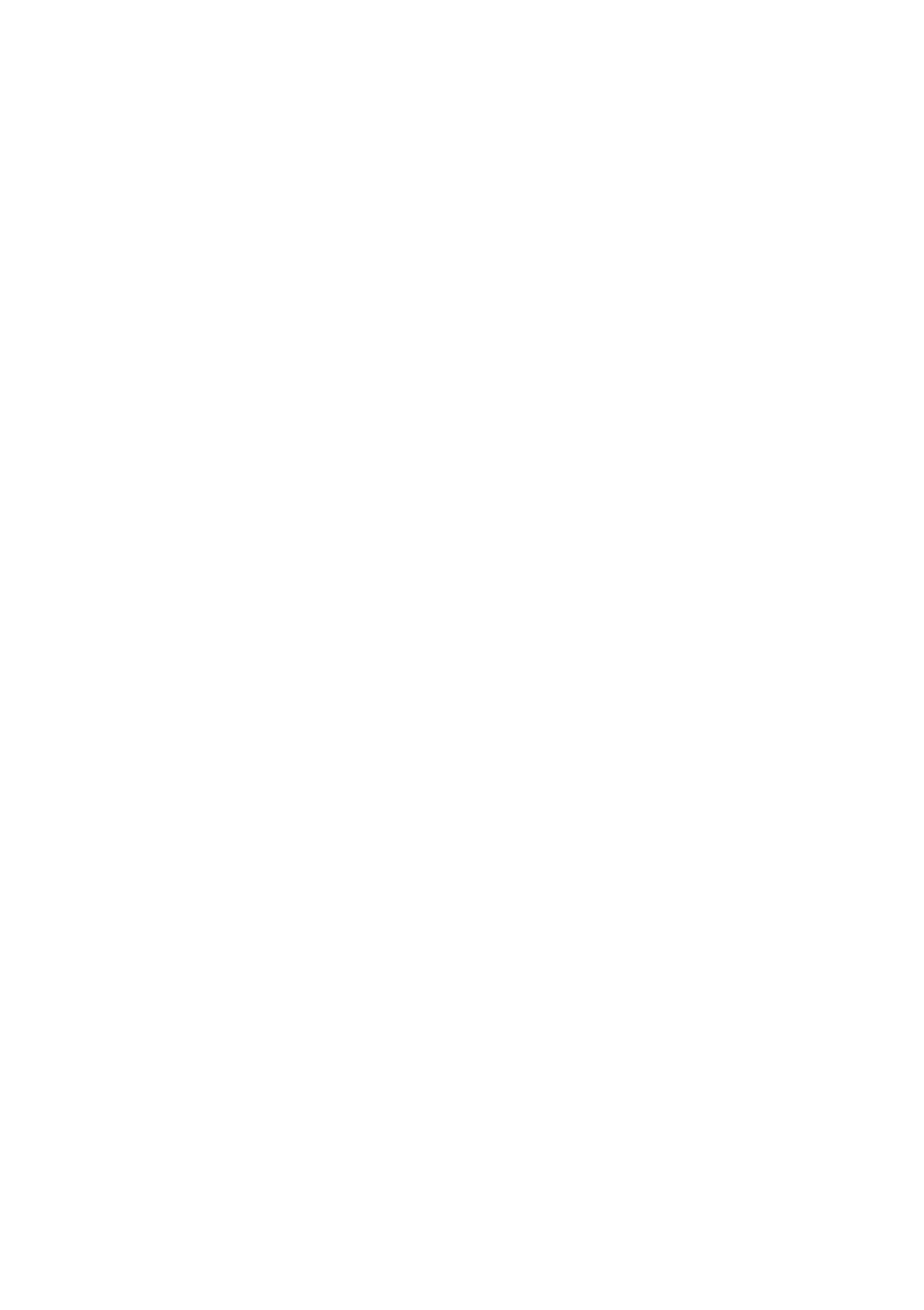# **1. INTRODUCTION**

This manual contains installation, operation and maintenance instructions for the Catapult<sup>™</sup> 1000 Series Scales. Please read the manual completely before using the scale.

# **1.1 Safety Precautions**

Please follow these safety precautions:

- Verify that the AC Adapter input voltage matches the local AC power supply.
- Do not immerse the scale in water or other liquids.
- Do not operate the scale in hostile environments.
- Do not drop loads on the platform.
- Do not place the scale upside down on the pan.
- Service should only be performed by authorized personnel
- Disconnect the scale from the power supply when cleaning

# **1.2 Controls**



**Figure 1-1. Controls.**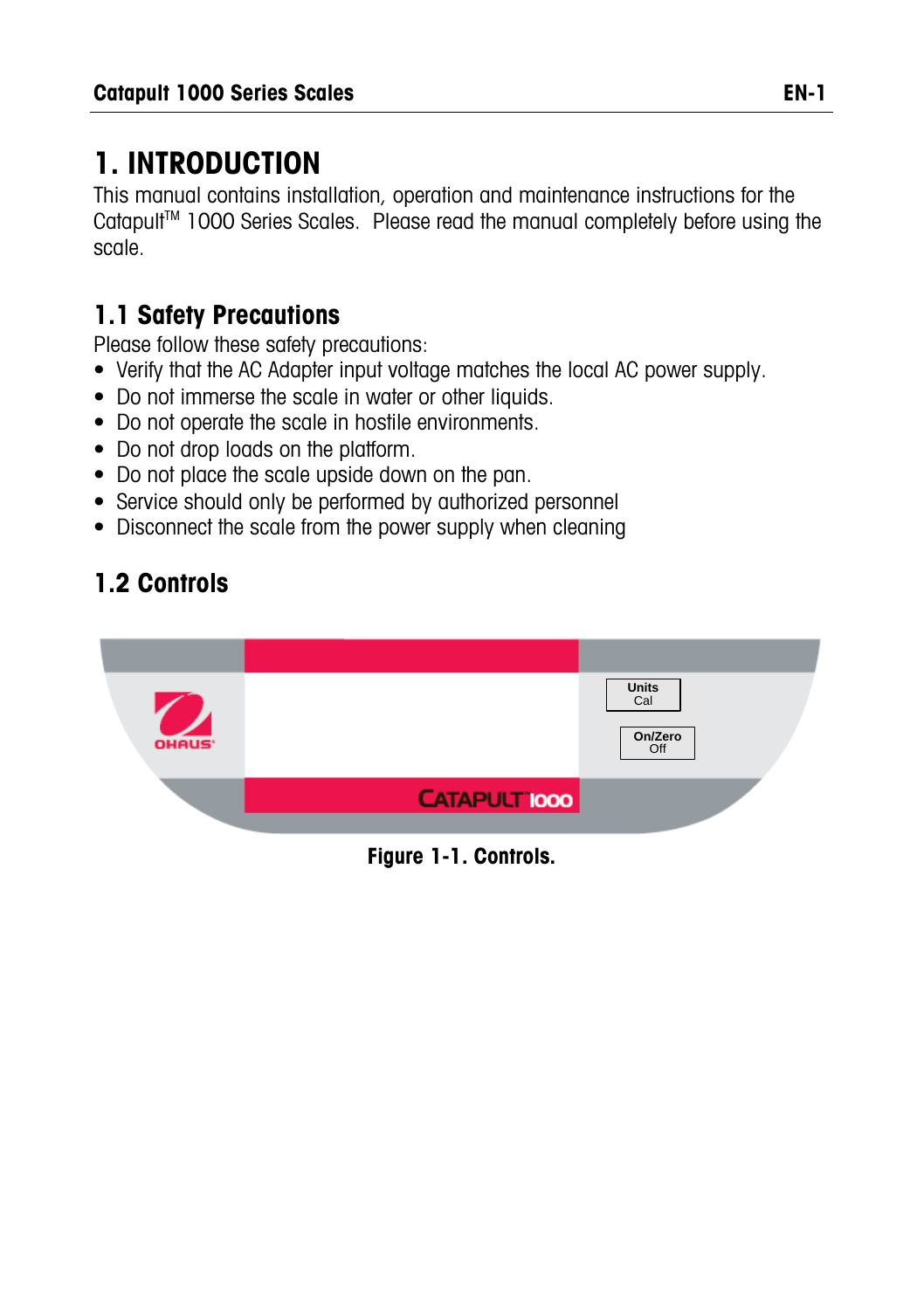#### **TABLE 1-1. CONTROL FUNCTIONS.**

| <b>Button</b>                            | On/Zero<br>Off                                                                                    | <b>Units</b><br>Cal                                                                                                                       |  |
|------------------------------------------|---------------------------------------------------------------------------------------------------|-------------------------------------------------------------------------------------------------------------------------------------------|--|
| <b>Primary Function</b><br>(Short Press) | <b>ON/ZERO</b><br>Turns scale ON.<br>If scale is On:<br>Sets zero.<br>Simulates a tare operation. | <b>UNITS</b><br>Changes the weighing unit.<br><b>Enters Dynamic Weighing</b><br>Mode.<br>Initiates countdown in<br>Dynamic Weighing mode. |  |
| Secondary<br>Function<br>(Long Press)    | 0ff<br>Turns scale off.                                                                           | Cal<br>Initiates calibration process.                                                                                                     |  |

#### **1.2 Display Window**

#### **1.2.1 Large 7-Segment Numeric Characters:**

Weight (mass) values are shown using 4 digits including negative sign and decimal places. Prompts for calibration and possible error conditions are also shown using these digits.

### **1.2.2 Stable Reading Indication:**

A **\*** will appear in the lower left corner of the display to indicate when the reading is stable.

# **1.2.3 Weighing Unit Indication:**

The weighing unit selected appears on the right side of the display

### **1.2.3 Dynamic Weighing Mode Indication:**

A **•** will flash next to the selected unit during this mode.

### **1.2.3 Low Battery Indication:**

The battery symbol on the left side of the display  $\Box$  indicates a low battery condition. When first displayed, approximately 12 hours of operation remain. When the battery is fully depleted, the scale will momentarily display "Lo bAt" and shut off.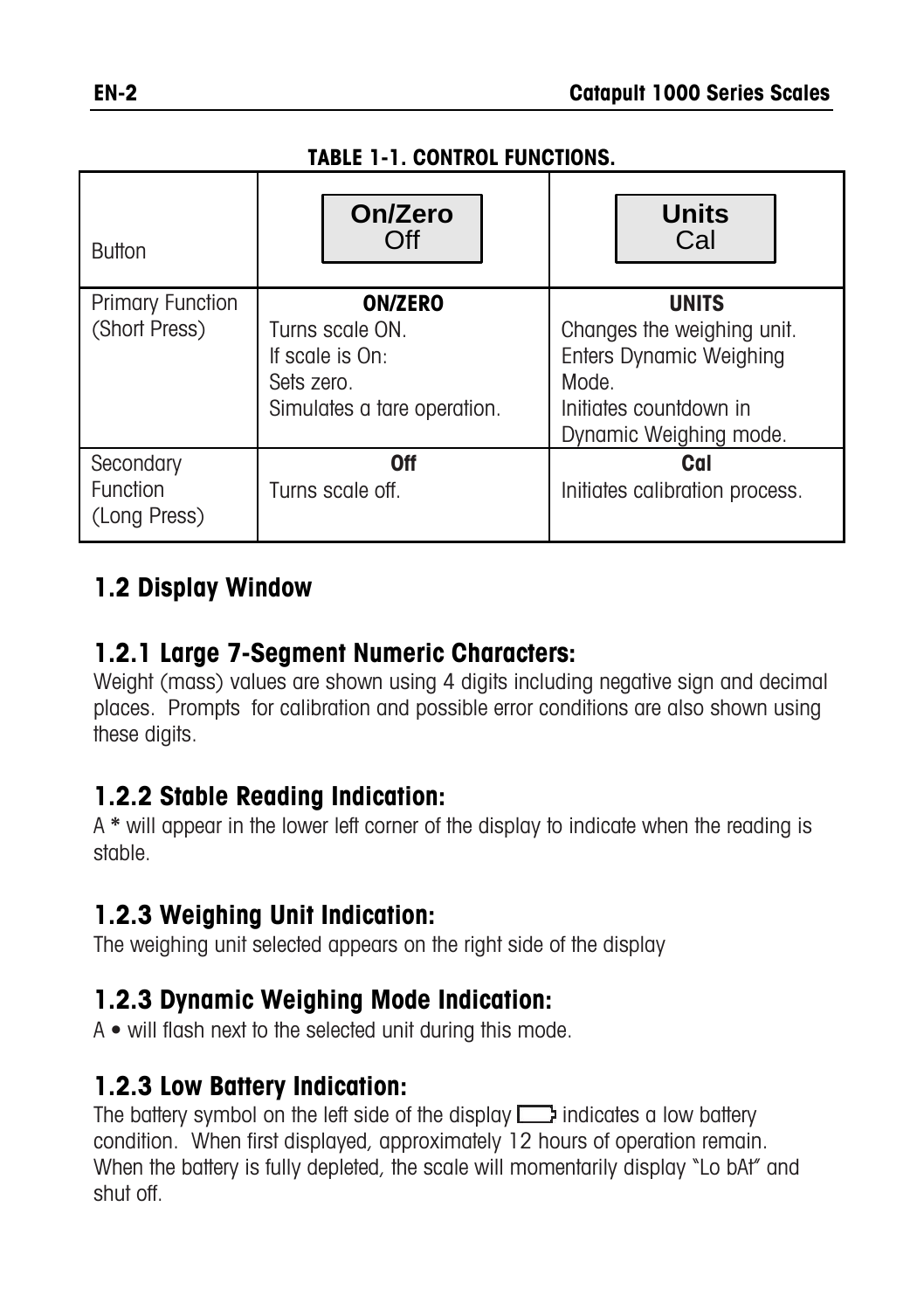# **2. INSTALLATION**

# **2.1 Package Contents**

- Scale
- Power Adapter
- Instruction Manual
- Warranty Card

# **2.2 Location**

Use the scale on a firm, steady surface. Avoid locations with excessive air current, vibrations, heat sources, or rapid temperature changes.

# **2.3 Power**

# **2.3.1 AC Power**

The AC adapter (included) may be used to power the scale when battery power is not available. Connect the AC adapter plug to the input jack. Then plug the AC adapter into a properly grounded power outlet.



**Figure 2-1. Power Connection.**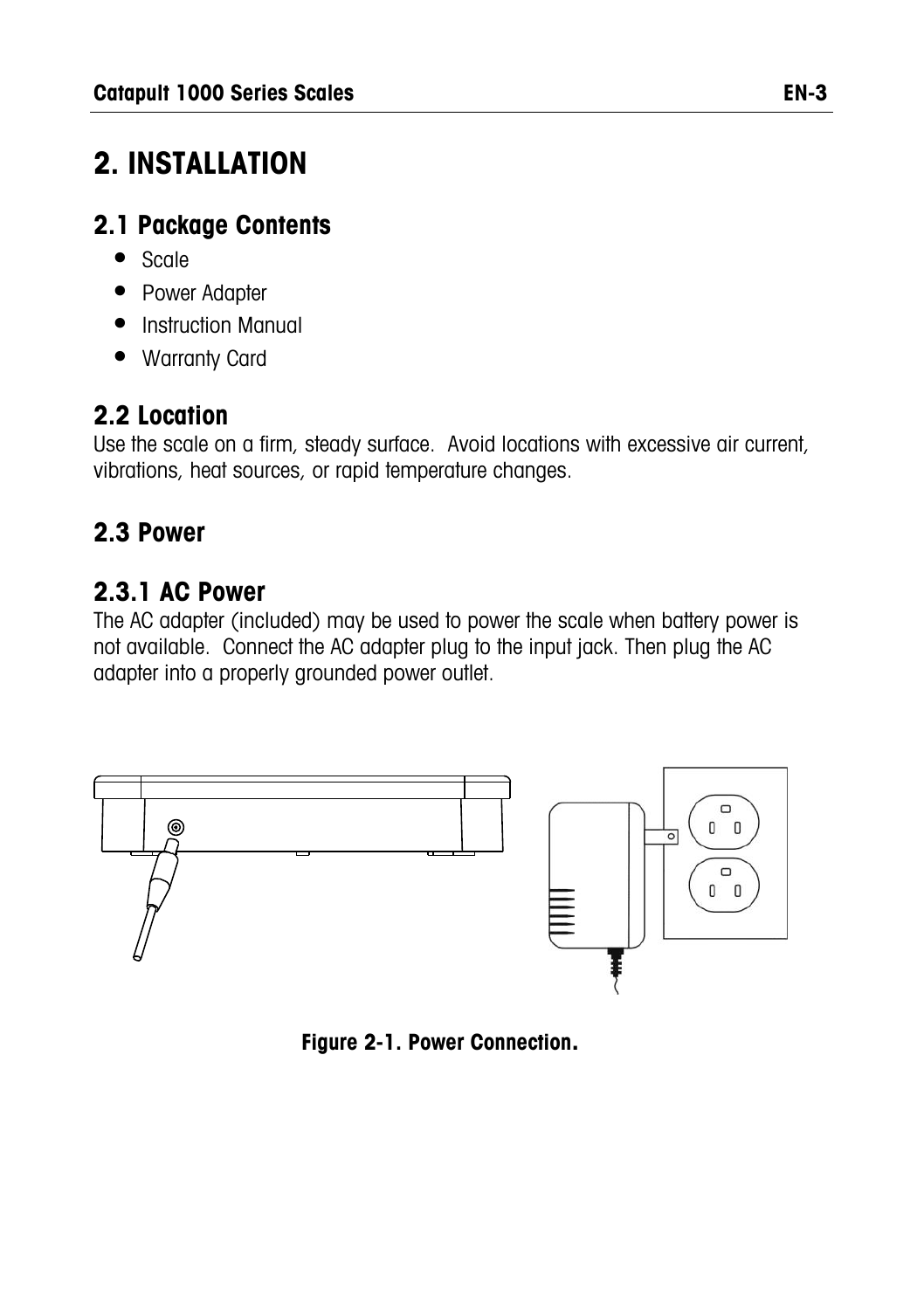# **2.3.2 Battery Installation (Optional)**

Open the battery cover on the bottom of the scale and install three "C" size (LR14) alkaline or rechargeable batteries into the compartment. Orient the batteries as shown on the inside of the compartment. Close the battery cover.

**NOTE:** Batteries are not included.



**Figure 2-2. Battery Installation.** 



**CAUTION:** Do not dispose of used batteries in domestic waste. Follow the proper disposal or recycling requirements in accordance with local laws and regulations.

# **3. OPERATION 3.1 Turning Scale On/Off**

To turn the scale on, press the **ON/ZERO Off** button. The scale performs a display test, momentarily displays the model/software version, and then enters the active weighing mode.

To turn the scale off, press and hold **ON/ZERO Off** button until OFF is displayed.

# **3.2 Zero Operation**

By pressing the **ON/ZERO Off** button, the scale display returns to zero. When adding additional mass, the **ON/ZERO Off** Button may be used repeatedly until the full capacity of the scale is reached. When a container is used, the **ON/ZERO Off** button may be used to simulate a Tare function. Additional mass may then be added as a NET weight. When removing both the sample and container from the scale, a negative value may be displayed. Zero the scale again before subsequent usage. **NOTE:** The **ON/ZERO Off** button will perform a true zero setting function when displayed values are within +2% of full capacity. Above 2%, the range is limited to full capacity by subtraction.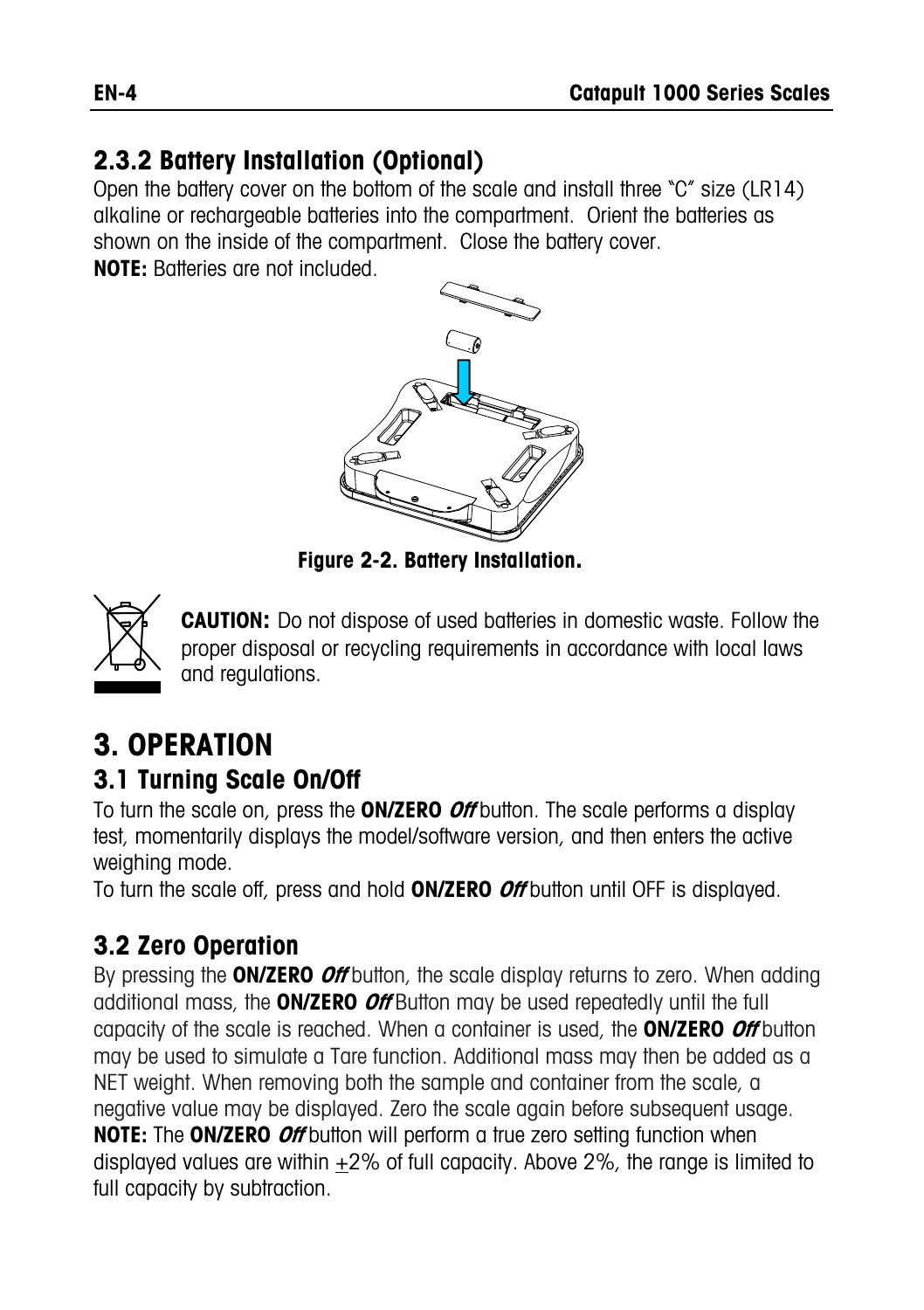# **3.3 Changing Units of Measure**

Press the **UNITS** *Cal* button to display the next available measuring unit.

# **3.4 Auto Shut-Off**

To extend battery life, the scale will automatically turn off after approximately four minutes of inactivity. This feature is only active during battery operation.

# **3.5 Dynamic Weighing**

With the platform empty, short press the **UNITS Cal** button to cycle through the units. Dynamic mode is active when the indicator • is flashing.

Place a mass on the platform. The scale will show "-A-". **NOTE:** If using a container, press **ON/ZERO Off** to tare the weight and return to zero.

With a mass on the platform or container, a short press of **UNITS** *Cal* will start the averaging countdown from 5 seconds.

The averaged weight is then displayed. The indicator  $\bullet$ stops flashing when the process is complete.

The display will hold until a button is pressed.

To repeat the process press **UNITS Cal** with a mass on the platform or container.

To Exit, remove the mass from the platform or container and press **UNITS Cal**.

# **3.6 Weight AlertTM**

With platform empty, press the **UNITS** *Cal* button until the lb unit displayed. The digits will start to flash if the weight on the pan is over 70 lb. If the weight on the pan is over 150 lb, the digits will stop flashing. **NOTE:** Weight Alert<sup>™</sup> is available only in Lb mode without Dynamic Weighing. Make sure that the "lb" indicator is turned On and the "•" dynamic weighing indicator is turned Off.





$$
\boxed{\phantom{0} -\zeta \phantom{0} \phantom{0}}_{\kappa_9}
$$

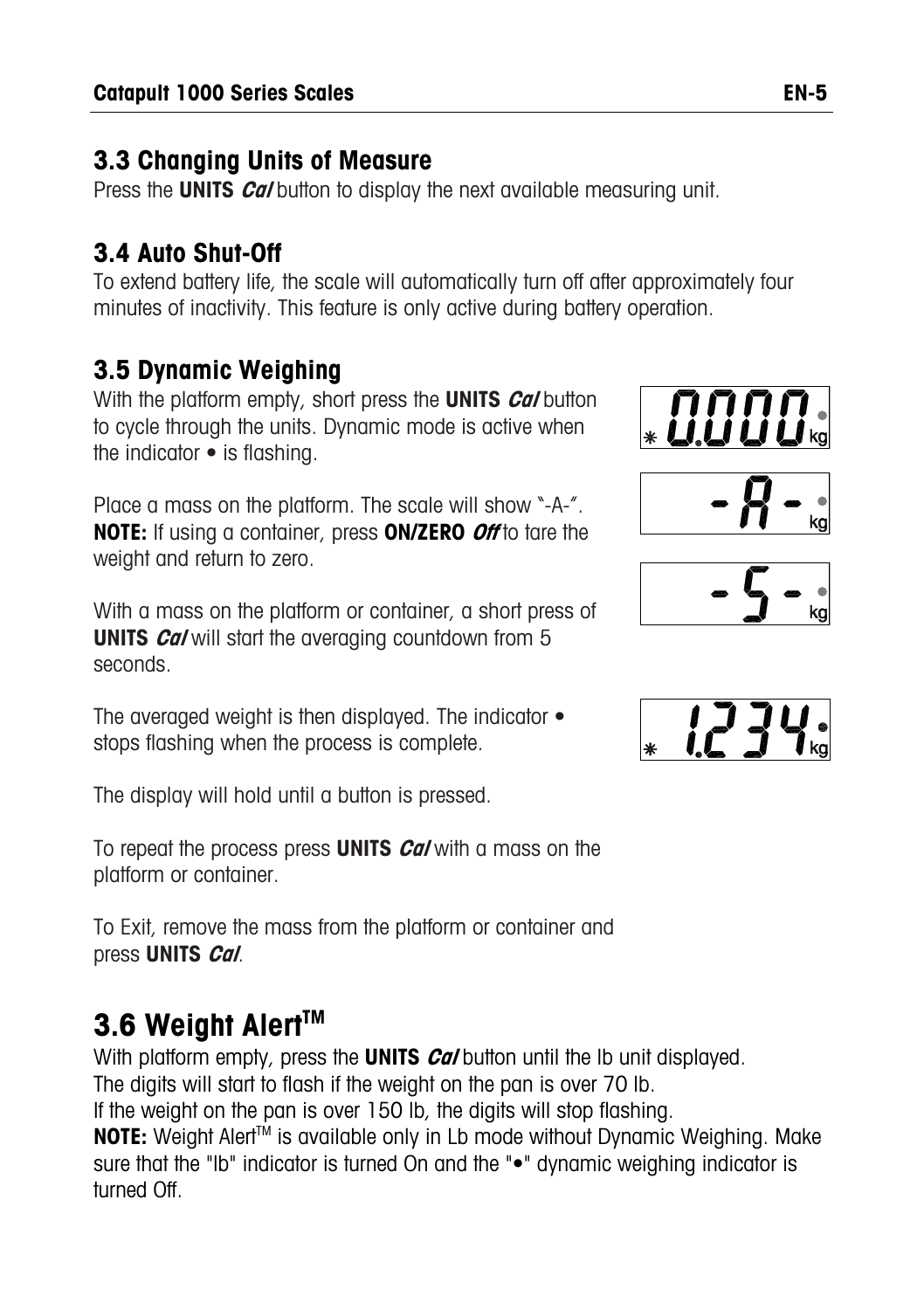# **4. CALIBRATION**

For best results, calibrate the scale at regular intervals. (Calibration weights are not supplied with the scale.)

#### **CAUTION**



**USE EXTREME CARE WHEN HANDLING CALIBRATION WEIGHTS AS THEY ARE VERY HEAVY. IMPROPER LIFTING METHODS OR MISUSE OF CALIBRATION WEIGHTS MAY RESULT IN PERSONAL INJURY. MULTIPLE WEIGHTS MAY BE USED TO EQUAL THE REQUIRED CALIBRATION WEIGHT** 

#### **NOTE:**

- Ensure the appropriate calibration masses are available before beginning calibration (see Table 4-1).
- Ensure that the scale is level and stable during the entire calibration process.
- Calibration is unavailable in Dynamic Weighing Mode.
- Allow the scale to warm up for at least 2 minutes after stabilizing to room temperature.
- To abort calibration, press **UNITS Cal**, or power off the scale.

| IADLL THE VALIDRATIVIT WEIVILLY. |                                   |  |
|----------------------------------|-----------------------------------|--|
| Model                            | <b>Calibration weight (kg/lb)</b> |  |
| C <sub>1</sub> 1P <sub>9</sub>   | 9/20                              |  |
| C11P20                           | 20/40                             |  |
| C11P75                           | 50/100                            |  |

#### **TABLE 4-1. CALIBRATION WEIGHTS.**

### **4.1 Span Calibration**

Span Calibration uses two points to adjust the scale. The first point is the zero value where there is no weight on the scale. The second point is the Span value where a calibration mass is placed on the scale.

To select the weighing unit to be used for calibration, press the **UNITS Cal** button until the correct unit is displayed.

Press and hold the **UNITS Cal** button until "CAL" is displayed.

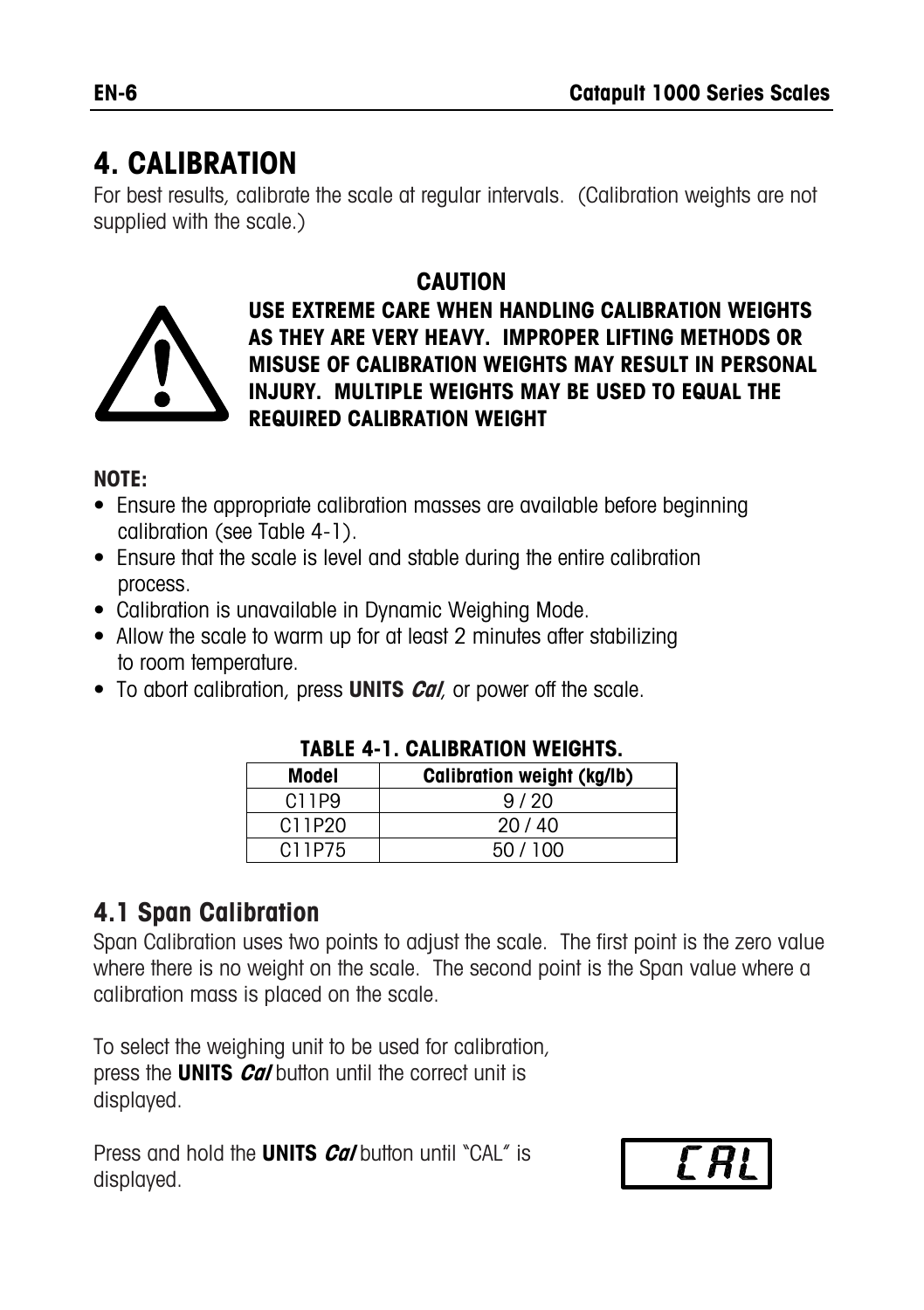#### **Catapult 1000 Series Scales EN-7**

With the platform empty, press the **ON/ZERO Off** button to capture the scale zero. The display will show "-C-".

After the zero is captured, the required span calibration weight in the selected unit is displayed.

Place the calibration weight on the platform and press **ON/ZERO** *Off* button. The display will again show "-C-".

After span capture, the display will return to the normal weighing mode.

**NOTE:** The message "CAL E" will appear if an incorrect calibration weight was applied. Repeat the procedure using the correct calibration weight.

# **4.2 Calibration Locking**

By use of an internal switch, the calibration function may be locked (disabled), and unauthorized recalibration prevented.

With the scale powered off, remove the cover under the indicator by unscrewing the two screws at the bottom.

Slide the switch on the PCB (marked SW3) to the position marked "CAL LOCK".

Reassemble the cover

If required, place tamper evident sealing labels over the screw holes or over the housing edges.

If later recalibration is required, the cover will need to be reopened and the lock switch returned to the original position.

**NOTE:** When the lock switch is set to the CAL LOCK position, the power-on zero range is reduced to 10% of full capacity.





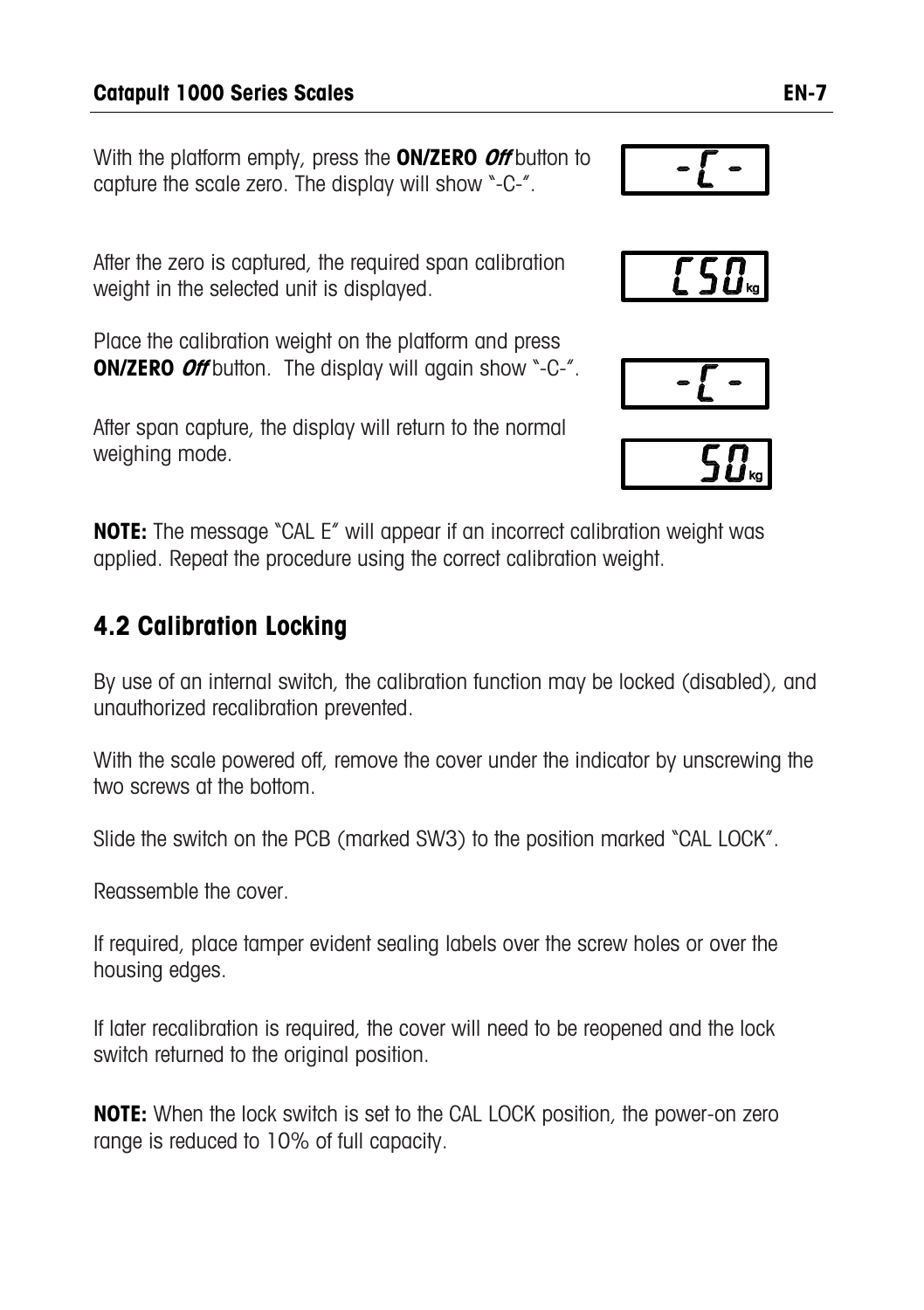# **5. MAINTENANCE**

**Caution: before cleaning, turn off the scale, and remove the AC adapter.** 

## **5.1 Cleaning**

The housing may be cleaned with a cloth dampened with a mild detergent if necessary.

Do not use solvents, chemicals, alcohol, ammonia or abrasives to clean the housing or control panels.

## **5.2 Troubleshooting**

The following table lists common problems and possible causes and remedies. If the problem persists, contact Ohaus or your authorized dealer.

| <b>Symptom</b>              | <b>Possible Cause(s)</b>                                                 | <b>Remedy</b>                                                                                                   |  |
|-----------------------------|--------------------------------------------------------------------------|-----------------------------------------------------------------------------------------------------------------|--|
| Scale will not turn on      | No power to scale<br>Battery power used up                               | Verify connections and voltage.<br>Verify battery polarity                                                      |  |
| Poor accuracy               | Improper calibration. Unstable<br>environment                            | Perform calibration. Move scale to<br>suitable location                                                         |  |
| Unable to calibrate         | CAL LOCK set to ON<br>Unstable environment<br>Incorrect calibration mass | Set CAL LOCK to OFF (see section<br>4.2)<br>Move the scale to suitable location<br>Use correct calibration mass |  |
| Scale displays "Lo<br>bAt″  | Battery is discharged                                                    | Connect power or change the<br>batteries                                                                        |  |
| Scale displays "Lo<br>Line" | Low Line voltage                                                         | Verify source voltage                                                                                           |  |
| Scale displays "E"          | Weight on pan exceeds<br>capacity                                        | Remove weight from the pan                                                                                      |  |
| Scale displays "CALE"       | Incorrect Calbiration weight on<br>pan                                   | Use correct calibration weight                                                                                  |  |
| Scale displays "UnSt"       | Scale is unstable at power up.                                           | Relocate scale to a more stable<br>environment                                                                  |  |

#### **TABLE 5.1. TROUBLESHOOTING.**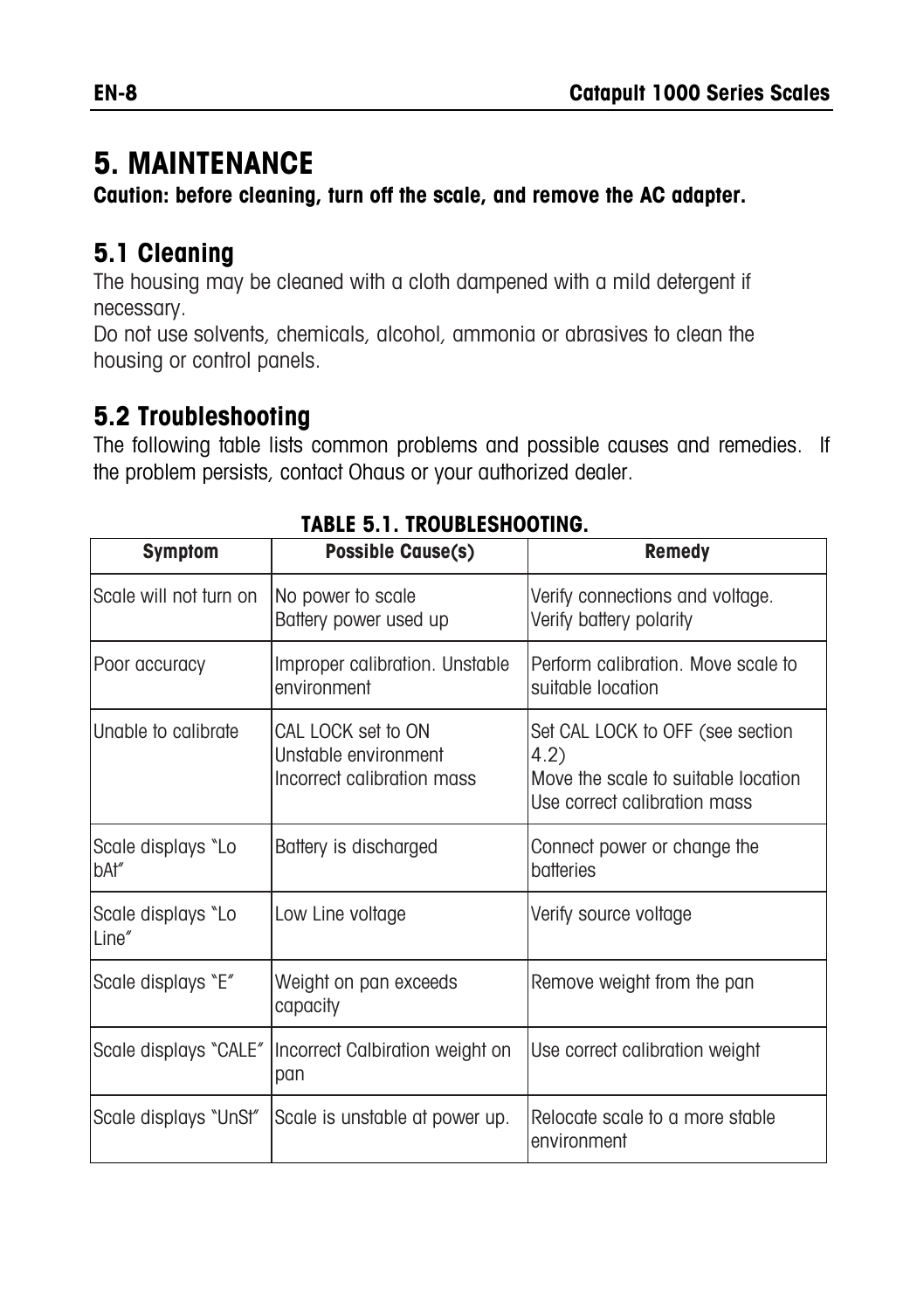#### **5.3 Service Information**

If the troubleshooting section does not resolve or describe your problem, contact your authorized Ohaus service agent. For service assistance or technical support in the United States call toll-free 1-800-526-0659 between 8.00 AM and 5:00 PM EST. An Ohaus product service specialist will be available to provide assistance. Outside the USA, please visit our web site, **www.ohaus.com** to locate the Ohaus office nearest you.

# **6. TECHNICAL DATA**

The technical data is valid under the following ambient conditions: Ambient temperature: 5°C to 40°C / 41° to 104° F Relative humidity: 10% to 80% relative humidity, non-condensing

# **6.1 Specifications**

| Model                                                                            | C11P9                                                    | C11P20                                                     | C11P75          |  |
|----------------------------------------------------------------------------------|----------------------------------------------------------|------------------------------------------------------------|-----------------|--|
|                                                                                  | 9 kg x 0.005 kg                                          | 20 kg x 0.01 kg                                            | 75 kg x 0.05 kg |  |
| Capacity x Readability                                                           | 20 lb x 0.01 lb                                          | 44 lb x 0.02 lb                                            | 165 lb x 0.1 lb |  |
| <b>Weighing Units</b>                                                            |                                                          | kg, Ib                                                     |                 |  |
| Modes                                                                            |                                                          | Simple Weighing, Dynamic Weighing, Weight Alert ™ (only in |                 |  |
|                                                                                  | simple lb mode)                                          |                                                            |                 |  |
| Keypad                                                                           |                                                          | 2-button mechanical keys                                   |                 |  |
| <b>Calibration Weights</b>                                                       | 9 kg / 20 lb                                             | 20 kg / 40 lb                                              | 50 kg / 100 lb  |  |
| Display                                                                          | 4-digit 7-segment, 20mm / 0.8 in characters              |                                                            |                 |  |
| Stability, weighing unit, dynamic weighing, battery status<br>Display Indicators |                                                          |                                                            |                 |  |
| Tare range                                                                       | To capacity by subtraction                               |                                                            |                 |  |
| Stabilization Time                                                               |                                                          | $\leq$ 3 seconds                                           |                 |  |
| Maximum Overload                                                                 | 150%                                                     |                                                            |                 |  |
| Operating temperature/humidity                                                   |                                                          | 5° to 40°C / 41° to 104°F at 10% to 80% relative humidity, |                 |  |
| range                                                                            |                                                          | non-condensing                                             |                 |  |
| Power Requirements                                                               |                                                          | 9-12 VDC 100mA AC Adapter (supplied)                       |                 |  |
|                                                                                  | 3 "C" Alkaline or rechargeable batteries (LR14) optional |                                                            |                 |  |
| Auto Shut-Off                                                                    |                                                          | 4 minutes no activity (battery operation only)             |                 |  |
| <b>Typical Battery life</b>                                                      |                                                          | 300 hours                                                  |                 |  |
| Scale Dimensions (mm / in)                                                       |                                                          | 316 x 316 x 60/ 12.4 x 12.4 x 2.36                         |                 |  |

#### **TABLE 6-1. SPECIFICATIONS.**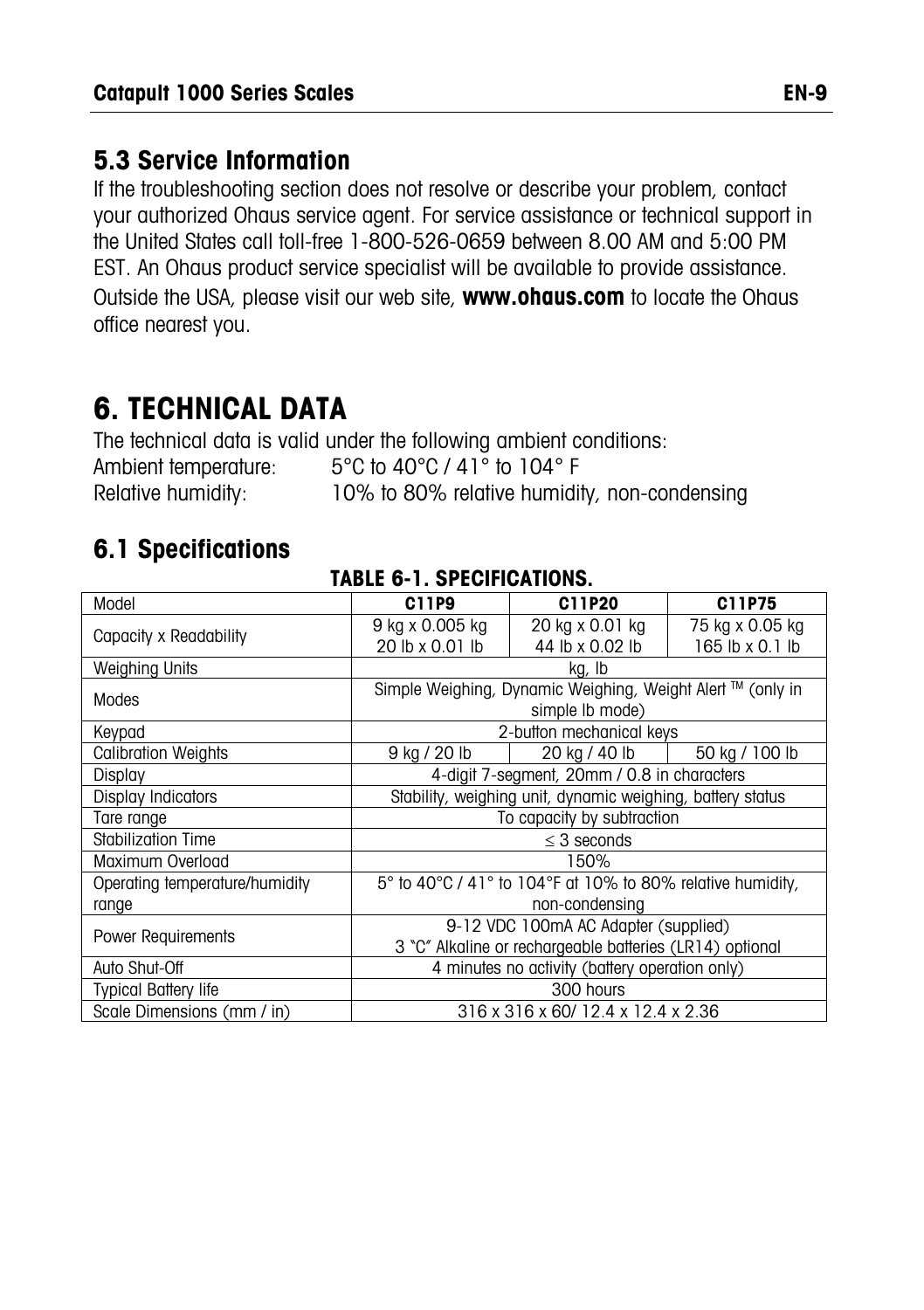### **6.2. Drawings and Dimensions**



**Figure 6-1. Catapult 1000 Series Overall Dimensions.**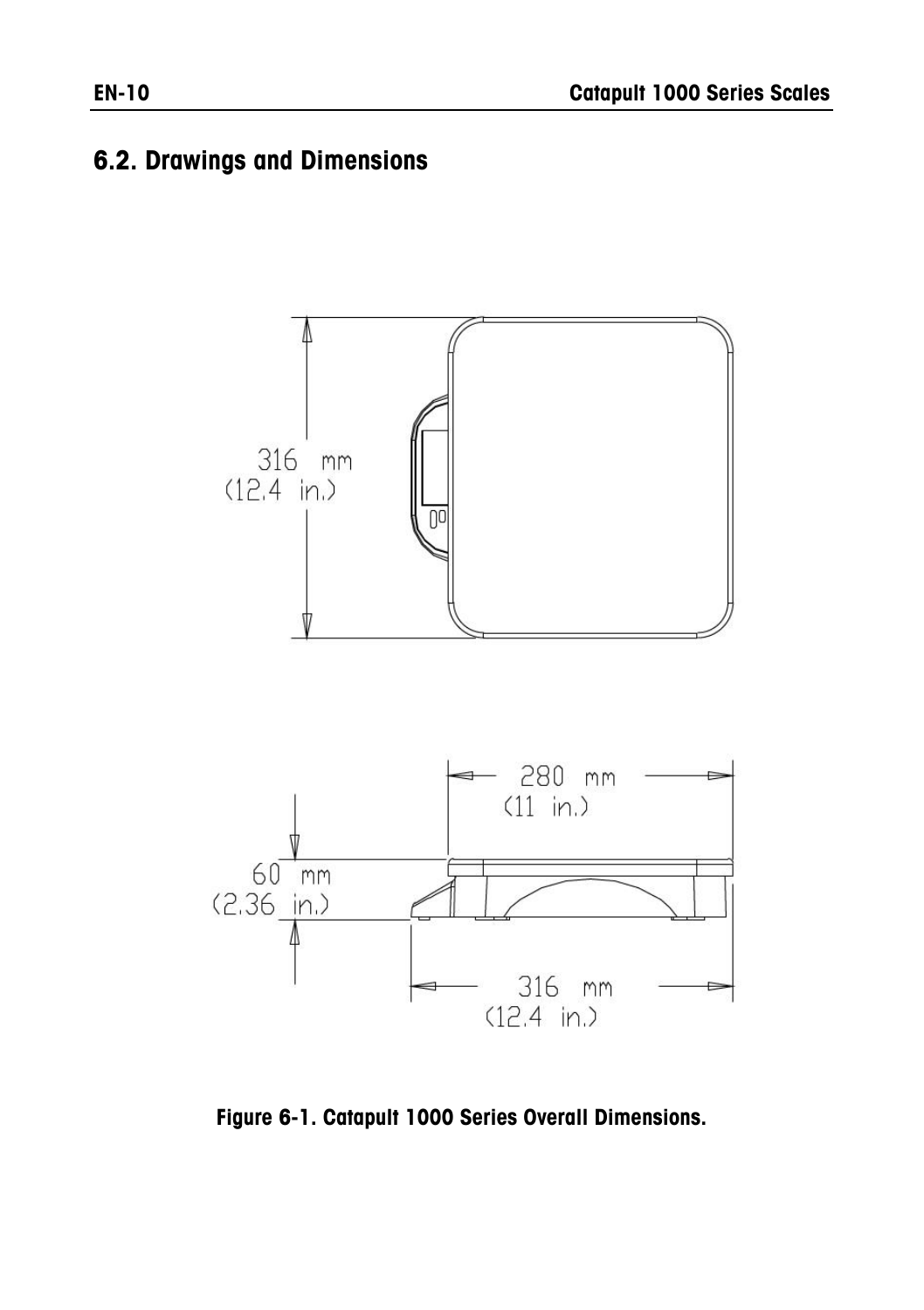### **6.3. Compliance**

Compliance to the following standards is indicated by the corresponding mark on the product.

| <b>Mark</b> | <b>Standard</b>                                                                                                                                                                                                              |
|-------------|------------------------------------------------------------------------------------------------------------------------------------------------------------------------------------------------------------------------------|
|             | This product complies with the applicable harmonized standards of<br>EU Directives 2011/65/EU (RoHS), 2014/30/EU (EMC) and<br>2014/35/EU (LVD). The EU Declaration of Conformity is available<br>online at www.ohaus.com/ce. |
|             | FN 61326-1                                                                                                                                                                                                                   |

#### **Disposal**

In conformance with the European Directive 2002/96/EC on Waste Electrical and Electronic Equipment (WEEE) this device may not be disposed of in domestic waste. This also applies to countries outside the EU, per their specific requirements.

Please dispose of this product in accordance with local regulations at the collecting point specified for electrical and electronic equipment.

If you have any questions, please contact the responsible authority or the distributor from which you purchased this device.

Should this device be passed on to other parties (for private or professional use), the content of this regulation must also be related.

For disposal instructions in Europe, refer to www.ohaus.com/weee.

Thank you for your contribution to environmental protection.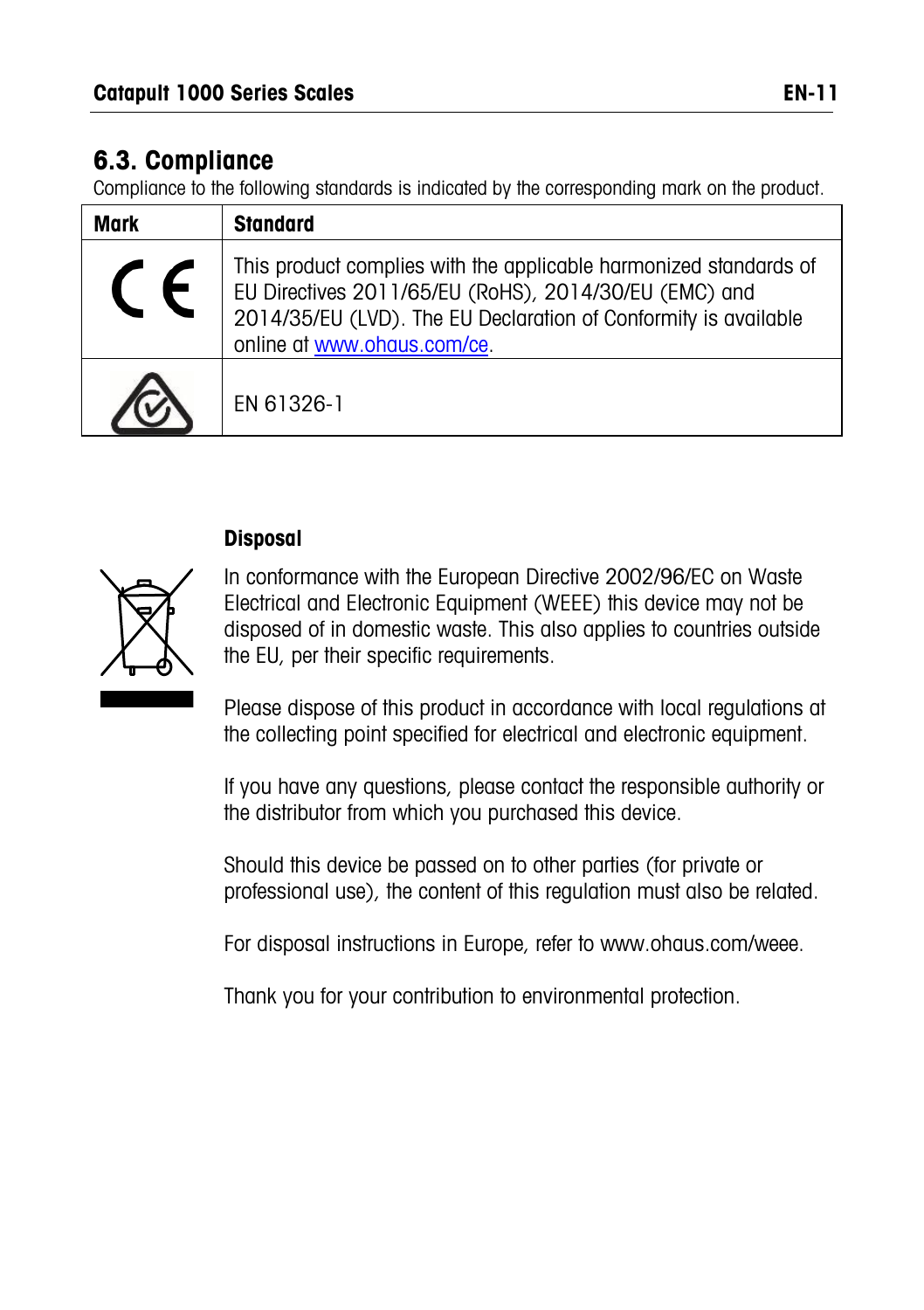#### **FCC Note**

This equipment has been tested and found to comply with the limits for a Class B digital device, pursuant to Part 15 of the FCC Rules. These limits are designed to provide reasonable protection against harmful interference when the equipment is operated in a commercial environment. This equipment generates, uses, and can radiate radio frequency energy and, if not installed and used in accordance with the instruction manual, may cause harmful interference to radio communications. Operation of this equipment in a residential area is likely to cause harmful interference in which case the user will be required to correct the interference at his own expense.

#### **Industry Canada Note**

This Class B digital apparatus complies with Canadian ICES-003.

#### **ISO 9001 Registration**

In 1994, Ohaus Corporation, USA, was awarded a certificate of registration to ISO 9001 by Bureau Veritus Quality International (BVQI), confirming that the Ohaus quality management system is compliant with the ISO 9001 standard's requirements. On May 21, 2009, Ohaus Corporation, USA, was re-registered to the ISO 9001:2008 standard.

#### **LIMITED WARRANTY**

Ohaus products are warranted against defects in materials and workmanship from the date of delivery through the duration of the warranty period. During the warranty period Ohaus will repair, or, at its option, replace any component(s) that proves to be defective at no charge, provided that the product is returned, freight prepaid, to Ohaus. This warranty does not apply if the product has been damaged by accident or misuse, exposed to radioactive or corrosive materials, has foreign material penetrating to the inside of the product, or as a result of service or modification by other than Ohaus. In lieu of a properly returned warranty registration card, the warranty period shall begin on the date of shipment to the authorized dealer. No other express or implied warranty is given by Ohaus Corporation. Ohaus Corporation shall not be liable for any consequential damages.

As warranty legislation differs from state to state and country to country, please contact Ohaus or your local Ohaus dealer for further details.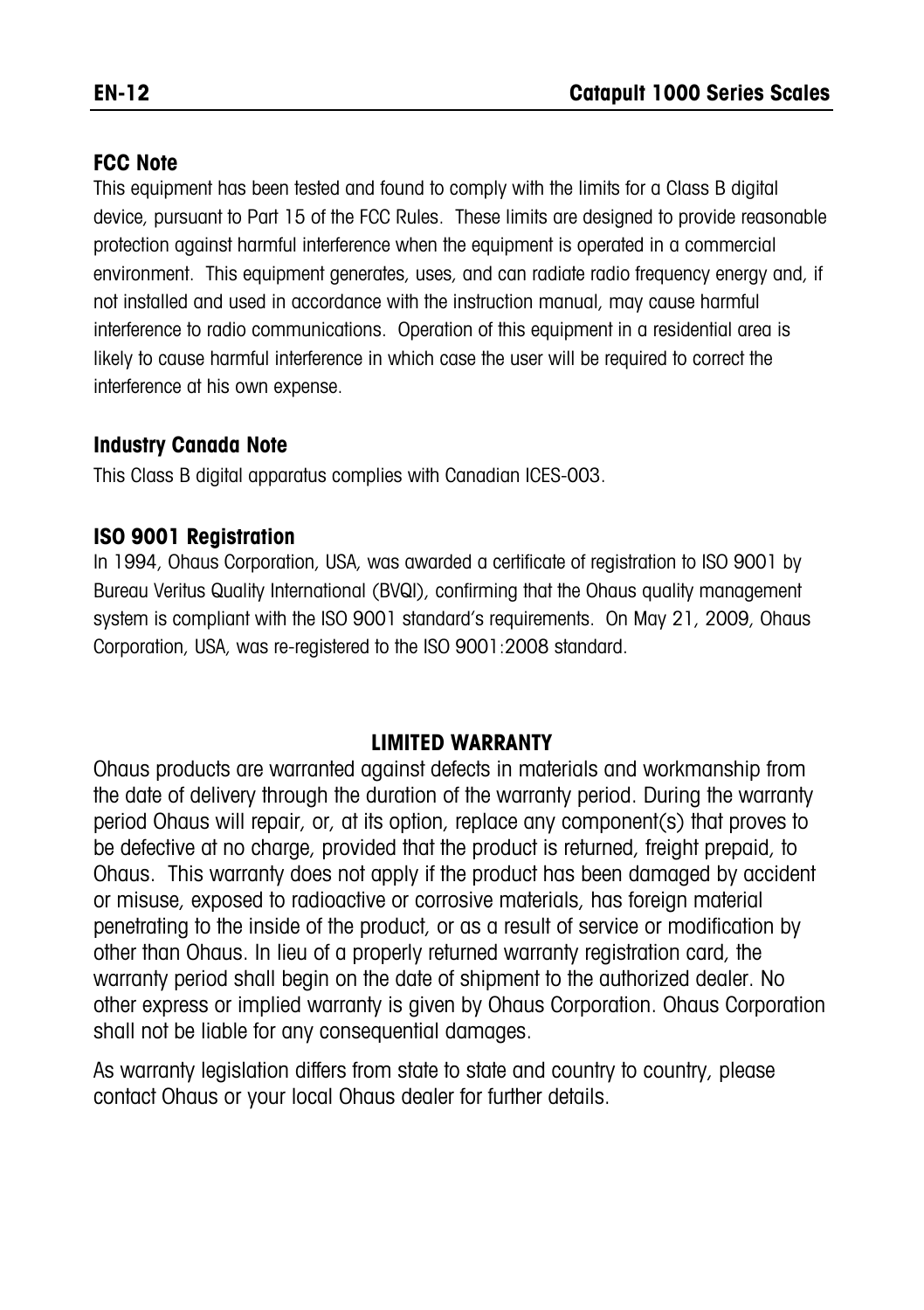# **1. INTRODUCCIÓN**

Este manual contiene instrucciones de instalación, operación y mantenimiento para las básculas de la serie Catapult™ 1000. Por favor lea completamente el manual antes de usar la báscula.

# **1.1 Precauciones de seguridad**

Por favor siga estas precauciones de seguridad:

• Verifique que el voltaje de entrada del adaptador de corriente alterna (CA) coincida con el voltaje del suministro de eléctrico CA local.

- No sumerja la báscula en agua u otros líquidos.
- No opere la báscula en ambientes hostiles.
- No deje caer objetos en la plataforma.
- No coloque la báscula al revés sobre el plato de pesaje.
- El mantenimiento debe ser realizado solamente por personal autorizado.
- Desconecte la báscula de la fuente de alimentación cuando la esté limpiando.

# **1.2 Controles**



**Figura 1-1. Controles**.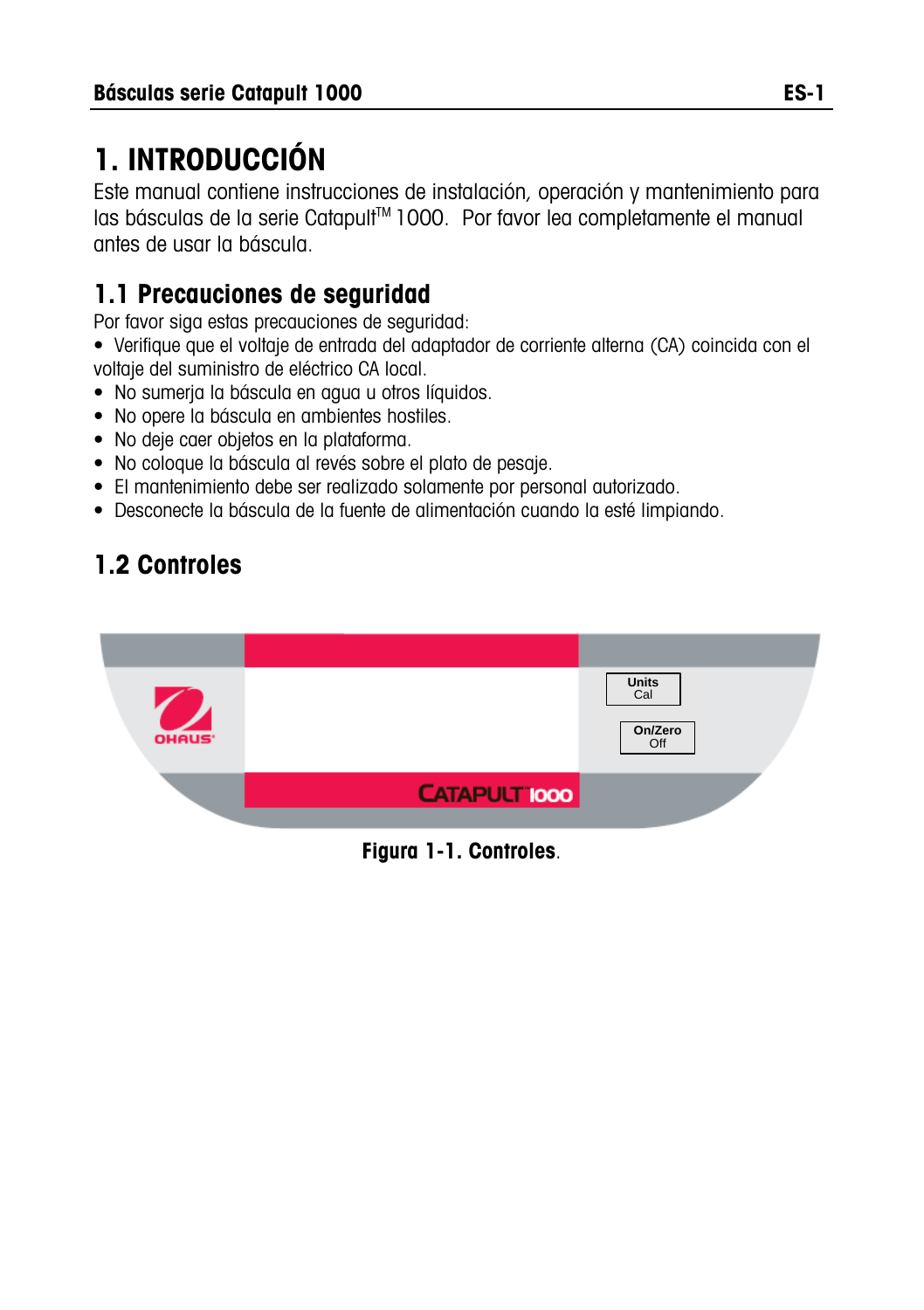#### **TABLA 1-1. FUNCIONES DE CONTROL.**

| <b>Botón</b>                               | On/Zero<br>Off                                                                                                                     | <b>Units</b><br>Cal                                                                                                                                      |  |
|--------------------------------------------|------------------------------------------------------------------------------------------------------------------------------------|----------------------------------------------------------------------------------------------------------------------------------------------------------|--|
| Función primaria<br>(Pulsación corta)      | <b>ON/ZERO</b><br>Enciende la báscula.<br>Si la báscula está encendida:<br>Establece cero.<br>Para simular una función de<br>Tara. | <b>UNITS (UNIDADES)</b><br>Cambia la unidad de peso.<br>Entra en modo de pasaje<br>dinámico. Inicia cuenta<br>descediente en modo de<br>pasaje dinámico. |  |
| Función<br>secundaria<br>(Pulsación larga) | 0ff<br>Apaga la báscula.                                                                                                           | Cal<br>Inicia el proceso de<br>calibracion.                                                                                                              |  |

### **1.2 Ventana de visualización**

#### **1.2.1 Caracteres numéricos grandes de 7 segmentos:**

Los valores de peso (masa) son mostrados utilizando cuatro dígitos incluyendo el signo negativo y los lugares decimales. Los avisos para calibración y condiciones posibles de error también se muestran utilizando estos dígitos.

#### **1.2.2 Indicación de lectura estable:**

En la esquina inferior izquierda de la pantalla aparecerá un \* para indicar que la lectura es estable.

#### **1.2.3 Indicación de unidad de pesaje:**

La unidad de pesaje seleccionada aparece en el lado derecho de la pantalla

#### **1.2.4 Indicación de modo de pesaje dinámico:**

A **•** destellará en este modo al lado de la unidad seleccionada.

#### **1.2.5 Indicación de batería baja:**

El símbolo de batería en el lado izquierdo de la pantalla  $\Box$  indica una condición de batería baja. Cuando primero están exhibidas, sigue habiendo aproximadamente 12 horas de la operación. Cuando la batería esté totalmente agotada, la báscula mostrará momentáneamente "Lo bAt" y se apagará.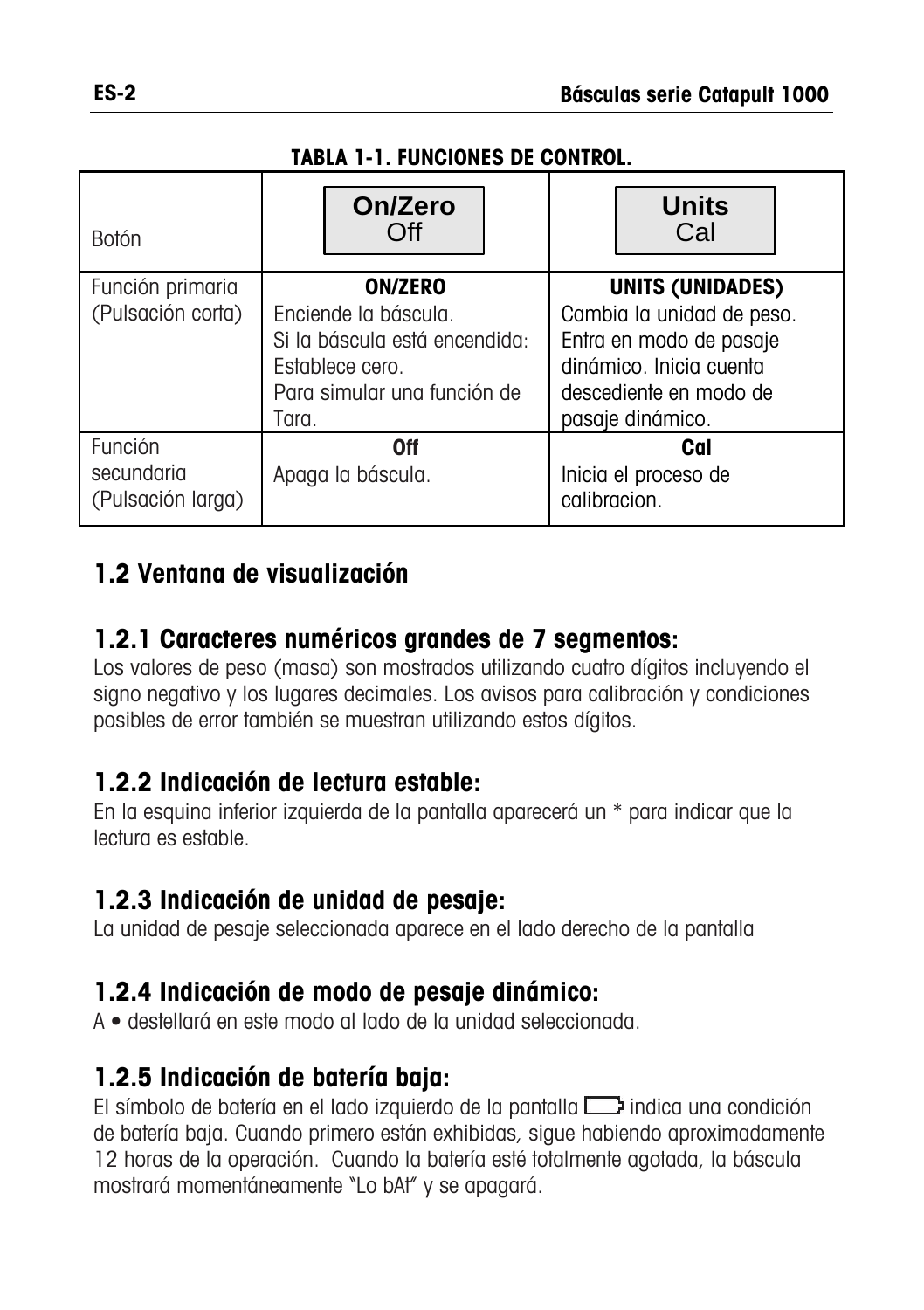# **2. INSTALACIÓN**

# **2.1 Contenido del paquete**

- Báscula
- Adaptador de corriente
- Manual de instrucciones
- Tarjeta de garantía

# **2.2 Ubicación**

Use la báscula en una superficie firme y segura. Evite lugares con corrientes de aire excesivas, vibraciones, fuentes de calor o cambios bruscos de temperatura.

# **2.3 Alimentación**

# **2.3.1 Corriente CA**

El adaptador de corriente (incluido) puede usarse para alimentar la báscula cuando la energía de la batería no esté disponible. Conecte el adaptador de corriente alterna al enchufe de entrada. Después conecte el adaptador de corriente a una salida de energía con conexión a tierra.



**Figura 2-1. Conexión de corriente.**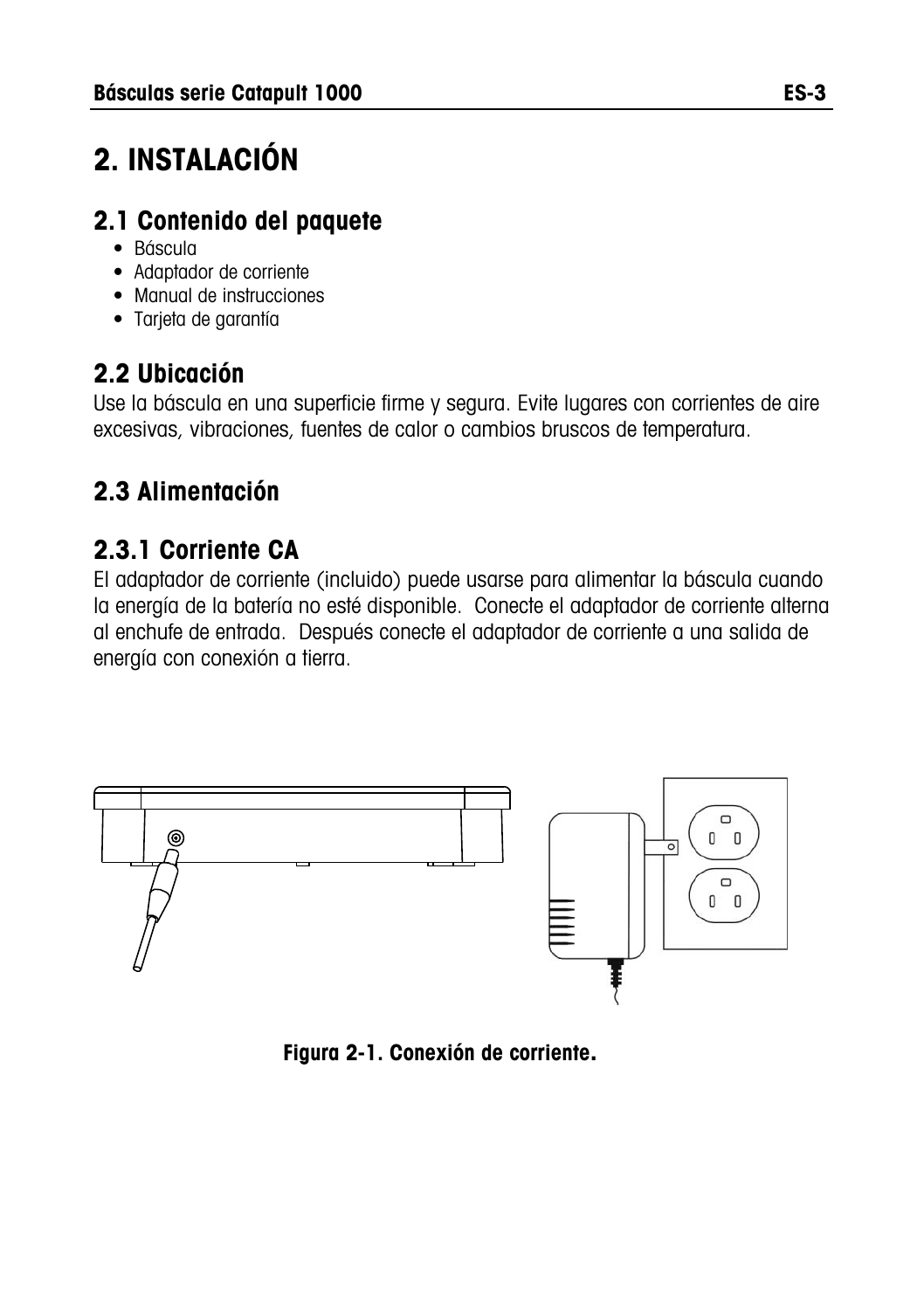# **2.3.2 Instalación de la batería (opcional)**

Abra la cubierta de baterías que está debajo de la báscula e instale tres baterías alcalinas o recargables de tamaño "C" (LR14) en el compartimiento. Coloque las baterías como se muestra en la parte interior del compartimiento. Cierre la cubierta de baterías. **NOTA:** Las baterías no están incluidas



**Figura 2-2. Instalación de baterías.** 



**PRECAUCIÓN:** no desechar las baterías con la basura del domestic. Siga los requerimientos de desecho y reciclaje de acuerdo a las leyes y normas locales.

# **3. OPERACIÓN**

# **3.1 Apagado y encendido de la báscula**

Para encender la báscula, presione el botón **ON/ZERO Off**. La báscula realiza una prueba de pantalla, muestra momentáneamente el modelo y la versión del software, después entra al modo de pesaje activo.

Para apagar la báscula, presione el botón **ON/ZERO Off** hasta que se muestre OFF.

# **3.2 Función de cero**

Presionando el botón **ON/ZERO Off**, la pantalla de la báscula regresa a cero. Cuando se agrega masa adicional, el botón **ON/ZERO Off** puede utilizarse repetidamente hasta que se alcance la capacidad total de la báscula. Cuando se utiliza un recipiente, el botón **ON/ZERO Off** puede utilizarse para simular una función de Tara. Entonces puede adicionarse masa como un peso NETO. Cuando se quiten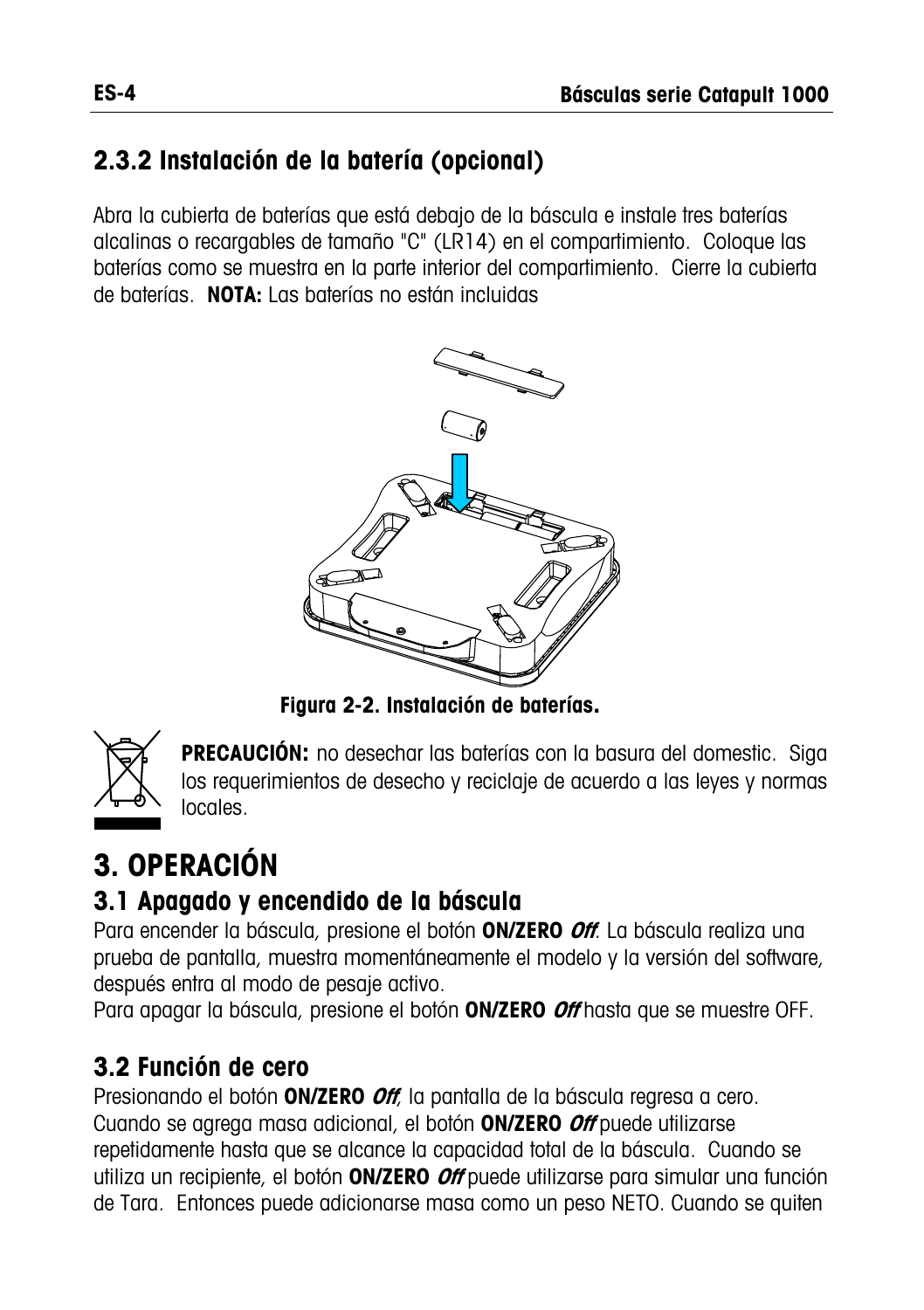la muestra y el recipiente de la báscula, puede aparecer un valor negativo. Ponga en cero la báscula antes de continuar utilizándola.

**NOTA:** El botón **ON/ZERO Off** realizará una función de configuración de cero verdadero cuando los valores mostrados estén dentro del +2% de la capacidad total. Por encima del 2%, la gama es limitada a la capacidad completa por la substracción.

#### **3.3 Cambio de unidades de medida**

Presione el botón **UNITS Cal** para mostrar la siguiente unidad de medida disponible.

#### **3.4 Apagado automático**

Para aumentar la vida de las baterías, la báscula se apagará automáticamente después de aproximadamente cuatro minutos de inactividad. Esta característica está activa únicamente durante la operación con baterías

## **3.5 Pesaje dinámico**

Con la plataforma vacía, presione brevemente el botón **UNITS Cal** para avanzar por todas las unidades. El modo dinámico está activo cuando el indicador • está parpadeando.

Ponga una masa en la plataforma. La báscula mostrará "-A-". **NOTA:** Si está usando un recipiente, presione **ON/ZERO Off** para tarar el peso y regresar al cero.

Con una masa en la plataforma o recipiente, una pulsación corta de **UNITS Cal** iniciará el conteo regresivo de promedio desde 5 segundos.

El peso promediado se muestra a continuación. El indicador • deja de destellar cuando el proceso se ha completado.

La pantalla se mantendrá hasta que se presione un botón.

Para repetir el proceso presione **UNITS Cal** con una masa en la plataforma o recipiente.

Para salir, retire la masa de la plataforma o recipiente y presione **UNITS Cal**.







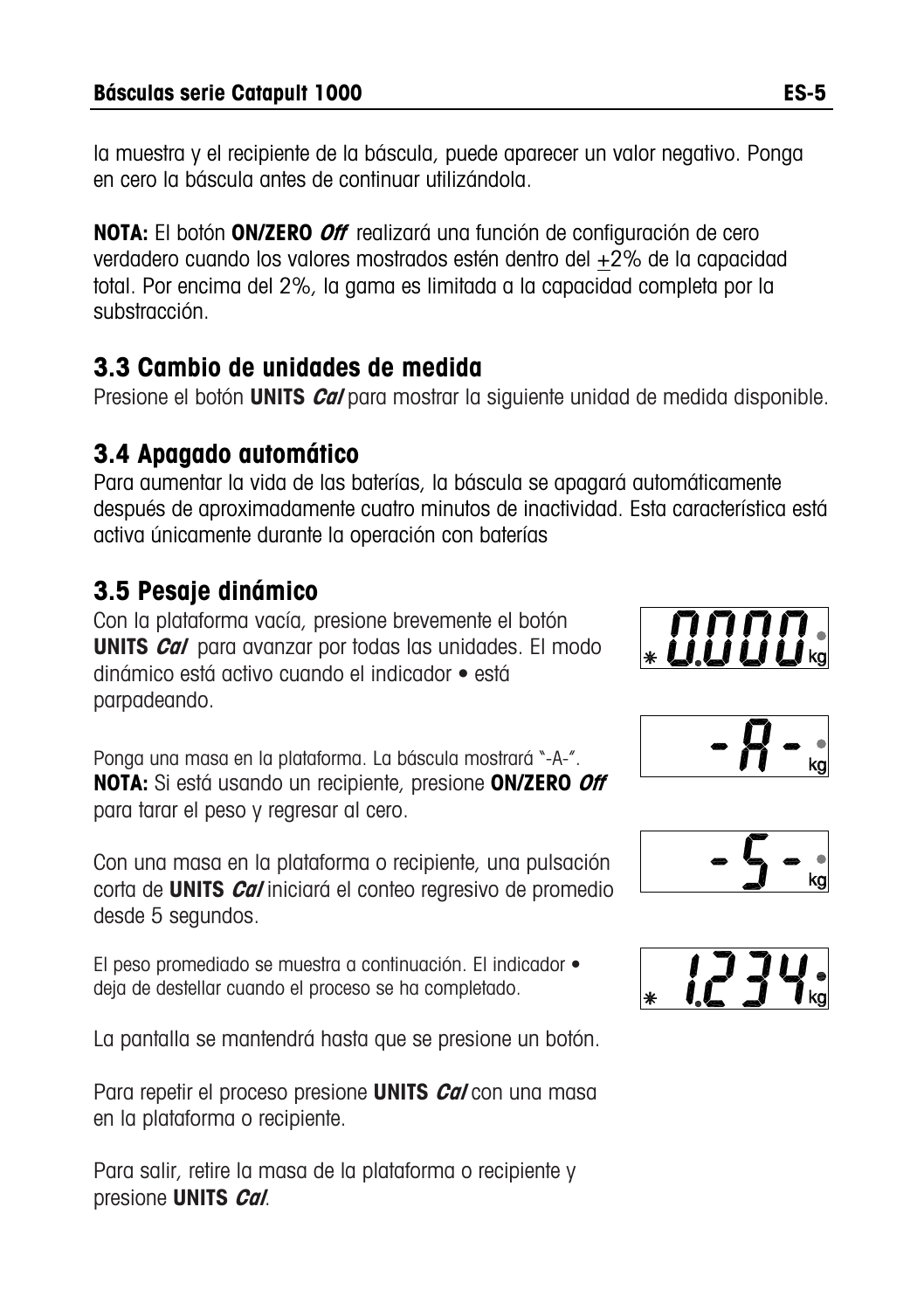# **3.6 Alerta de pesoTM**

Con la plataforma vacía, presione el botón **UNITS Cal** hasta que aparezca la unidad lb.

Los dígitos comenzarán a parpadear si el peso en la bandeja es superior a 70 lb.

Si el peso en la bandeja es superior a 150 lb, los dígitos dejarán de parpadear.

**NOTA:** La Alerta de peso<sup>™</sup> sólo está disponible en modo Lb sin pesaje dinámico. El indicador "lb" debe estar encendido y el indicador de pesaje dinámico "•" apagado.

# **4. CALIBRACIÓN**

Para mejores resultados, calibre la báscula a intervalos regulares. (Los pesos de calibración no se suministran con la báscula.)



# **PRECAUCIÓN**

**TENGA MUCHO CUIDADO CUANDO MANIPULE LOS PESOS DE CALIBRACIÓN, YA QUE SON MUY PESADOS. LOS MÉTODOS INADECUADOS DE LEVANTAMIENTO O EL MAL USO DE LOS PESOS DE CALIBRACIÓN PUEDEN RESULTAR EN LESIONES PERSONALES. PUEDEN UTILIZARSE MÚLTIPLES PESOS PARA IGUALAR EL PESO DE CALIBRACIÓN REQUERIDO.** 

#### **NOTA:**

- Asegúrese de tener disponibles las masas de calibración correctas antes de empezar la calibración (consulte la tabla 4-1).
- Asegúrese de que la báscula esté nivelada y estable durante todo el proceso de calibración.
- La calibración no está disponible en el modo de pesaje dinámico.
- Permita que la báscula se caliente durante aproximadamente 5 minutos después de estabilizarse a la temperatura ambiente.
- Para cancelar la calibración, presione **UNITS Cal**, o apague la báscula.

| IAPEA T III EVVV PE VAEIPIVAVIVIII |                          |  |
|------------------------------------|--------------------------|--|
| Modelo                             | Peso de calibración (kg) |  |
| C11P9                              | 9/20                     |  |
| C11P20                             | 20/40                    |  |
| C11P75                             | 50/100                   |  |

#### **TABLA 4-1. PESOS DE CALIBRACIÓN.**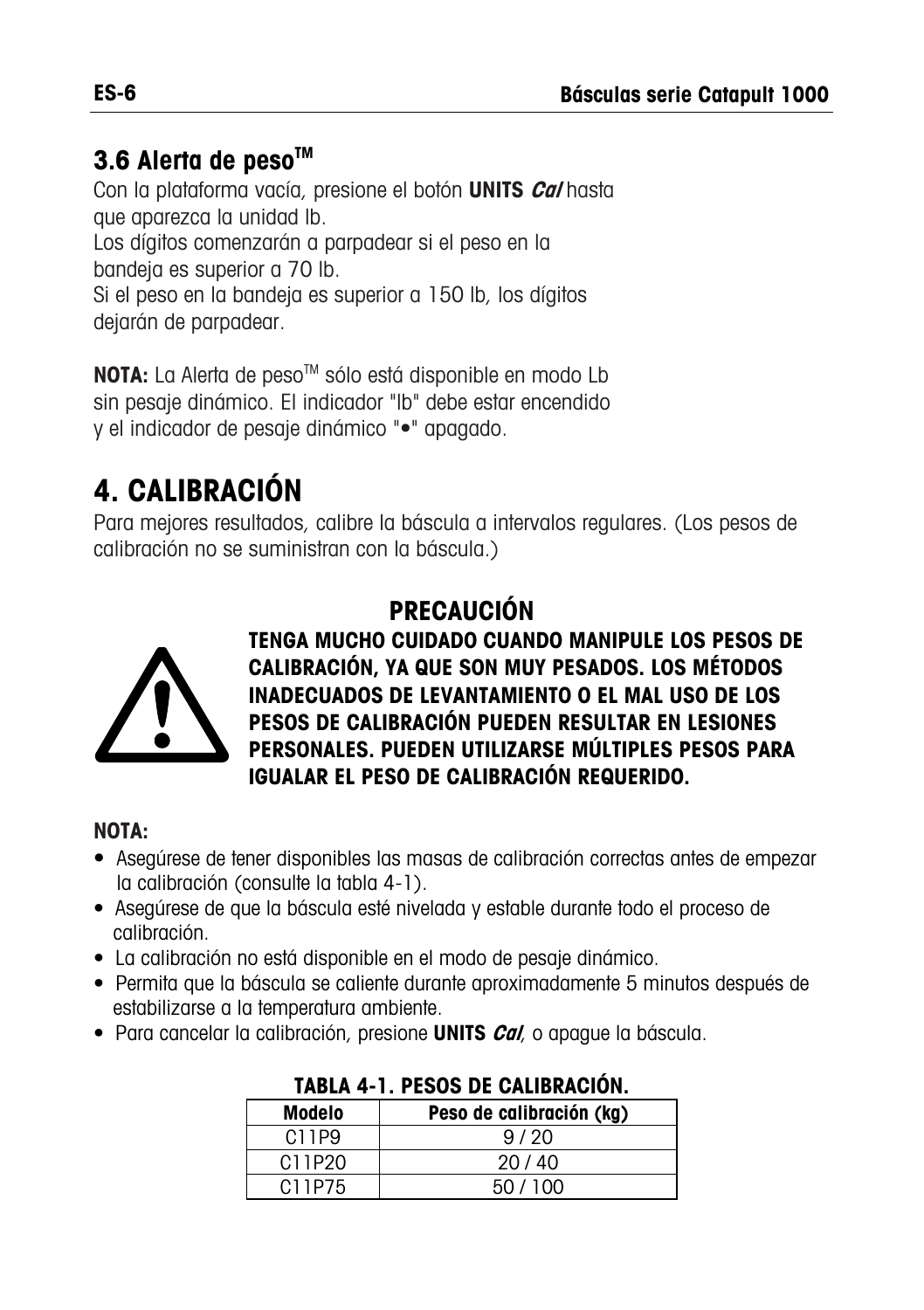#### **4.1 Calibración de rango**

La calibración de rango usa dos puntos para ajustar la báscula. El primer punto es el valor cero donde no hay peso en la báscula. El segundo punto es el valor de rango donde se coloca una masa de calibración en la báscula.

Para seleccionar la unidad de pesaje a ser utilizada para la calibración, presione el botón **UNITS Cal** hasta que se muestre en pantalla la unidad correcta.

Presionen sostenido el botón **UNITS Cal** hasta que se muestre en pantalla "CAL".

Con la plataforma vacía, presione el botón **ON/ZERO Off** para capturar el cero de la báscula. La pantalla mostrará "-C-".

Después de capturar el cero, aparece en pantalla el peso requerido para el intervalo de calibración en la unidad seleccionada.

Coloque el peso de calibración sobre la plataforma y presione el botón **ON/ZERO Off** . La pantalla mostrará nuevamente "-C-".

Después de la captura del intervalo, la pantalla volverá al modo de pesaje normal.

**NOTA:** El mensaje "CAL E" aparecerá si se aplica un peso de calibración incorrecto. Repita el procedimiento usando el peso correcto de la calibración.

# **4.2 Bloqueo de la calibración**

Utilizando un interruptor interno se puede bloquear la función de calibración (inhabilitada) y así puede prevenirse una nueva calibración no autorizada.

Con la báscula apagada, remueva la cubierta debajo del indicator desatornillando los dos tornillos en la parte inferior.

Deslice el interruptor en la PCB (señalado como SW3) a la posición marcada como "CAL LOCK".







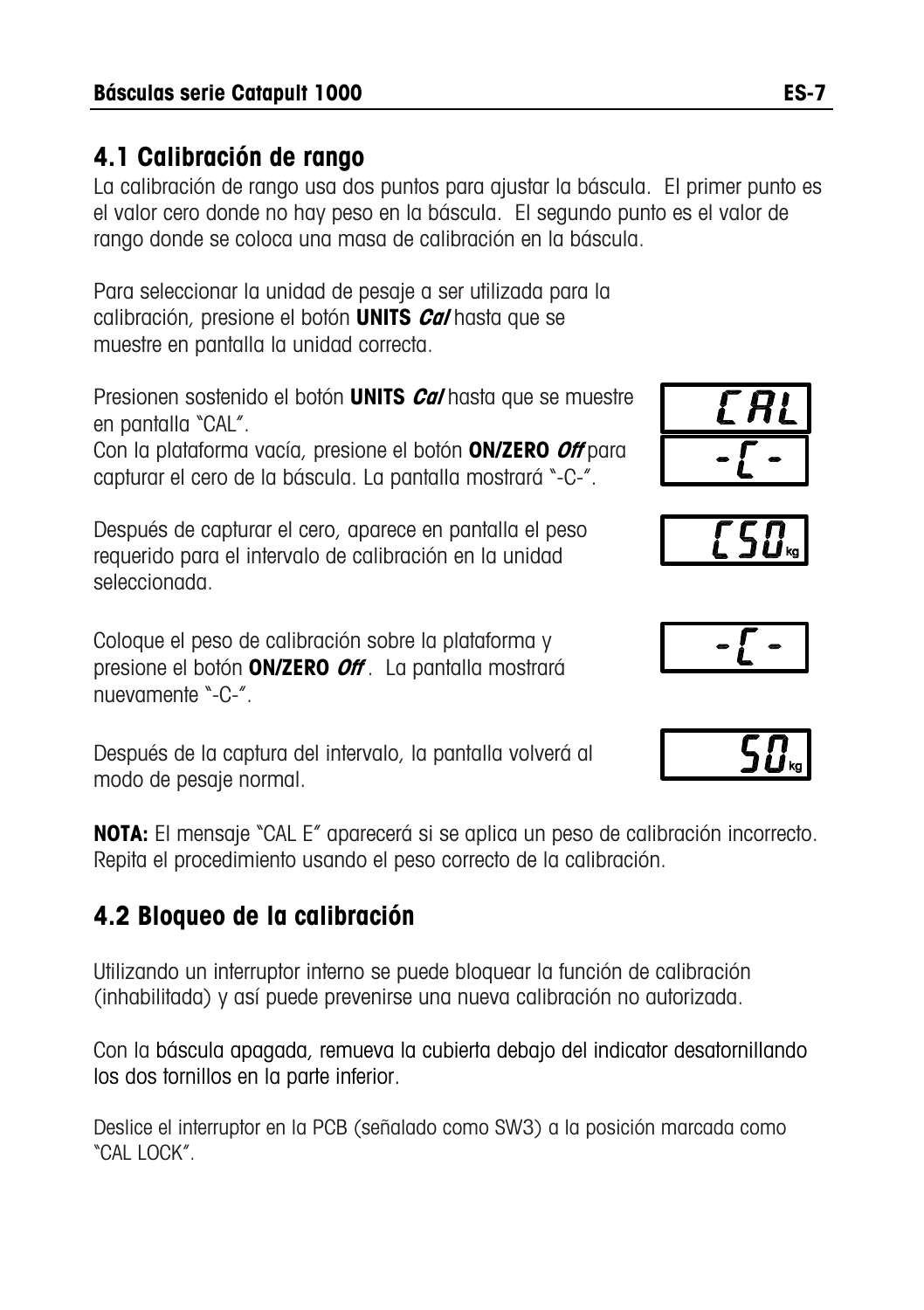Reensamble la cubierta.

Si lo requiere, coloque sellos de seguridad contra abertura no autorizada sobre los hoyos de los tornillos o sobre los bordes de la caja.

Si se necesita una nueva calibración, tendrá que abrir nuevamente la caja y regresar el interruptor de bloqueo a la posición original.

**NOTA:** Cuando el interruptor esté colocado en la posición CAL LOCK, el rango de encendido en cero se reduce al 10% de la capacidad total.

# **5. MANTENIMIENTO**

**Precaución: antes de limpiarla, apague la báscula, retire el adaptador de corriente.**

### **5.1 Limpieza**

La carcasa puede limpiarse con un paño humedecido con un detergente suave si es necesario. No use disolventes, productos químicos, alcohol, amoniaco o sustancias abrasivas para limpiar la carcasa o los paneles de control.

### **5.2 Solución de problemas**

La tabla siguiente muestra problemas comunes, así como sus posibles causas y soluciones. Si el problema persiste, póngase en contacto con Ohaus o con su distribuidor autorizado.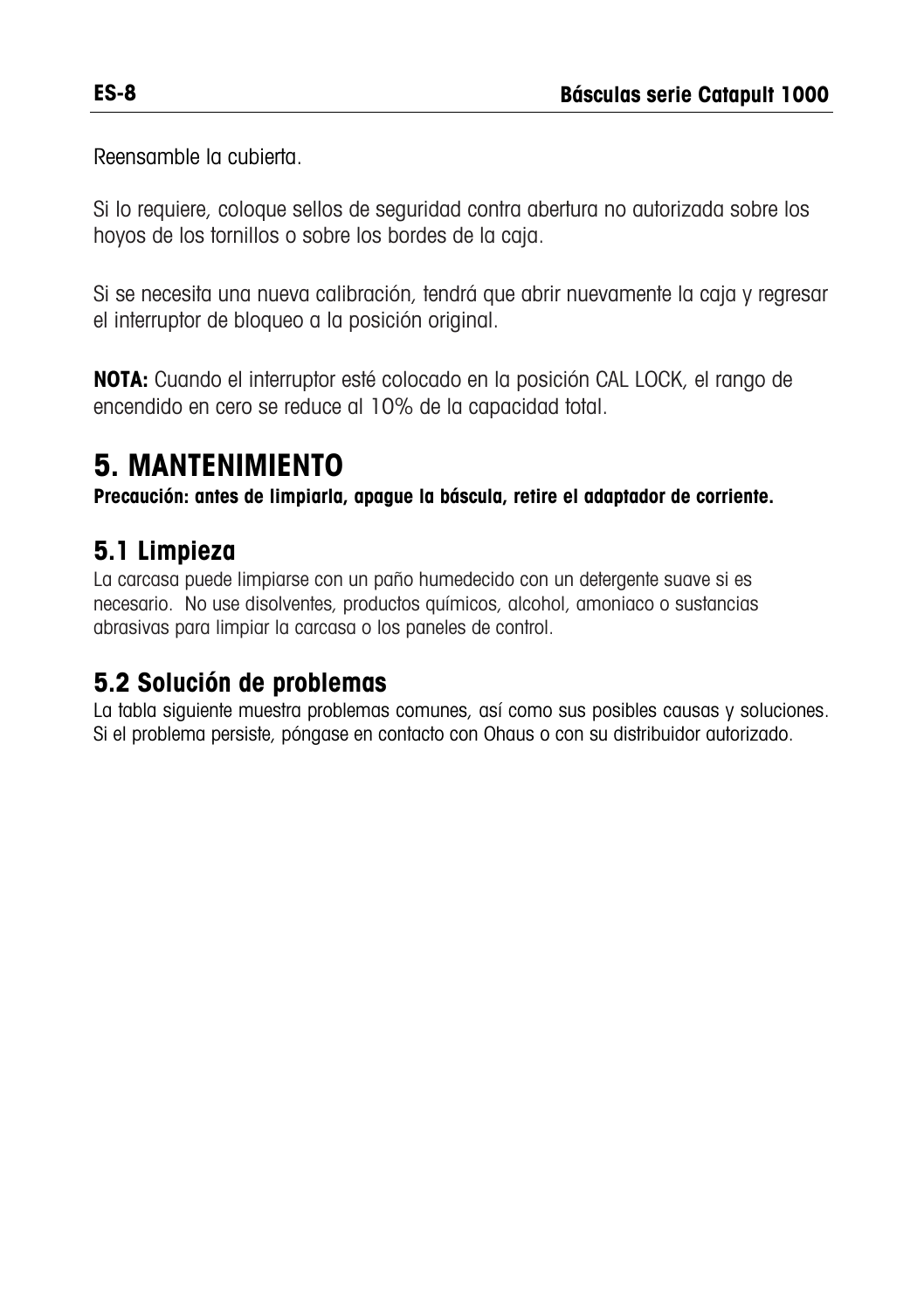| <b>Síntoma</b>                     | Posible causa                                                                | <b>Solución</b>                                                                                                                                                                     |
|------------------------------------|------------------------------------------------------------------------------|-------------------------------------------------------------------------------------------------------------------------------------------------------------------------------------|
| La báscula no<br>enciende          | A la báscula no le llega<br>corriente<br>La energía de la batería es<br>baja | Verifique las conexiones y el voltaje.<br>Revise la polaridad de las baterías                                                                                                       |
| Exactitud pobre                    | Calibración incorrecta.<br>Entorno inestable                                 | Realice una calibración. Mueva la báscula a<br>una ubicación apropiada.                                                                                                             |
| No se puede<br>calibrar            | EI CAL LOCK está en ON<br>Entorno inestable                                  | Establezca el CAL LOCK en OFF (consulte la<br>sección 4.2) Mueva la báscula a una<br>Masa de calibración incorrecta ubicación apropiada. Utilice la masa de<br>calibración correcta |
| La báscula<br>muestra Lo bAt       | La batería está descargada                                                   | Conecte a la energía eléctrica o cambie las<br>baterías                                                                                                                             |
| La báscula<br>muestra "Lo<br>Line" | Apagado por baja tensión de<br>línea (adaptador de corriente)                | Revise el voltaje de la fuente                                                                                                                                                      |
| La báscula<br>muestra "E"          | El peso en la bandeja excede<br>la capacidad                                 | Retire peso de la bandeja                                                                                                                                                           |
| La báscula<br>muestra "CALE"       | Peso de calibración incorrecto<br>en la bandeja                              | Utilice un peso de calibración correcto                                                                                                                                             |
| La báscula<br>muestra "UnSt"       | La báscula está instable en el<br>encendido                                  | Reubique la báscula en un entorno más estable                                                                                                                                       |

#### **TABLA 5-1. SOLUCIÓN DE PROBLEMAS.**

## **5.3 Información de servicio**

Si la sección de solución de problemas no resuelve o describe su problema, contacte a su agente de servicio Ohaus autorizado. Para obtener servicio de asistencia o soporte técnico en los Estados Unidos llame gratis al 1-800-526-0659 entre 8:00 am y 5:00 pm hora del este. Un especialista en servicio de productos Ohaus estará disponible para proporcionar asistencia. Fuera de los Estados Unidos, por favor visite nuestro sitio web, **www.ohaus.com**, para localizar la oficina de Ohaus más cercana a usted.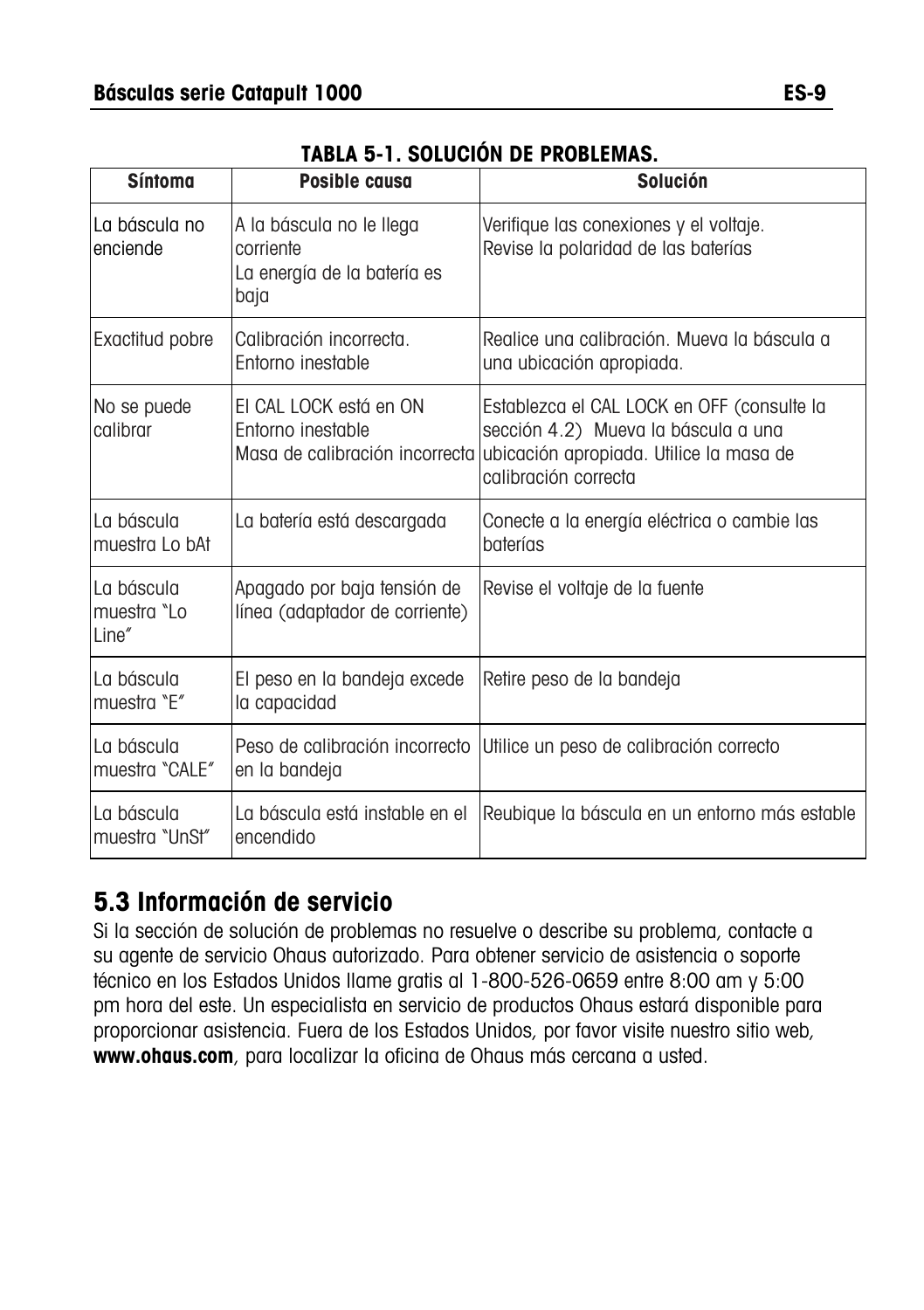# **6. DATOS TÉCNICOS**

Los datos técnicos son válidos bajo las siguientes condiciones de ambiente: Temperatura del ambiente: 5°C a 40°C / 41°F to 104°F<br>Humedad relativa: 10% a 80% de humedad rela

10% a 80% de humedad relativa, no condensante

### **6.1 Especificaciones**

|  |  | <b>TABLA 6-1. ESPECIFICACIONES.</b> |  |
|--|--|-------------------------------------|--|
|  |  |                                     |  |

| Modelo                              | C11P9                                                           | C11P20                                                    | C11P75          |  |  |
|-------------------------------------|-----------------------------------------------------------------|-----------------------------------------------------------|-----------------|--|--|
|                                     | 9 kg x 0.005 kg                                                 | 20 kg x 0.01 kg                                           | 75 kg x 0.05 kg |  |  |
| Capacidad x Sensibilidad            | 20 lb x 0.01 lb                                                 | 44 lb x 0.02 lb                                           | 165 lb x 0.1 lb |  |  |
| Unidades de peso                    |                                                                 | kg, Ib                                                    |                 |  |  |
| Modos                               | Pesaje simple, Pesaje dinámico, Alerta de peso™ (Sólo en modo   |                                                           |                 |  |  |
|                                     | (lb simple)                                                     |                                                           |                 |  |  |
| Teclado                             |                                                                 | Teclas mecánicas de 2 botones                             |                 |  |  |
| Pesos de calibración                | 9 kg / 20 lb                                                    | 20 kg / 40 lb                                             | 50 kg / 100 lb  |  |  |
| Pantalla                            |                                                                 | 4 dígitos, LCD, alto de 0.8"/20 mm                        |                 |  |  |
| Indicadores en pantalla             | Estabilidad, pesando la unidad, el pesar dinámico, estado de la |                                                           |                 |  |  |
|                                     | batería                                                         |                                                           |                 |  |  |
| Rango de tara                       |                                                                 | A capacidad por sustracción                               |                 |  |  |
| Tiempo de estabilización            |                                                                 | $\leq$ 3 segundos                                         |                 |  |  |
| Sobrecarga máxima                   |                                                                 | 150%                                                      |                 |  |  |
| Rango de temperatura / humedad      | 41° a 104° F / 5° a 40° C a una humedad relativa del 10% al     |                                                           |                 |  |  |
| operativa                           | 80% sin condensación                                            |                                                           |                 |  |  |
| Requerimientos de energía           | Adaptador CA 9-12 VDC 0, 1A (suministrado)                      |                                                           |                 |  |  |
|                                     | 3 baterías alcalinas "C" (LR14) o baterías recargables          |                                                           |                 |  |  |
| Apagado automático                  |                                                                 | 4 minutos sin actividad (sólo con operación con baterías) |                 |  |  |
| Duración típica de la batería       | 300 horas                                                       |                                                           |                 |  |  |
| Dimensiones de la báscula (mm / in) |                                                                 | 316 x 316 x 60/12.4 x 12.4 x 2.36                         |                 |  |  |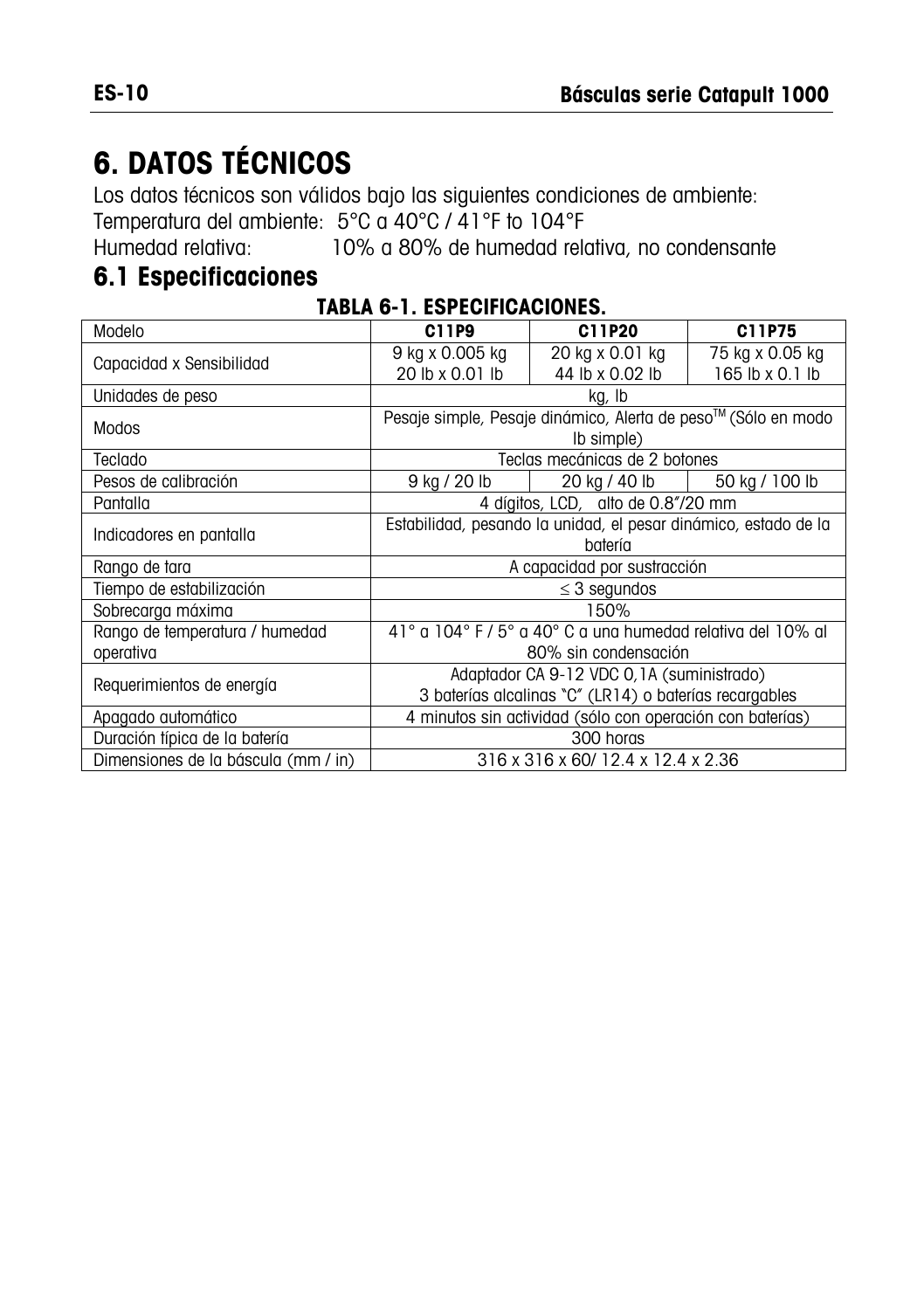### **6.2. Dibujos y dimensiones**



**Figura 6-1. Dimensiones generales de la serie Catapult 1000.**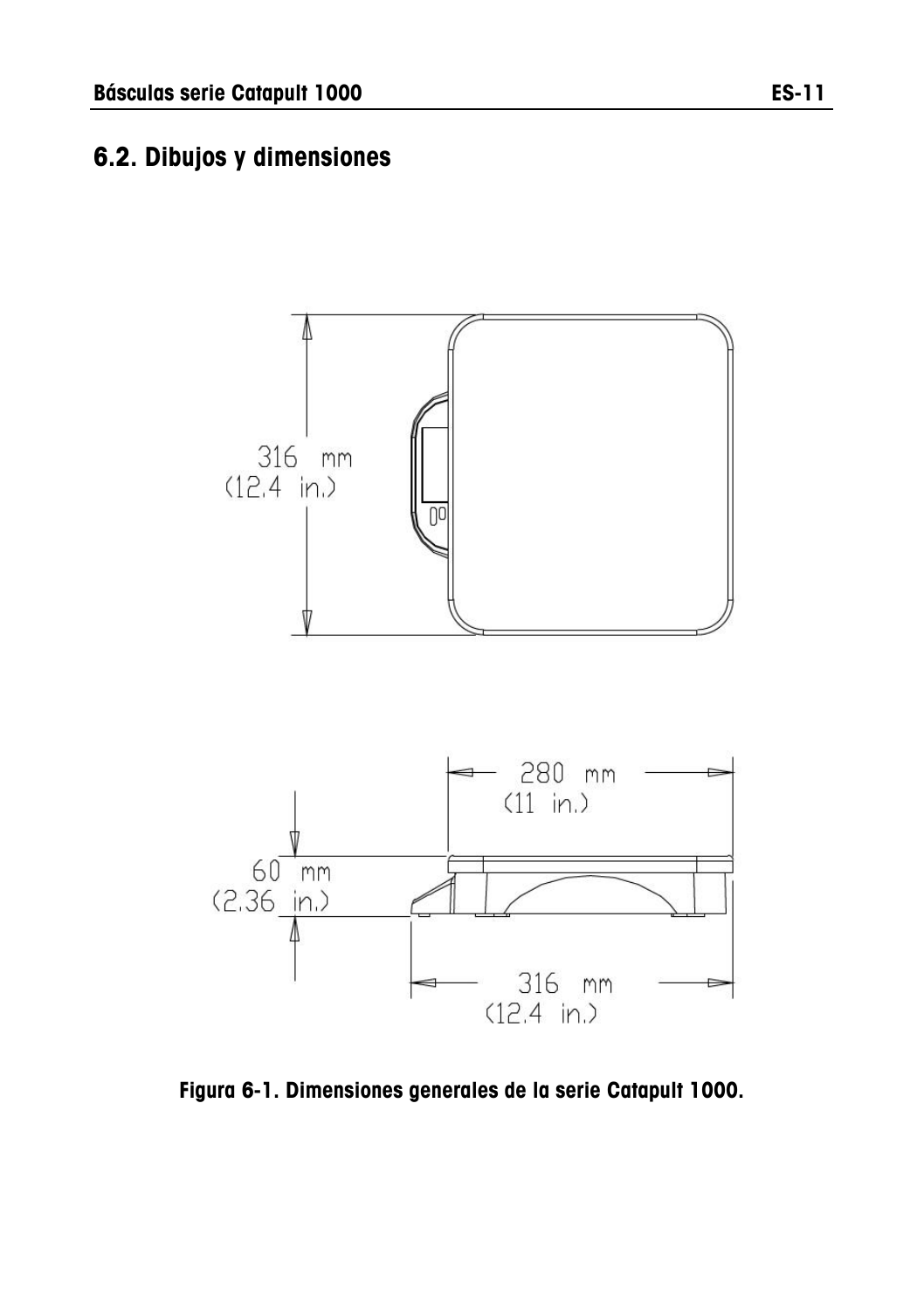# **6.3. Conformidad**

La conformidad a los estándares siguientes es indicada por la marca correspondiente en el producto.

| Marca | <b>Estándar</b>                                                                                                                                                                                                                              |
|-------|----------------------------------------------------------------------------------------------------------------------------------------------------------------------------------------------------------------------------------------------|
|       | Este producto se conforma con las normas armonizadas aplicables de<br>directivas de la UE 2011/65/UE (RoHS), 2014/30/UE (EMC) y<br>2014/35/UE (LVD). La declaración de conformidad de la UE está<br>disponible en línea en www.ohaus.com/ce. |
|       | EN 61326-1                                                                                                                                                                                                                                   |

#### **Eliminación de residuos**



De conformidad con las exigencias de la directiva europea 2002/96/CE sobre residuos de aparatos eléctricos y electrónicos (RAEE), este equipo no puede eliminarse como basura doméstica. Esta prohibición es asimismo válida para los países que no pertenecen a la UE cuyas normativas nacionales en vigor así lo reflejan.

Elimine este producto, según las disposiciones locales, mediante el sistema de recogida selectiva de aparatos eléctricos y electrónicos.

Si tiene alguna pregunta al respecto, diríjase a las autoridades responsables o al distribuidor que le proporcionó el equipo.

Si transfiere este equipo (por ejemplo, para la continuación de su uso con fines privados, comerciales o industriales), deberá transferir con él esta disposición.

Para consultar las instrucciones de eliminación en Europa, visite www.ohaus.com/weee.

Muchas gracias por su contribución a la conservación medioambiental.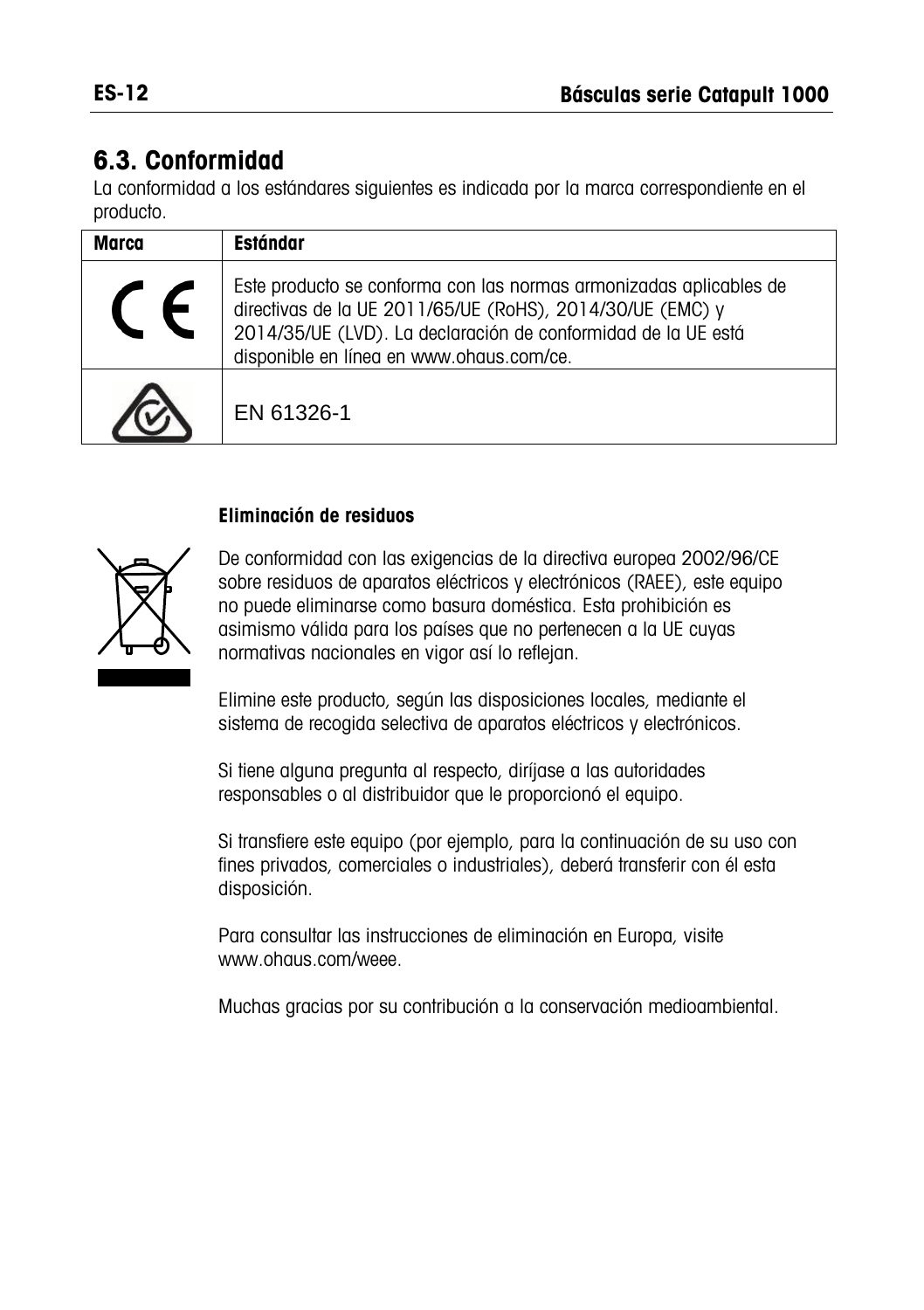#### **Registro ISO 9001**

En 1994, Bureau Veritus Quality International (BVQI) le otorgó a Ohaus Corporation, EE.UU., un certificado de registro ISO 9001 el cual confirma que el sistema administrativo de calidad de Ohaus cumple con los requerimientos del estándar ISO 9001. En mayo 21 del 2009, Ohaus Corporation, EE.UU., fue registrada nuevamente al estándar ISO 9001:2008.

# **GARANTÍA LIMITADA**

Los productos de Ohaus están garantizados contra defectos de materiales y fabricación desde la fecha de entrega y durante el tiempo que dure la garantía. Durante el periodo de garantía Ohaus reparará, o, a su discreción, reemplazará cualquier componente(s) que se compruebe que está defectuoso, sin costo alguno, con la condición de que el producto sea devuelto, flete pagado, a Ohaus.

Esta garantía no es válida si el producto ha sufrido daños por accidente o mal uso, expuesto a materiales radioactivos o corrosivos, presenta materiales extraños penetrando al interior del producto, o si ha sido objeto de modificaciones por parte de personas que no sean de Ohaus. En lugar de una tarjeta de registro de garantía devuelta debidamente, el periodo de garantía comenzará en la fecha de envío al distribuidor autorizado. Ohaus Corporation no otorga ninguna otra garantía expresa o implícita. Ohaus Corporation no se hace responsable de cualquier daño fortuito.

Puesto que la legislación sobre garantías difiere de un estado a otro así como de un país a otro, comuníquese con su distribuidor local de Ohaus para mayor información.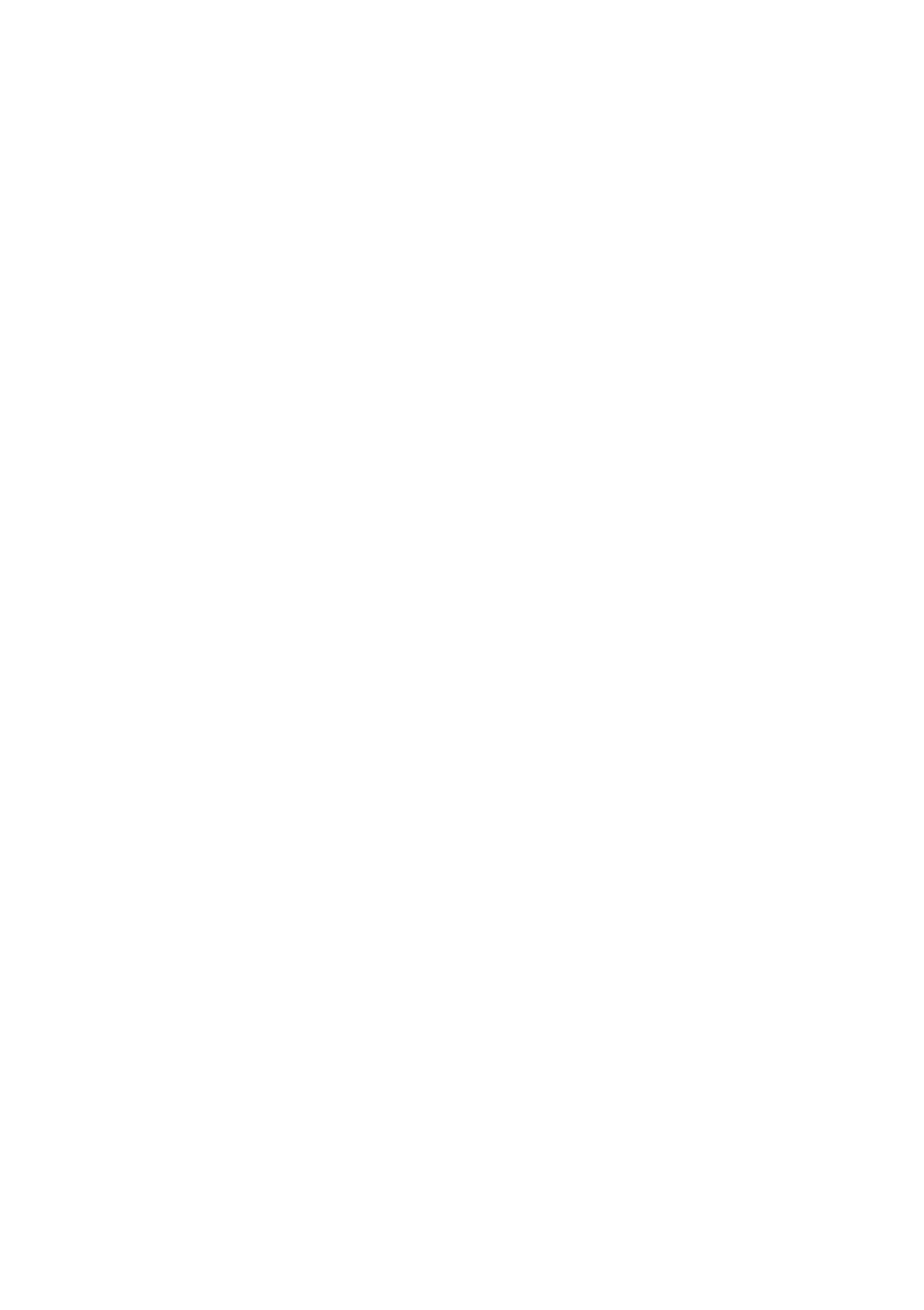# **1. INTRODUCTION**

Ce guide contient des instructions d'installation, de fonctionnement et d'entretien des balances Catapult™ de la série 1000. Veuillez lire toutes ces instructions avant d'utiliser la balance.

# **1.1 Consignes de sécurité**

Prière de respecter ces consignes de sécurité.

- Vérifiez que la tension d'entrée de l'adaptateur CA correspond à l'alimentation CA locale.
- Ne plongez pas la balance dans l'eau, ni dans d'autres liquides.
- N'utilisez pas la balance dans des environnements hostiles.
- Ne faites pas tomber de charge sur la plate-forme.
- Ne posez pas la balance à l'envers sur la plate-forme.
- L'entretien doit être exécuté exclusivement par un personnel autorisé.
- Déconnectez la balance de l'alimentation électrique pour la nettoyer.

# **1.2 Commandes**

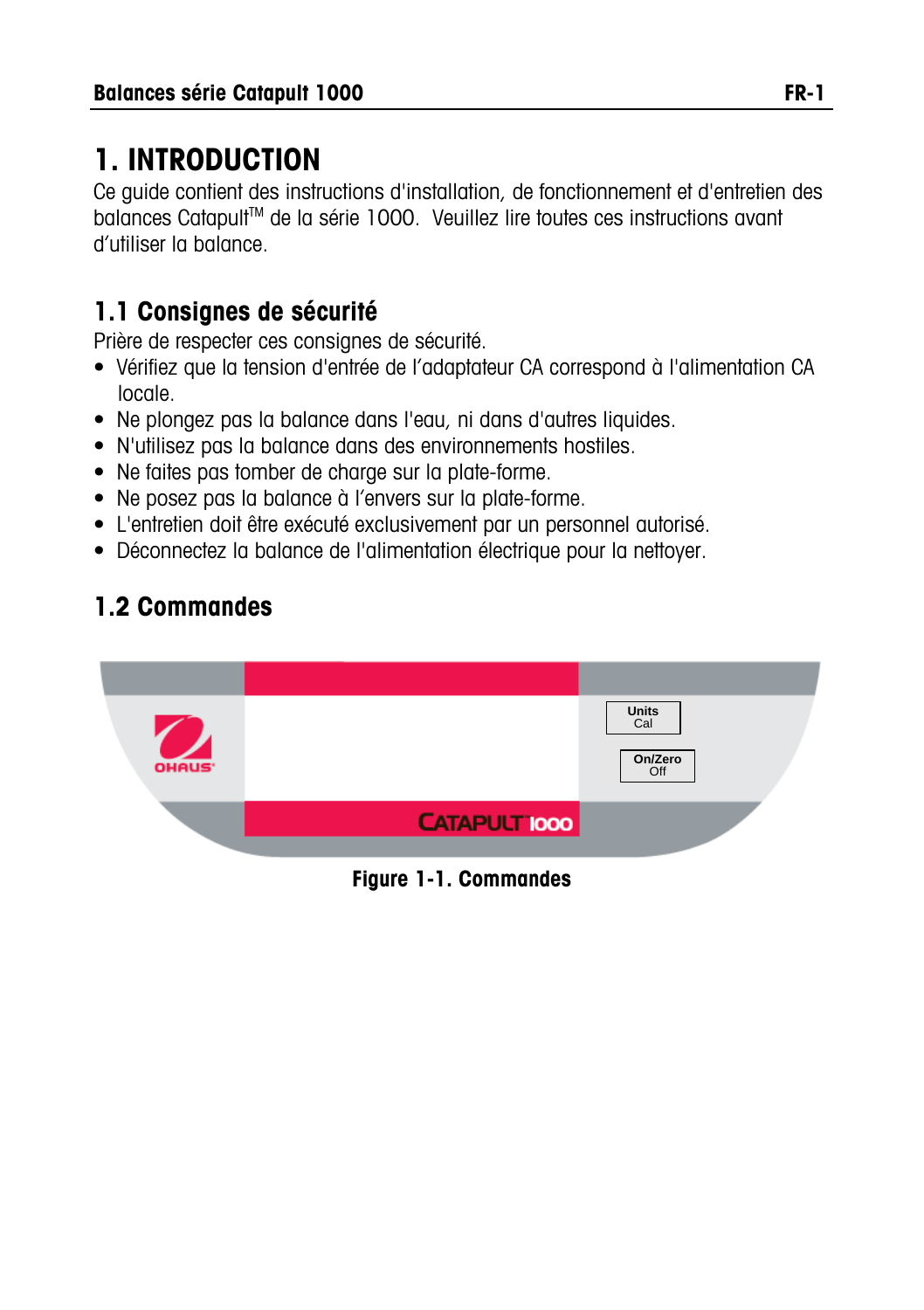#### **TABLEAU 1-1. FONCTIONS DE COMMANDE.**

| <b>Bouton</b>                                  | On/Zero<br>Off                                                                                                                             | <b>Units</b><br>Cal                                                                                                                                 |
|------------------------------------------------|--------------------------------------------------------------------------------------------------------------------------------------------|-----------------------------------------------------------------------------------------------------------------------------------------------------|
| Fonction principale<br>(Appuyez<br>rapidement) | <b>ON/ZERO</b><br>Met la balance sous tension.<br>Si la balance est sous<br>tension:<br>Définit le zéro. Simuler une<br>opération de tare. | <b>UNITS</b><br>Permet de changer l'unité de<br>pesée. Entre le mode pesage<br>dynamique.<br>Lance le compte à rebours en<br>mode pesage dynamique. |
| Fonction<br>secondaire<br>(Appuyez longtemps)  | 0ff<br>Met la balance hors tension.                                                                                                        | Cal<br>Lancer le processus du<br>calibrage.                                                                                                         |

## **1.2 Fenêtre d'affichage**

#### **1.2.1 Caractères numériques larges à 7 segments**

Les valeurs du poids (de la masse) sont indiquées à l'aide de 4 chiffres, y compris le signe moins et les décimales. Des invites de calibration et les états d'erreur possibles sont également indiqués à l'aide de ces chiffres.

#### **1.2.2 Indication de lecture stable**

Un astérisque \* s'affiche en bas à gauche de l'affichage pour indiquer à quel moment la lecture est stable.

### **1.2.3 Indication de l'unité de pesage**

L'unité de pesage sélectionnée apparaît à droite de l'affichage.

### **1.2.3 Indication Mode de pesage dynamique**

A **•** clignote près de l'unité sélectionnée pendant ce mode

#### **1.2.3 Indication du niveau bas des piles:**

Le symbole d'une pile à gauche de l'écran indique un niveau bas des piles. Une fois d'abord montrées, approximativement 12 heures d'opération demeurent. Lorsque les piles sont totalement usées, la balance affiche temporairement « Lo bAt » (Niveau bas pile) et s'arrête.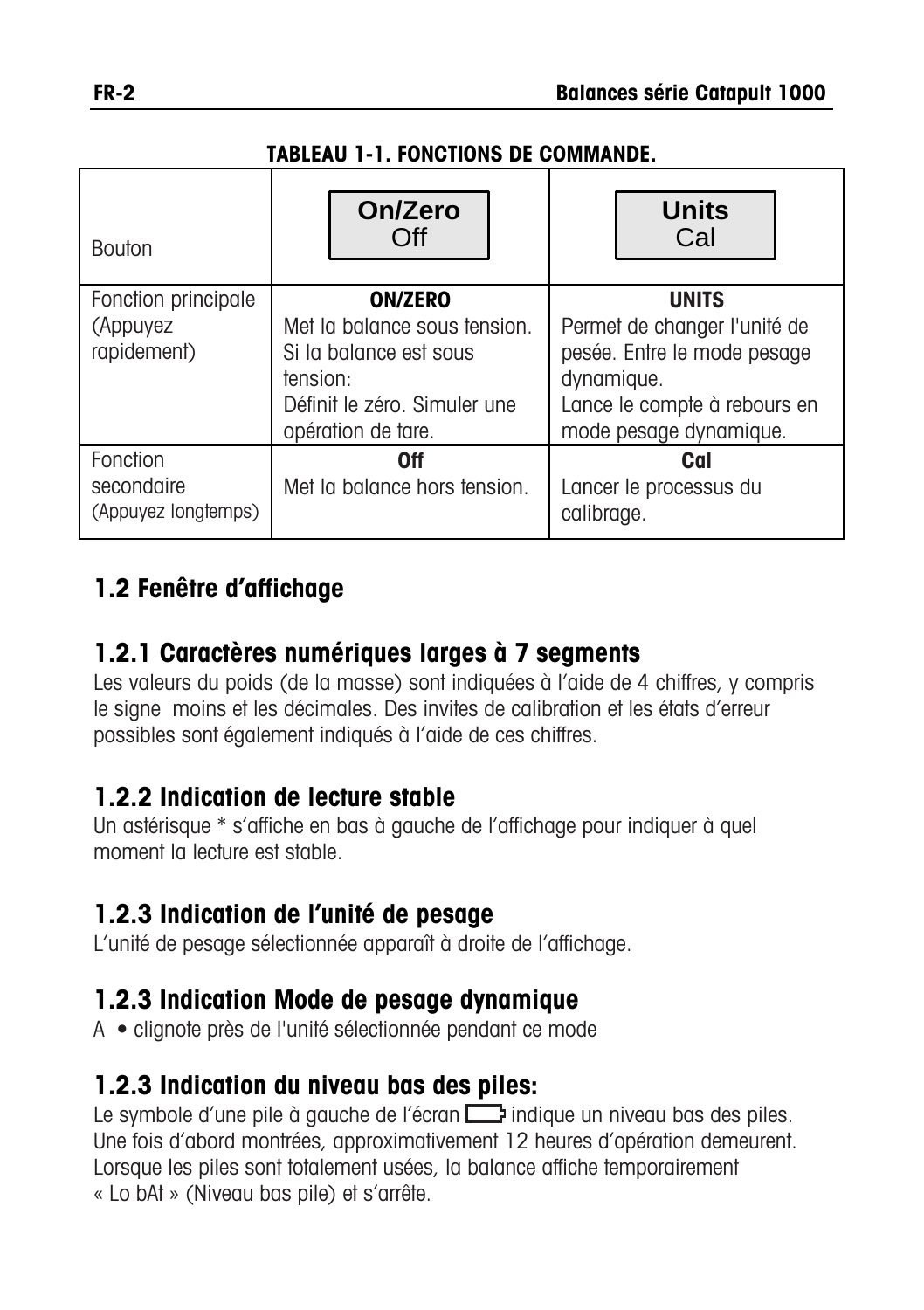# **2. INSTALLATION**

# **2.1 Contenu de l'emballage**

- Échelle
- Adaptateur alimentation
- Manuel d'instructions
- Carte de garantie

# **2.2 Lieu**

Utilisez la balance sur une surface solide et stable. Évitez les emplacements avec courant d'air, vibrations, sources de chaleur excessifs ou changements de température brusques.

# **2.3 Alimentation**

# **2.3.1 Alimentation CA**

L'adaptateur CA (inclus) peut être utilisé pour alimenter la balance lorsque les batteries ne sont pas disponibles. Branchez ensuite l'adaptateur CA dans une prise correctement mise à la terre.



**Figure 2-1. Connexion à l'alimentation.**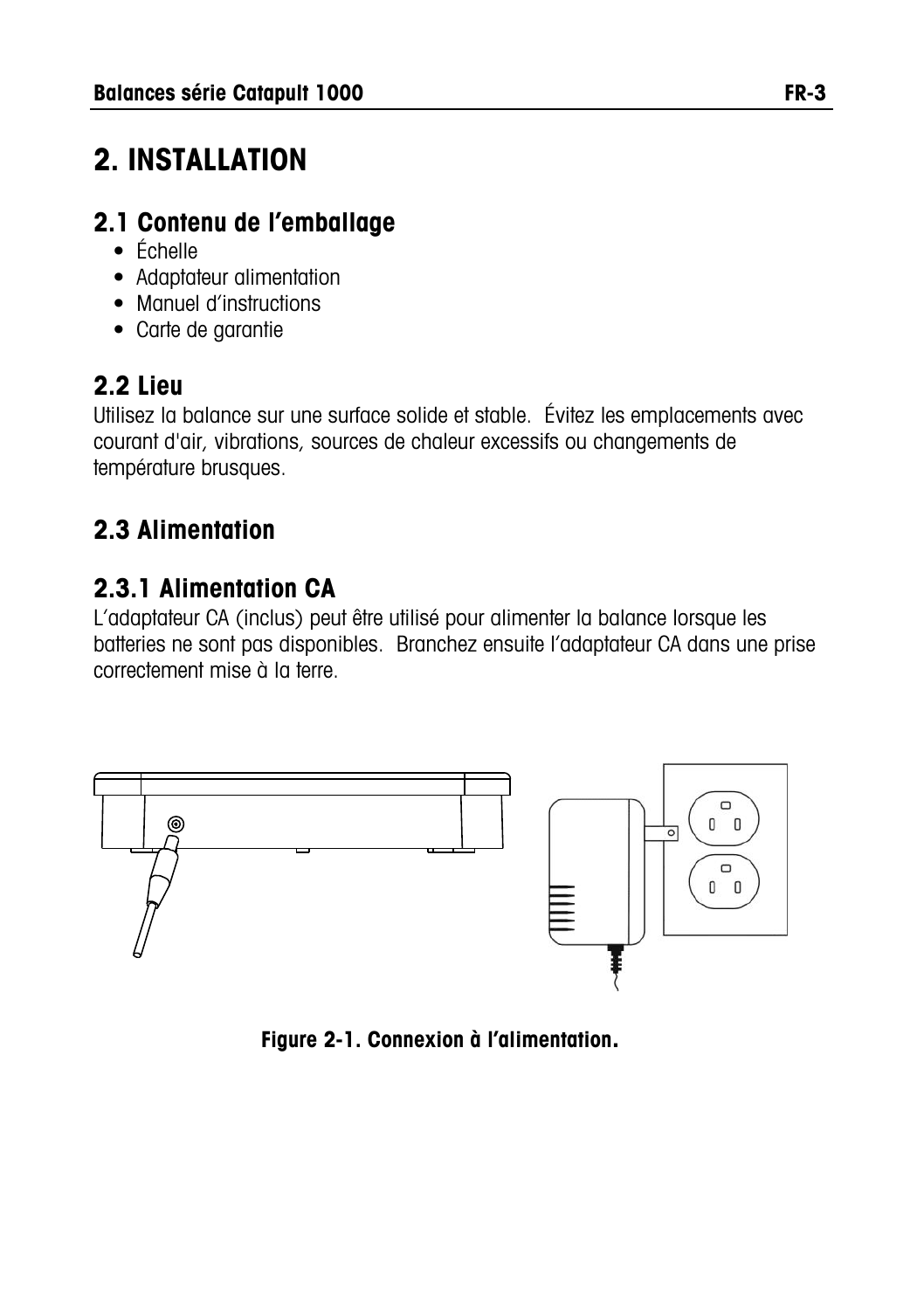# **2.3.2 Installation des piles (optionnelle)**

Ouvrez le couvercle de la pile situé en bas de la balance et installez trois piles alcalines de taille C (LR14) ou des piles rechargeables dans le compartiment. Orientez lespiles selon l'illustration à l'intérieur du compartiment. Fermez le couvercle des piles. **REMARQUE:** Les piles ne sont pas incluses.



**Figure 2-2. Installation des piles.** 



**ATTENTION:** Ne pas éliminer les batteries usées dans une perte de domestique. Respecter les conditions d'élimination ou de recyclage conformément aux lois et règlements locaux en vigueur.

# **3. FONCTIONNEMENT**

### **3.1 Activation/désactivation de la balance**

Pour mettre la balance sous tension, appuyez sur le bouton **ON/ZERO Off**. La balance effectue un test de l'affichage, indiquant pendant quelques instants le modèle/la version du logiciel et passe ensuite en mode de pesée actif. Pour mettre la balance hors tension, appuyez sur le bouton **ON/ZERO Off** et maintenez-le enfoncé jusqu'à ce que l'option OFF s'affiche.

# **3.2 Fonction du zero**

Appuyez sur le bouton **ON/ZERO Off** pour remettre l'affichage de la balance à zéro. Lorsque vous ajoutez une masse supplémentaire, appuyez plusieurs fois sur le bouton **ON/ZERO Off** jusqu'à ce que la capacité totale de la balance soit atteinte. Lorsque vous utilisez un conteneur, appuyez sur le bouton **ON/ZERO Off** pour simuler la fonction Tare.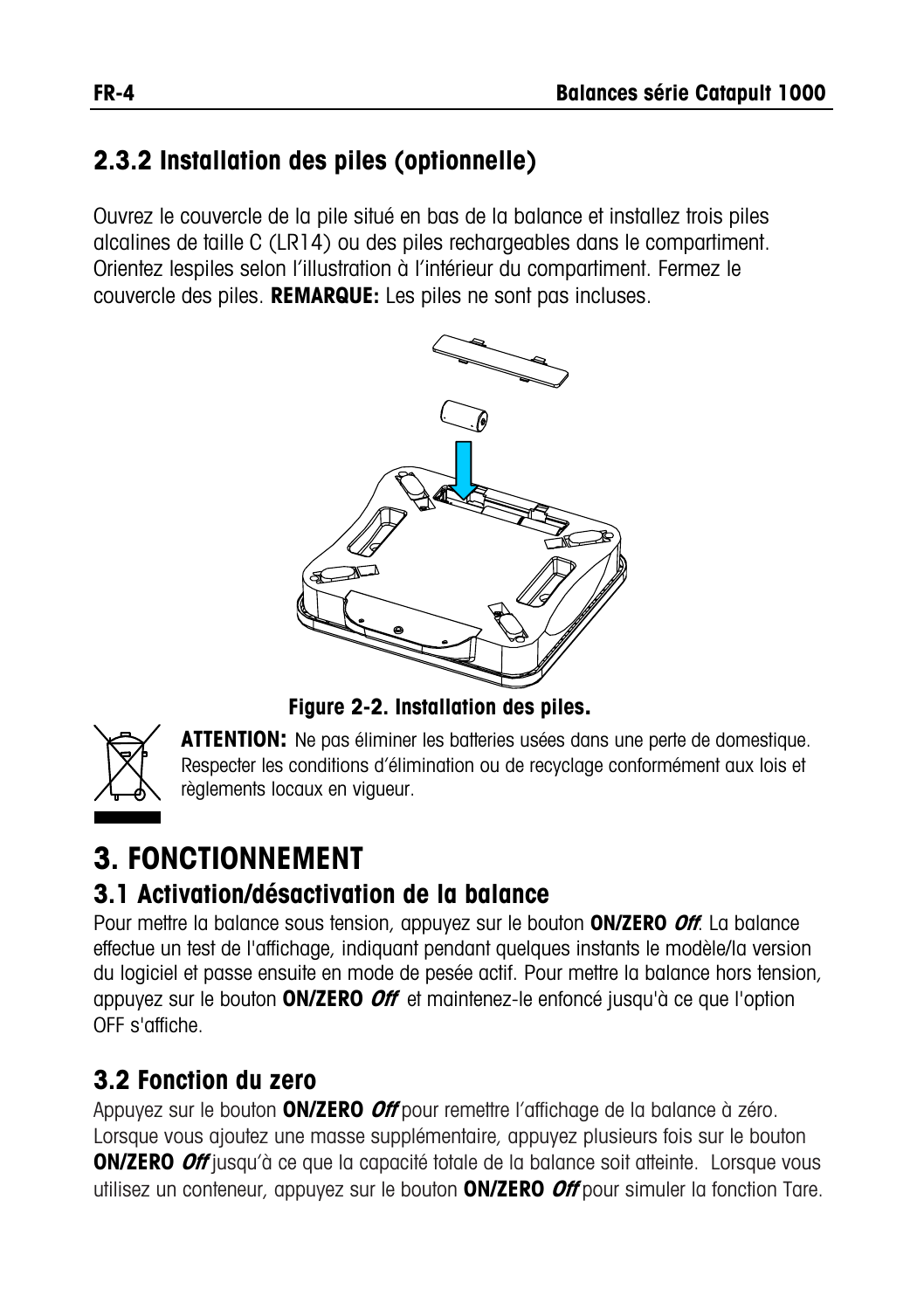Vous pouvez ensuite ajouter une masse additionnelle comme poids NET. Lorsque vous enlevez l'échantillon et le conteneur de la balance, une valeur négative peut s'afficher. Remettez la balance à zéro avant toute utilisation.

**REMARQUE:** Le bouton **ON/ZERO Off** permet d'effectuer une véritable fonction de remise à zéro lorsque les valeurs affichées sont dans les +2 % de la capacité totale. Audessus de 2%, la gamme est limitée à la pleine capacité par soustraction.

#### **3.3 Changement d'unités de mesure**

Appuyez sur le bouton **UNITS Cal** pour afficher la prochaine unité de mesure disponible.

# **3.4 Arrêt automatique**

Pour prolonger la vie de la pile, la balance s'arrête automatiquement après quatre minutes d'inactivité. Cette fonction est uniquement active pendant le fonctionnement sur pile.

## **3.5 Pesage dynamique**

Lorsque la plate-forme est vide, appuyez rapidement sur le bouton **UNITS Cal** pour faire défiler les unités. Le mode Dynamique est activé lorsque l'indicateur • clignote.

Placez une masse sur la plate-forme. La balance affiche «-A- ». **REMARQUE:** Si vous utilisez un conteneur, appuyez sur **ON/ZERO Off** pour tarer le poids et revenir à zéro.

Avec une masse sur la plate-forme ou le conteneur, appuyez rapidement sur **UNITS Cal** pour lancer le compte à rebours de la moyenne dans les 5 secondes.

Le poids moyen s'affiche. Le symbole • cesse de clignoter lorsque le processus est terminé.

L'affichage est conservé jusqu'à ce que vous appuyiuez sur le bouton.

Pour répéter le processus, appuyez sur **UNITS Cal** avec une masse sur la plate-forme ou le conteneur. Pour quitter, enlevez la masse de la plate-forme ou le conteneur et appuyez sur **UNITS Cal**.







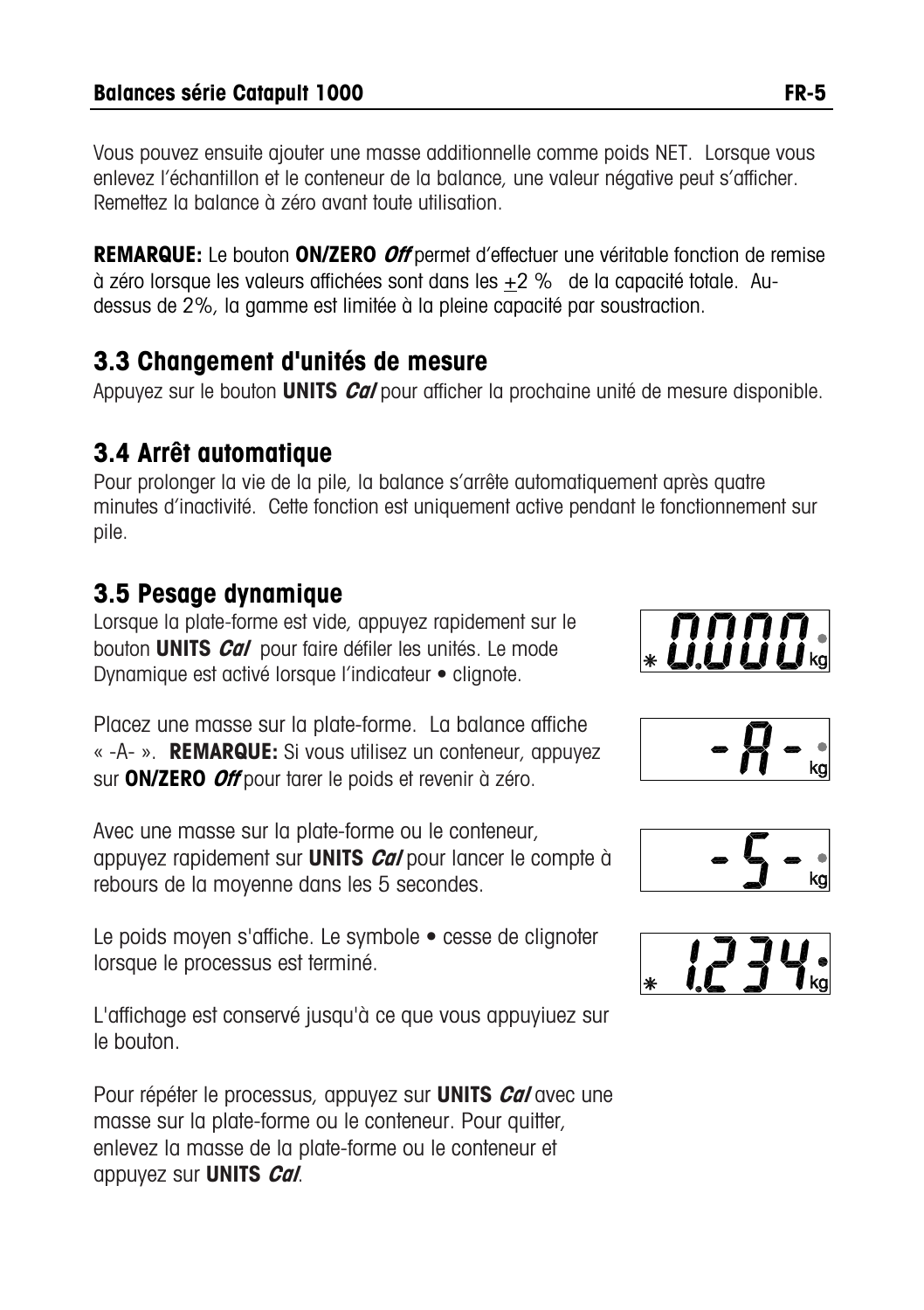### **3.6 Poids alerteTM**

Avec la plate-forme vide, appuyez sur le bouton **UNITS Cal** jusqu'à ce que l'unité lb affiché.

Les chiffres commenceront à clignoter si le poids sur le

plateau est de plus de 70 lb.

Si le poids sur le plateau est de plus de 150 lb, les chiffres cessent de clignoter.

**REMARQUE:** Poids alerte<sup>™</sup> n'est disponible qu'en mode Lb sans pesée dynamique. L'indicateur "lb" doit être allumé et l'indicateur de pesée dynamique "•" est désactivé.

# **4. CALIBRAGE**

Pour obtenir les meilleurs résultats, calibrez la balance à des intervalles réguliers. (Les poids de calibrage ne sont pas fournis avec la balance).

#### **ATTENTION**



**MANIPULER LES POIDS DE CALIBRAGE AVEC SOIN. CES POIDS SONT EFFECTIVEMENT TRÈS LOURDS. TOUTE MÉTHODE DE LEVAGE INCORRECTE OU TOUTE UTILISATION INAPPROPRIÉE DES POIDS DE CALIBRAGE PEUT ENTRAÎNER DES BLESSURES. PLUSIEURS POIDS PEUVENT ÊTRE UTILISÉS POUR OBTENIR LE POIDS DE CALIBRAGE REQUIS.** 

#### **REMARQUE:**

- Vous devez disposer des poids de calibrage appropriés avant de procéder au calibrage (voir le Tableau 4-1).
- Assurez-vous que la balance est à niveau et qu'elle est stable pendant tout le processus du calibrage.
- Le calibrage n'est pas disponible en mode de pesage dynamique.
- Attendez que la balance se soit réchauffée pendant 5 minutes après la stabilisation à la température ambiante.
- Pour annuler le calibrage, appuyez sur **UNITS Cal**, ou mettez la balance hors tension.

| IADLLAV TII. I VIDU DU UALIDINAVLI. |                            |  |
|-------------------------------------|----------------------------|--|
| Modèle                              | Poids du Calibrage (kg/lb) |  |
| C11P9                               | 9/20                       |  |
| C11P20                              | 20/40                      |  |
| C11P75                              | 50/100                     |  |

#### **TABLEAU 4-1. POIDS DU CALIBRAGE.**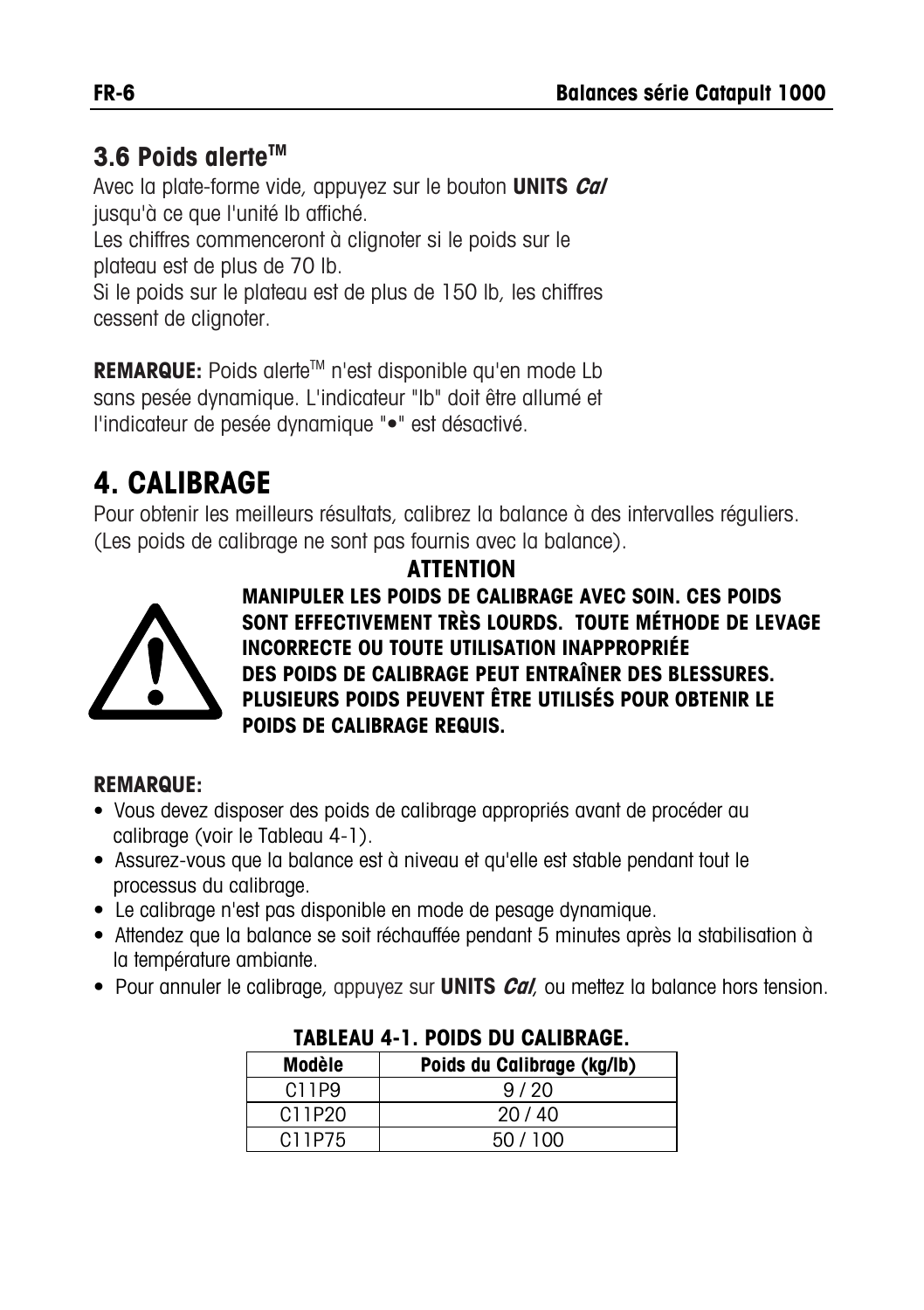#### **4.1 Calibrage de portée**

Le calibrage de la portée se base sur deux points permettant de régler la balance. Le premier point est la valeur de zéro lorsqu'il n'y a pas de poids sur la balance. Le deuxième point est la valeur de la portée lorsqu'une masse de calibrage est placée sur la balance.

Pour sélectionner l'unité de pesage à utiliser pour le calibrage, appuyez sur le bouton **UNITS Cal** jusqu'à ce que l'unité appropriée s'affiche.

Appuyez sur le bouton **UNITS Cal** que vous maintenez enfoncé jusqu'à ce que le message CAL s'affiche. Lorsque la plate-forme est vide, appuyez sur le bouton **ON/ZERO Off** pour capturer le zéro de la balance. L'affichage indique « -C- ».

Après avoir capturé le zéro, le poids de calibrage de la portée requise s'affiche dans l'unité sélectionnée.

Placez le poids de calibrage sur la plate-forme et appuyez ensuite sur **ON/ZERO Off**. L'affichage indique à nouveau « $-C-$ ».

Après la capture de la portée, l'affichage revient au mode de pesage normal.

**REMARQUE:** Le message « CAL E » s'affiche si un poids de calibrage incorrect a été appliqué. Répétez le procédé en utilisant le poids correct de calibrage.

# **4.2 Verrouillage du calibrage**

Vous pouvez verrouiller la fonction de calibrage (la désactiver) à l'aide de l'interrupteur interne pour empêcher tout recalibrage non autorisé.

Une fois la balance hors tension, enlevez le couverture sous l'indicateur en dévissant les deux vis en bas.









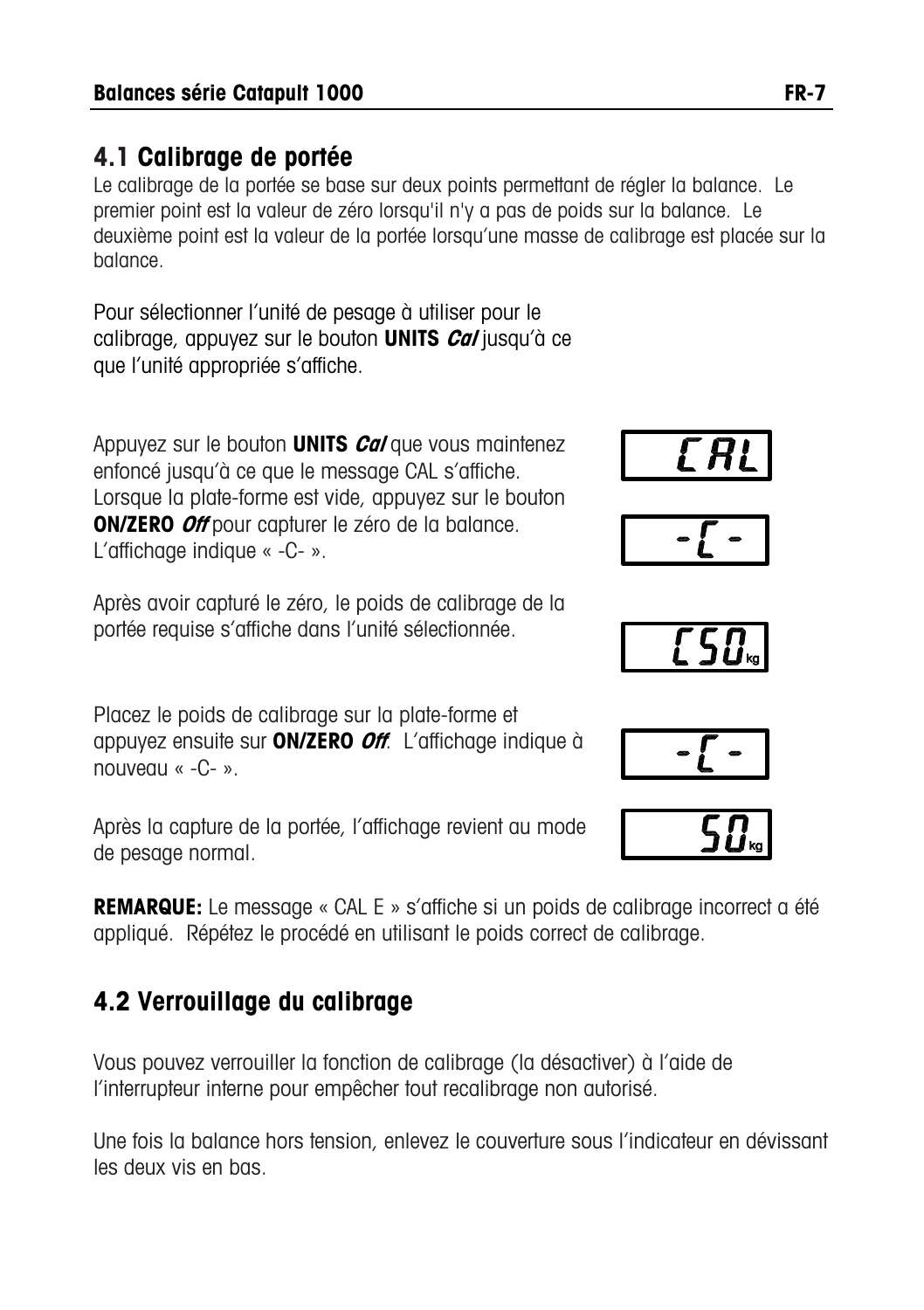Placez l'interrupteur sur le PCB (marqué SW3) en position CAL LOCK.

Réassemblez le couverture.

Si besoin, placez des étiquettes inviolables sur les trous des vis ou sur les bords du couverture.

Si un recalibrage ultérieur est requis, le boîtier doit être rouvert et l'interrupteur de verrouillage remis en position initiale.

**REMARQUE:** Lorsque l'interrupteur de verrouillage est en position CAL LOCK, la plage de zéro de la mise sous tension est réduite à 10 % de la capacité totale.

# **5. MAINTENANCE**

**Attention: avant de procéder au nettoyage, mettre la balance hors tension, enlever l'adaptateur CA.** 

#### **5.1 Nettoyage**

Vous pouvez nettoyer le boîtier avec un chiffon humide et un détergent doux, si nécessaire. N'utilisez pas de dissolvants, produits chimiques, alcool, amoniaque ou produits abrasifs pour nettoyer le boîtier ou les panneaux de commande.

# **5.2 Dépannage**

Le tableau suivant présente les problèmes communs, les causes possibles et les solutions. Si le problème persiste, contactez Ohaus ou votre revendeur Ohaus agréé.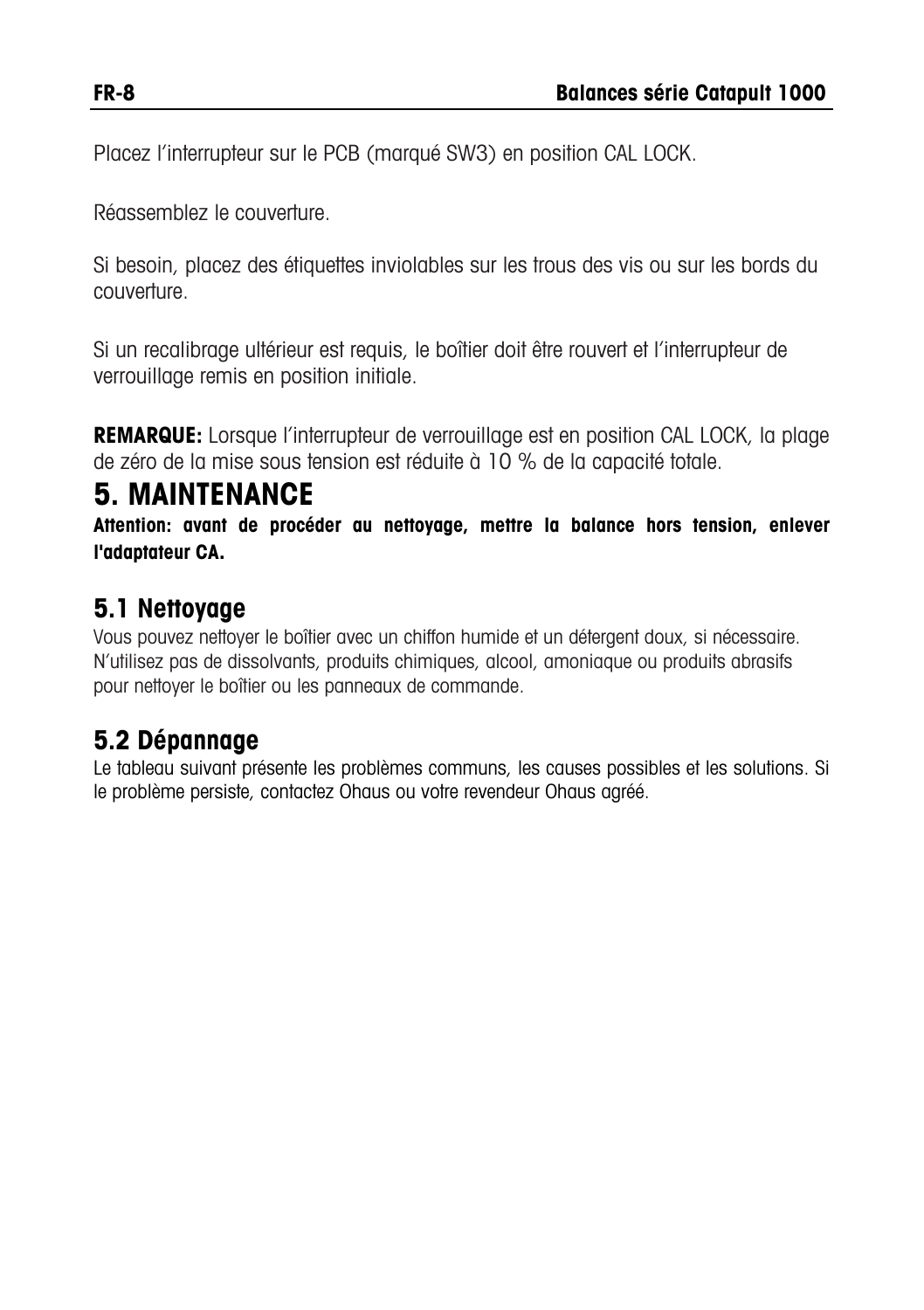| Symptôme                              | Cause(s) possible(s)                                                              | <b>Solution</b>                                                                                                                                       |
|---------------------------------------|-----------------------------------------------------------------------------------|-------------------------------------------------------------------------------------------------------------------------------------------------------|
| La balance ne se met pas<br>en marche | La balance n'est pas alimentée<br>La batterie est vide.                           | Vérifier la connexion et la tension.<br>Vérfier la polarité de la pile                                                                                |
| Précision de qualité<br>médiocre      | Calibrage incorrect<br>Environnement instable                                     | Effectuer le calibrage • Déplacer la<br>balance vers un emplacement<br>approprié                                                                      |
| Impossible de calibrer                | CAL LOCK défini sur ON<br>Environnement instable<br>Masse de calibrage incorrecte | Définir le CAL LOCK sur OFF (voir la<br>Section 4.2). Placer la balance dans<br>un environnement stable. Utiliser la<br>masse de calibrage appropriée |
| La balance affiche Lo bAt             | La batterie est déchargée                                                         | Connecter l'alimentation ou changez<br>les piles                                                                                                      |
| La balance affiche "Lo<br>Line"       | Low Line voltage                                                                  | Vérifier la tension source                                                                                                                            |
| La balance affiche "E"                | Le poids sur la plate-forme<br>dépasse la capacité                                | Enlever le poids de la plate-forme                                                                                                                    |
| La balance affiche "CALE"             | Poids de calibrage incorrect sur<br>la plate-forme                                | Utiliser la masse de calibrage<br>appropriée                                                                                                          |
| La balance affiche "UnSt"             | Balance instable à la mise<br>sous tension.                                       | Placer la balance dans un<br>environnement plus stable                                                                                                |

#### **TABLEAU 5-1. DÉPANNAGE.**

#### **6.3 Informations sur le service**

Si la section de dépannage ne vous aide pas à résoudre votre problème ou ne le décrit pas, contactez un technicien agréé Ohaus. Pour toute assistance relative au service ou tout support technique, appelez le 1-800-526-0659 aux États-Unis entre 8h00 et 17h00 (heure de New York). Un spécialiste des produits Ohaus se tient à votre disposition pour répondre à vos questions. En dehors des États-Unis, visitez le site Web à l'adresse suivante : **www.ohaus.com** pour localiser le bureau Ohaus le plus près de chez vous.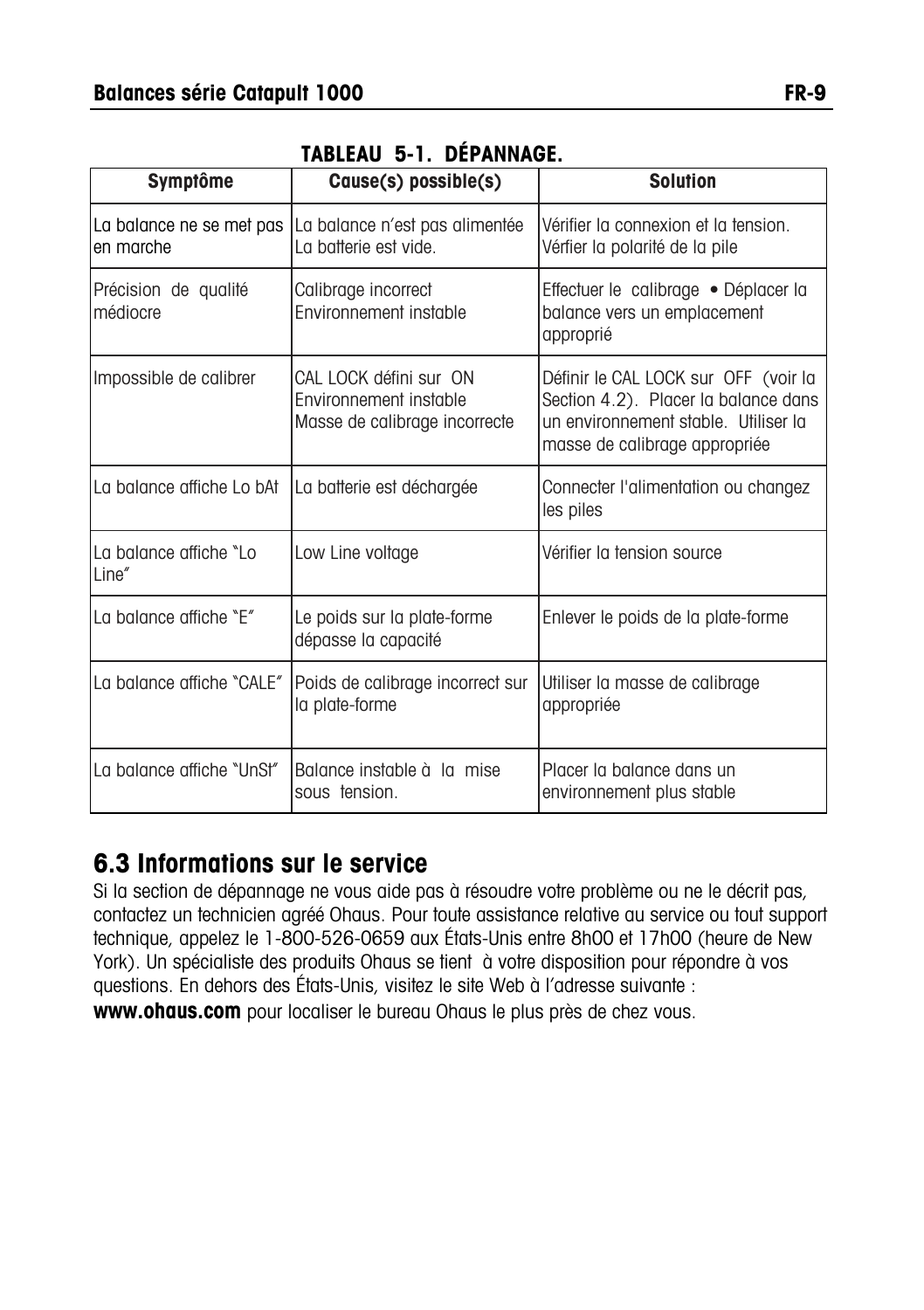# **6. DONNÉES TECHNIQUES**

Les données techniques sont valides dans les conditions ambiantes suivantes.<br>Température ambiante :  $5^{\circ}$ C à 40 °C / 41 ° to 104 °F 5 °C à 40 °C / 41° to 104° F Humidité relative : 10 % à 80 % d'humidité relative, non condensée

#### **6.1 Spécifications**

| Modèle                                           | C11P9                                                            | C11P20                                    | C11P75          |  |
|--------------------------------------------------|------------------------------------------------------------------|-------------------------------------------|-----------------|--|
| Capacité x Précision                             | 9 kg x 0.005 kg                                                  | 20 kg x 0.01 kg                           | 75 kg x 0.05 kg |  |
|                                                  | 20 lb x 0.01 lb                                                  | 44 lb x 0.02 lb                           | 165 lb x 0.1 lb |  |
| Unités de pesage                                 |                                                                  | kg, lb                                    |                 |  |
| Modes                                            | Pesage simple, Pesage dynamique, Poids Alerte™ (Uniquement       |                                           |                 |  |
|                                                  | en mode lb simple)                                               |                                           |                 |  |
| Clavier                                          |                                                                  | 2 touches mécaniques tactiles             |                 |  |
| Poids de calibrage                               | 9 kg / 20 lb                                                     | 20 kg / 40 lb                             | 50 kg / 100 lb  |  |
| Affichage                                        |                                                                  | 4 chiffres, LCD, 0,8 po./20 mm de hauteur |                 |  |
| Indicateurs de l'écran                           | Stabilité, pesant l'unité, peser dynamique, statut de batterie   |                                           |                 |  |
| A la capacité par soustraction.<br>Plage de zéro |                                                                  |                                           |                 |  |
| Temps de stabilisation                           | $\leq$ 3 secondes                                                |                                           |                 |  |
| Surcharge maximum                                | 150%                                                             |                                           |                 |  |
| Plage de la temperature /                        | 5° à 40°C / 41° to 104°F d'humidité relative 10 % à 80%,         |                                           |                 |  |
| d'humidité de fonctionnement                     |                                                                  | sans condensation                         |                 |  |
|                                                  | Adaptateur CA, 9-12 VCC, 100mA (fourni)                          |                                           |                 |  |
| Alimentation                                     | 3 piles alcalines C (LR14) ou batteries rechargeables (optional) |                                           |                 |  |
|                                                  | 4 minutes sans activité (fonctionnement                          |                                           |                 |  |
| Arrêt automatique                                | sur pile uniquement)                                             |                                           |                 |  |
| 300 heures<br>Vie utile type de la batterie      |                                                                  |                                           |                 |  |
| Dimensions de la balance (mm /                   |                                                                  |                                           |                 |  |
| $\mathsf{in}$                                    | 316 x 316 x 60/ 12.4 x 12.4 x 2.36                               |                                           |                 |  |

#### **TABLEAU 6-1.SPÉCIFICATIONS.**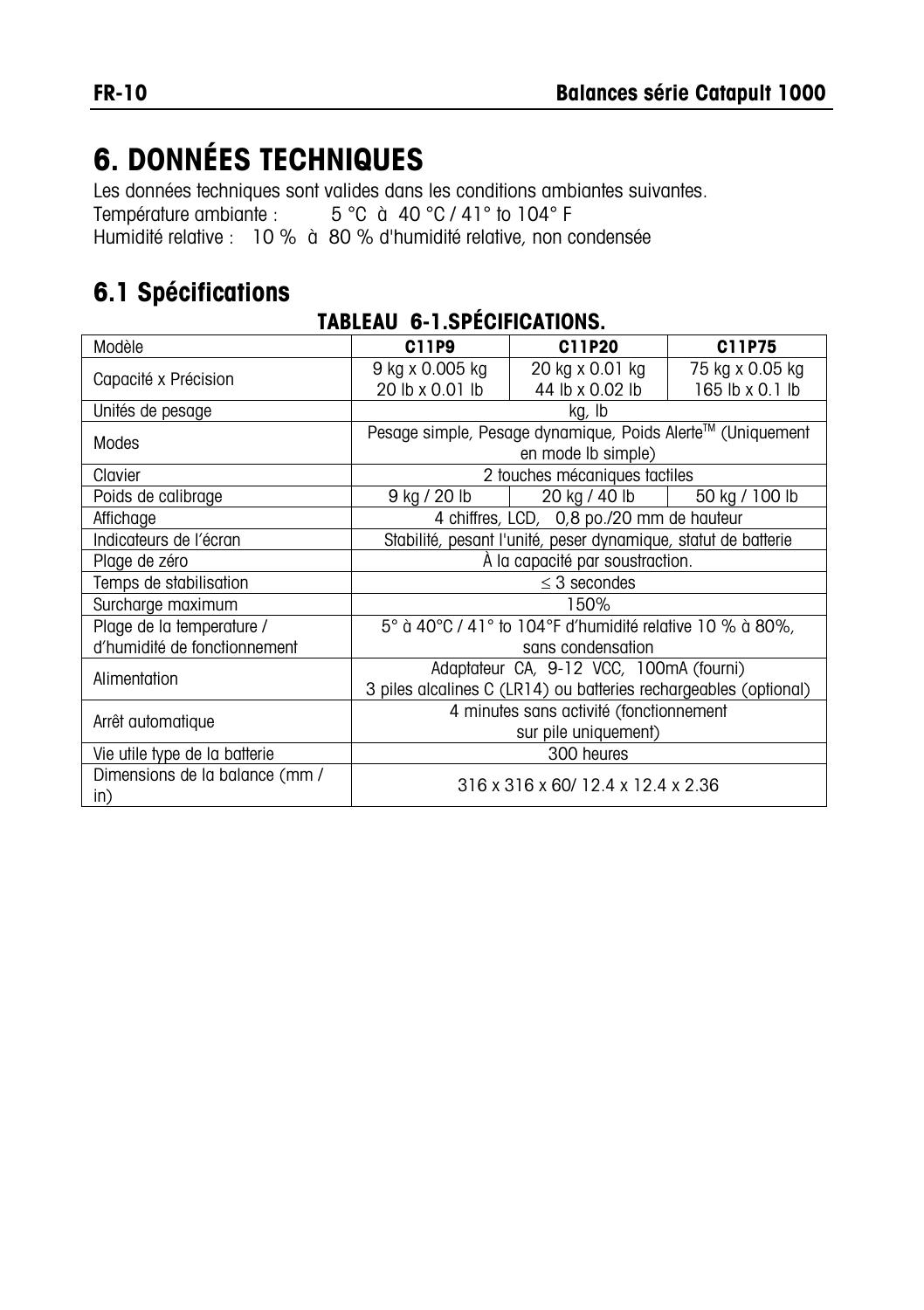#### **6.2 Schémas et dimensions**



**Figure 6-1. Dimensions hors-tout de Catapult série 1000**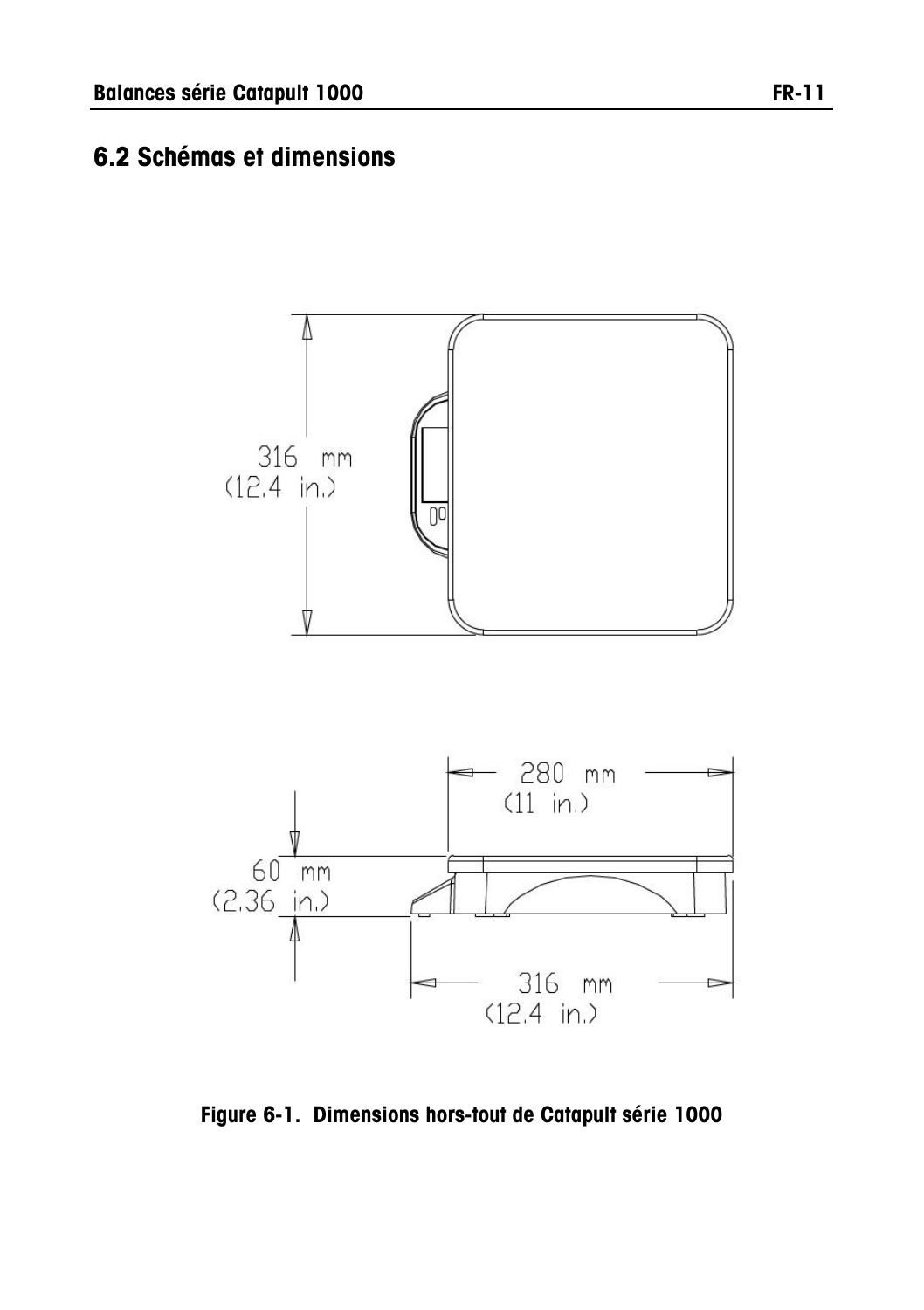#### **6.3 Conformité**

La conformité aux normes suivantes est indiquée par la marque correspondante sur le produit.

| Mark | <b>Standard</b>                                                                                                                                                                                                                          |
|------|------------------------------------------------------------------------------------------------------------------------------------------------------------------------------------------------------------------------------------------|
|      | Ce produit est conforme aux normes harmonisées applicables des<br>directives européennes 2011/65/UE (RoHS), 2014/30/UE (CEM) et<br>2014/35/UE (LVD). La déclaration de conformité de l'UE est disponible en<br>ligne à www.ohaus.com/ce. |
|      | EN 61326-1                                                                                                                                                                                                                               |

#### **Elimination**



En conformité avec les exigences de la directive européenne 2002/96/CE relative aux déchets d'équipements électriques et électroniques (DEEE), cet appareil ne doit pas être éliminé avec les déchets ménagers. Logiquement, ceci est aussi valable pour les pays en dehors de l'UE conformément aux règlementations nationales en vigueur.

Veuillez éliminer cet appareil conformément aux prescriptions locales dans un conteneur séparé pour appareils électriques et électroniques.

Pour toute question, adressez-vous aux autorités compétentes ou au revendeur chez qui vous avez acheté cet appareil.

En cas de remise de cet appareil (p. ex. pour une utilisation privée ou artisanale/industrielle), cette prescription doit être transmise en substance.

Pour les consignes de mise au rebut en Europe, consultez le site : www.ohaus.com/weee.

Merci pour votre contribution à la protection de l'environnement.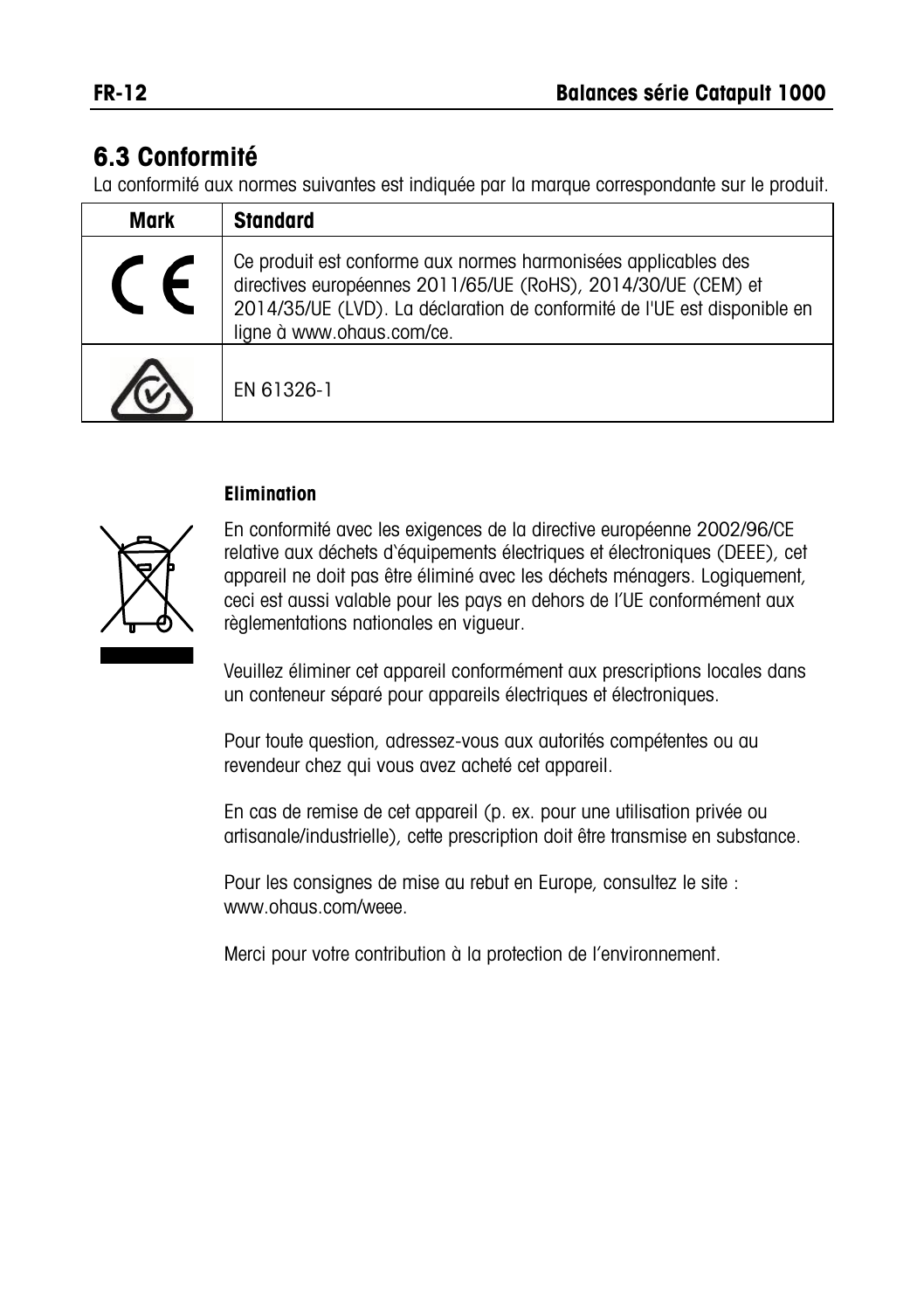#### **Remarque d'Industrie Canada**

Cet appareil numérique de la classe B est conforme à la norme NMB-003 du Canada.

#### **Enregistrement ISO 9001**

En 1994, le Bureau Veritus Quality International (BVQI) a octroyé la certification d'enregistrement ISO 9001 à Ohaus Corporation, États-Unis d'Amérique, confirmant que le système de gestion de la qualité Ohaus était conforme aux conditions normalisées de l'ISO 9001. Le 21 mai 2009, Ohaus Corporation, États-Unis d'Amérique, a été ré-enregistrée à la norme ISO 9001:2008.

### **GARANTIE LIMITÉE**

Ohaus garantit que ses produits sont exempts de défauts matériels et de fabrication à compter de la date de livraison pendant toute la durée de la garantie. Selon les termes de cette garantie, Ohaus s'engage, sans frais de votre part, à réparer ou, selon son choix, remplacer toutes les pièces déterminées défectueuses, sous réserve que le produit soit retourné, frais payés d'avance, à Ohaus.

Cette garantie n'entre pas en vigueur si le produit a subi des dommages suite à un accident ou une utilisation erronée, a été exposé à des matériaux radioactifs ou corrosifs, contient des matériaux étrangers ayant pénétré à l'intérieur ou suite à un service ou une modification apportée par des techniciens autres que ceux d'Ohaus. En l'absence d'une carte d'enregistrement de garantie dûment remplie, la période de garantie commence à la date de l'expédition au revendeur agréé. Aucune autre garantie expresse ou implicite n'est offerte par Ohaus Corporation. En aucun cas, Ohaus Corporation ne peut être tenu responsable des dommages indirects.

Dans la mesure où les lois régissant les garanties varient d'un État à l'autre et d'un pays à l'autre, veuillez contacter Ohaus ou votre représentant local agréé Ohaus pour de plus amples informations.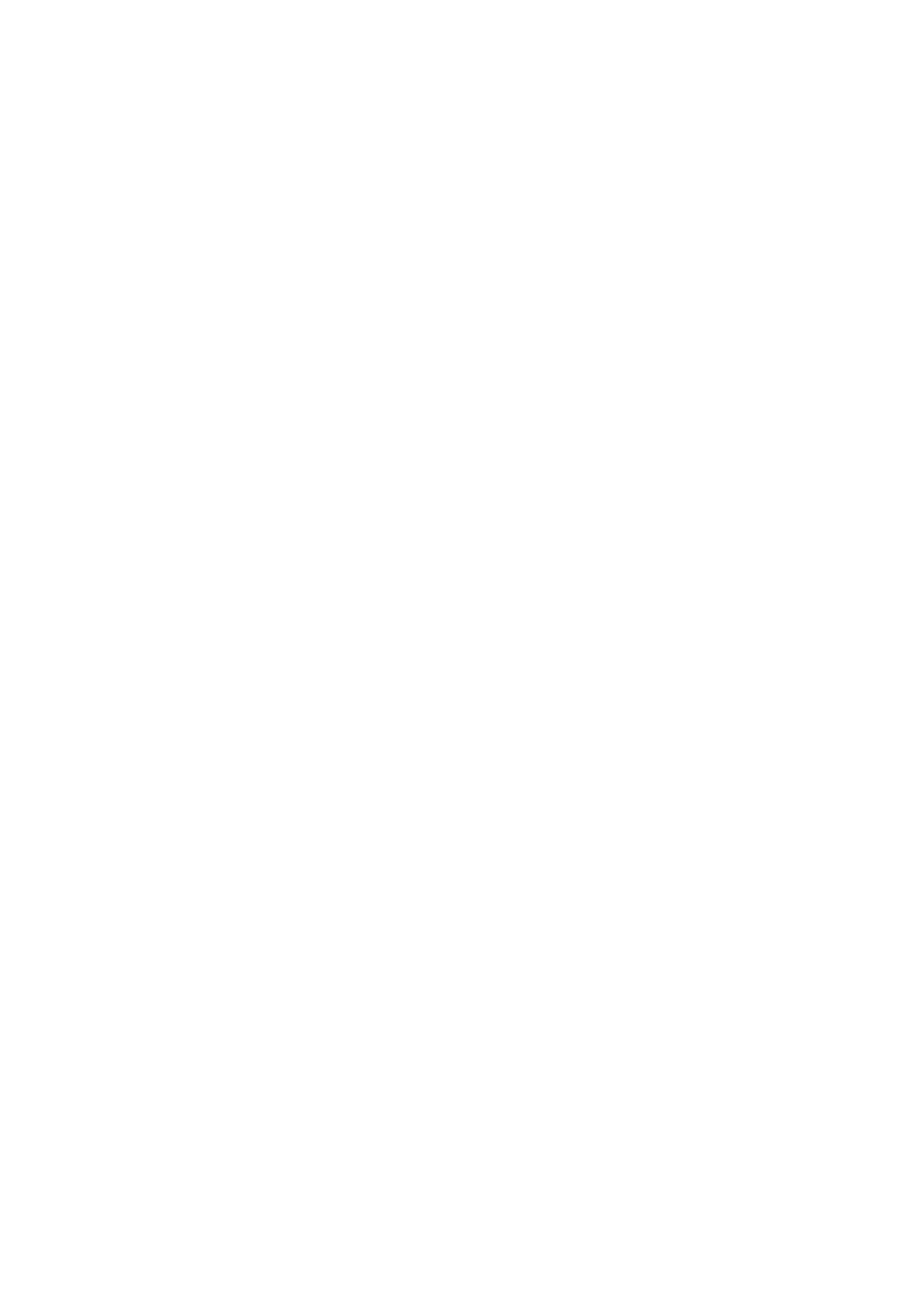# **1. EINLEITUNG**

Dieses Handbuch enthält Anweisungen zur Installation, zum Betrieb und zur Wartung der Waagen der Catapult<sup>M</sup> 1000-Serie. Bitte lesen Sie das Handbuch ganz durch, bevor Sie die Waage in Betrieb nehmen.

## **1.1 Sicherheitsvorkehrungen**

Bitte beachten Sie die folgenden Sicherheitsmaßnahmen:

• Stellen Sie sicher, dass die Eingangsspannung des Netzadapters der örtlichen Netzspannung entspricht.

- Die Waage nicht in Wasser oder sonstige Flüssigkeiten eintauchen.
- Die Waage nicht unter widrigen Umgebungsbedingungen betreiben.
- Keine Lasten auf die Plattform fallen lassen.
- Die Waage nicht kopfüber auf die Schale stellen.
- Reparaturen sollten nur von dazu befugtem Personal durchgeführt werden.
- Während der Reinigung muss die Waage vom Netzteil abgetrennt werden.

## **1.2 Bedienelemente**



**Abbildung 1-1. Bedienelemente.**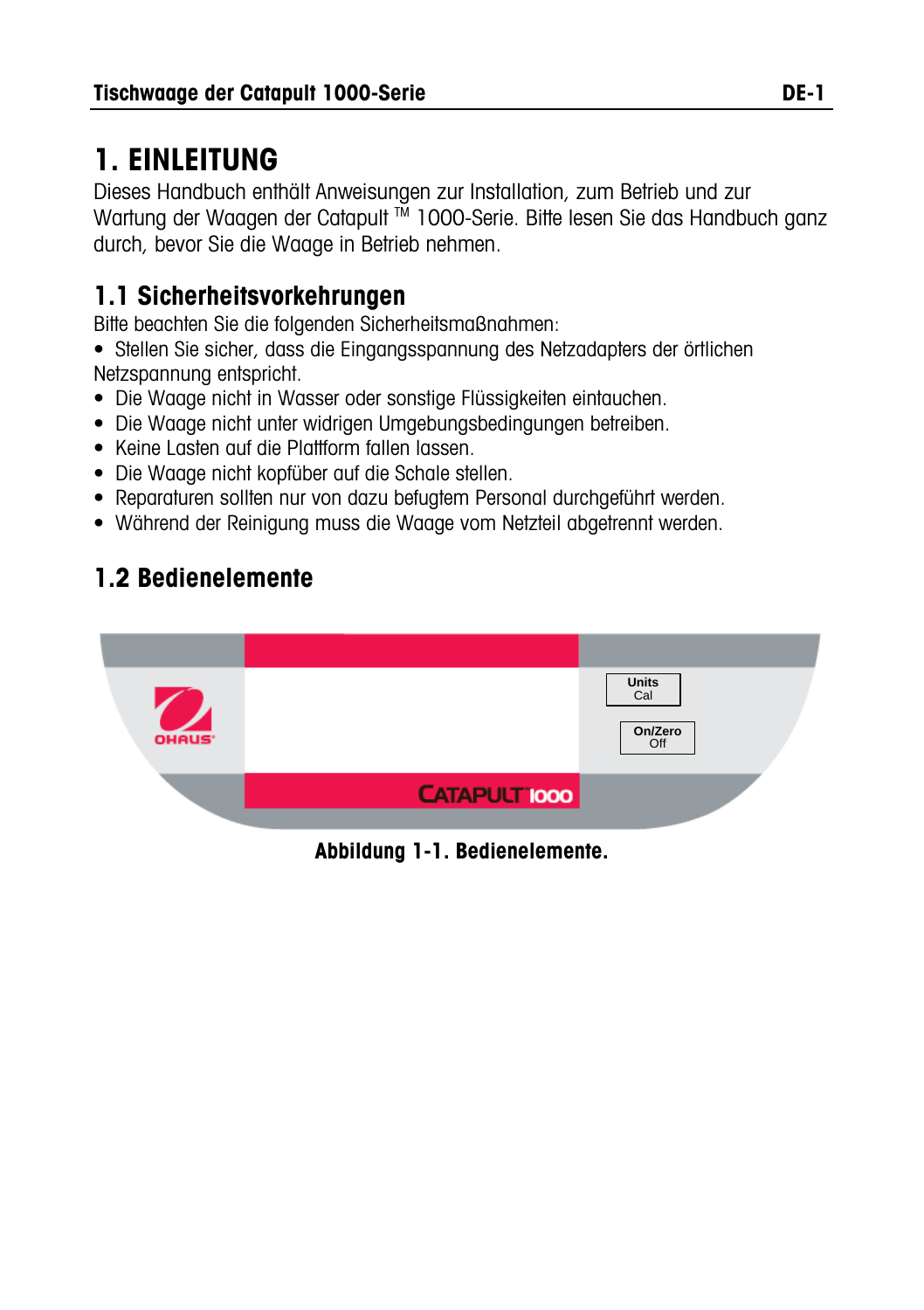#### **TABELLE 1-1. BEDIENELEMENTFUNKTIONEN.**

| Taste                                     | On/Zero<br>Off                                                                                                                            | <b>Units</b><br>Cal                                                                                                                         |
|-------------------------------------------|-------------------------------------------------------------------------------------------------------------------------------------------|---------------------------------------------------------------------------------------------------------------------------------------------|
| Primäre Funktion<br>(Kurzes<br>Drücken)   | <b>ON/ZERO</b><br>Schaltet die Waage EIN.<br>Bei eingeschalteter Waage:<br>Stellt die Waage auf Null. Zum<br>Simulieren der Tarafunktion. | <b>UNITS</b><br>Ändert die Wägeeinheit.<br>Dynamisches Wägen Modus<br>vorwählen. Es beginnt den<br>Countdown im Dynamisches<br>Wägen Modus. |
| Sekundäre<br>Funktion<br>(Langes Drücken) | 0ff<br>Schaltet die Waage aus.                                                                                                            | Cal<br>Beginnt Kalibrierung Prozeß.                                                                                                         |

## **1.2 Anzeigefenster**

#### **1.2.1 Große numerische Zeichen mit 7 Segmenten:**

Die Gewichtswerte werden mithilfe von 4 Ziffern einschließlich Minuszeichen und Dezimalstellen angezeigt. Außerdem werden mit diesen Ziffern Eingabeaufforderungen für die Kalibrierung und mögliche Fehlerzustände angezeigt.

#### **1.2.2 Stabile Messwertanzeige:**

In der unteren linken Ecke der Anzeige erscheint ein \* und zeigt an, wann ein Messwert stabil ist.

### **1.2.3 Gewichtseinheitsanzeige:**

Die gewählte Gewichtseinheit erscheint auf der rechten Seite der Anzeige.

### **1.2.4 Anzeige des dynamischen Wägemodus:**

Während dieses Modus blinkt ein **•** neben der ausgewählten Einheit.

## **1.2.5 Niedrige Batterieanzeige:**

Das Batteriesymbol auf der linken Seite der Anzeige zeigt einen niedrigen Batteriezustand an. Wenn sie zuerst angezeigt werden, bleiben ungefähr 12 Stunden des Betriebes. Wenn die Batterie ganz leer ist, wird auf der Waage kurz die Meldung "Lo bAt" (Niedriger Batteriestand) eingeblendet, und die Waage schaltet sich aus.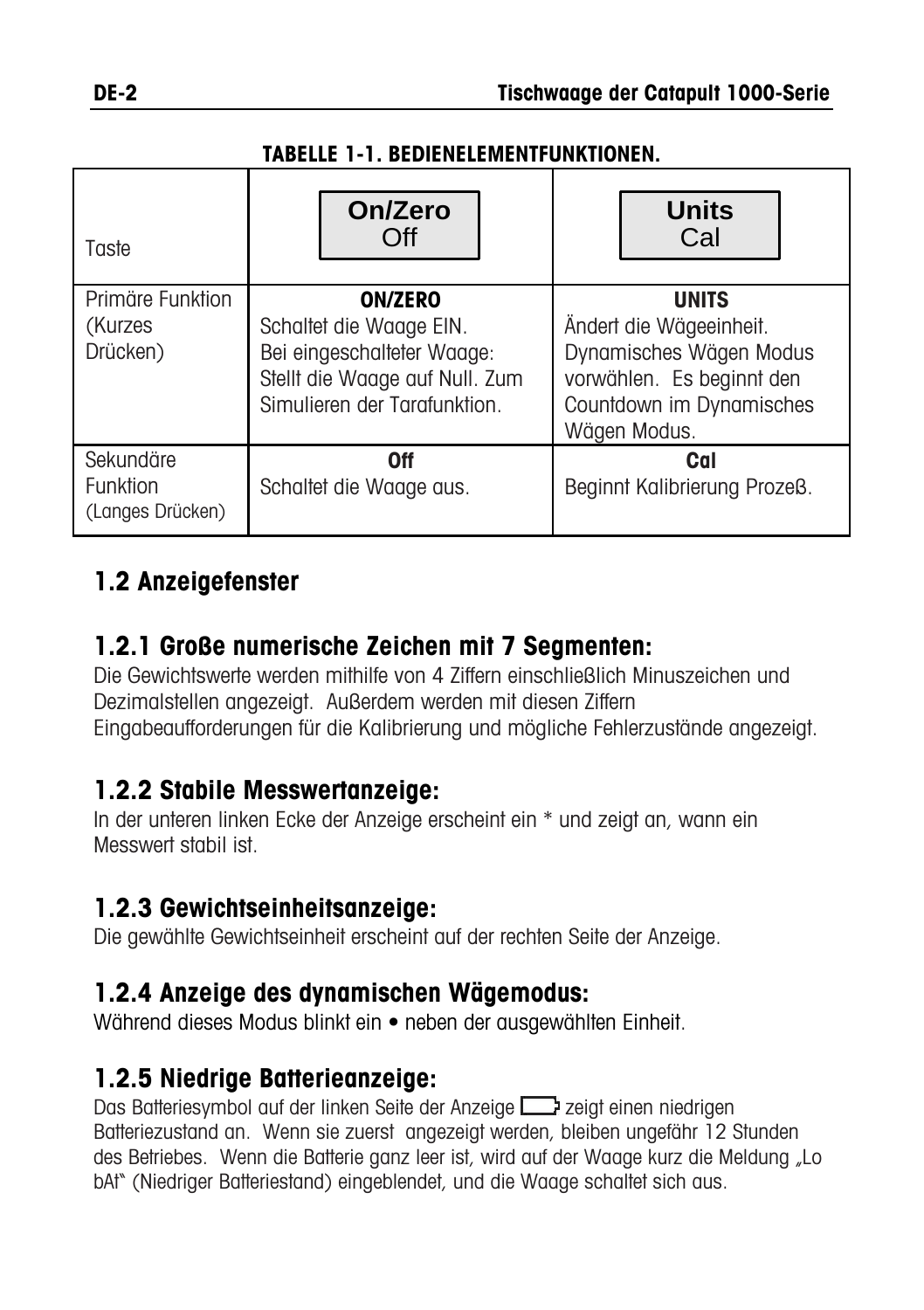# **2. INSTALLATION**

#### **2.1 Paketinhalt**

- Waage
- Stromadapter
- Bedienungsanleitung
- Garantiekarte

## **2.2 Standort**

Verwenden Sie die Waage auf einer festen, stabilen Oberfläche. Vermeiden Sie Standorte mit zu starken Luftströmungen, Vibrationen, Wärmequellen oder schnellen Temperaturschwankungen.

## **2.3 Strom**

### **2.3.1 Wechselstrom**

Der Netzadapter (im Lieferumfang enthalten) kann zum Betreiben der Waage verwendet werden, wenn kein Batteriestrom zur Verfügung steht. Schließen Sie den Netzadapterstecker an die Eingangsbuchse an. Stecken Sie den Netzadapter dann in eine ordnungsgemäße Steckdose ein.



**Abbildung 2-1. Stromanschluss.**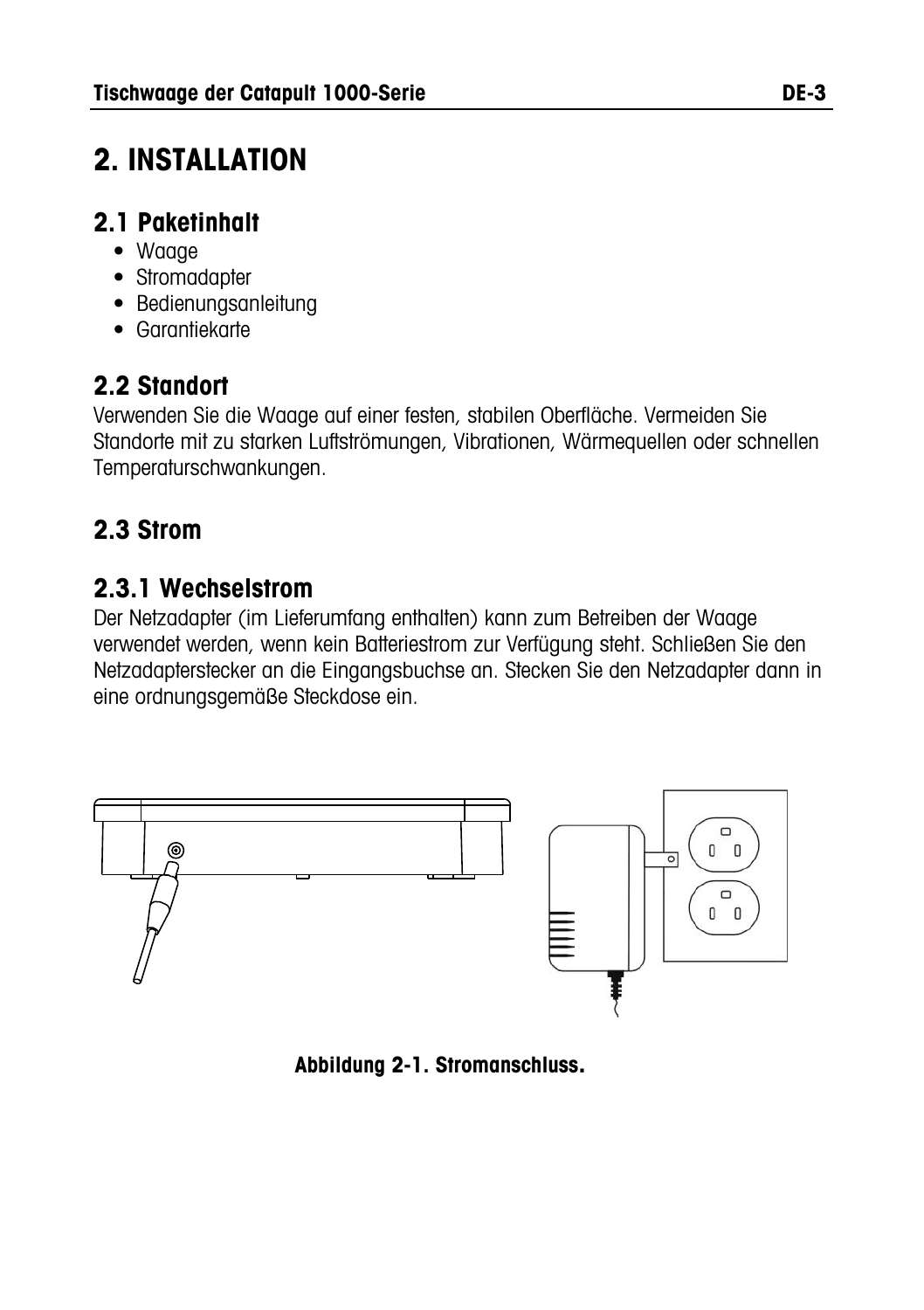### **2.3.2 Installation der Batterien (optional)**

Öffnen Sie die Batterieabdeckung auf der Unterseite der Waage und legen Sie drei Alkalibatterien der Größe "C" (LR14) oder wieder aufladbare Batterien in das Fach ein. Richten Sie die Batterien so wie auf der Innenseite des Fachs gezeigt aus. Schließen Sie die Batterieabdeckung. **HINWEIS:** Batterien sind nicht im Lieferumfang enthalten.



**Abbildung 2-2. Einlegen der Batterien.** 



**VORSICHT:** Entledigen Sie sich nicht benutzte Batterien in der Hausangestelltvergeudung. Folgen Sie der korrekten Beseitigung oder Wiederverwertung Anforderungen in Übereinstimmung mit lokalen Gesetzen und Regelungen.

# **3. BETRIEB**

#### **3.1 Waage ein-/ausschalten**

Um die Waage einzuschalten, drücken Sie die Taste **ON/ZERO Off**. Die Waage führt einen Anzeigetest aus, zeigt kurz die Modell-/Softwareversion an und ruft dann den aktiven Wägemodus auf. Zum Ausschalten der Waage wird die Taste **ON/ZERO Off** gedrückt, bis OFF (Aus) erscheint.

# **3.2 Nullfunktion**

Durch das Drücken auf **ON/ZERO Off** kehrt die Waagenanzeige auf Null zurück. Beim Hinzufügen von zusätzlichen Gewichten kann die Taste **ON/ZERO Off** wiederholt verwendet werden, bis die volle Kapazität der Waage erreicht ist. Wenn ein Behälter verwendet wird, kann die Taste **ON/ZERO Off** zum Simulieren der Tarafunktion verwendet werden. Zusätzliche Gewichte können dann als NET (Netto) -Gewicht hinzugefügt werden. Wenn sowohl die Probe als auch der Behälter von der Waage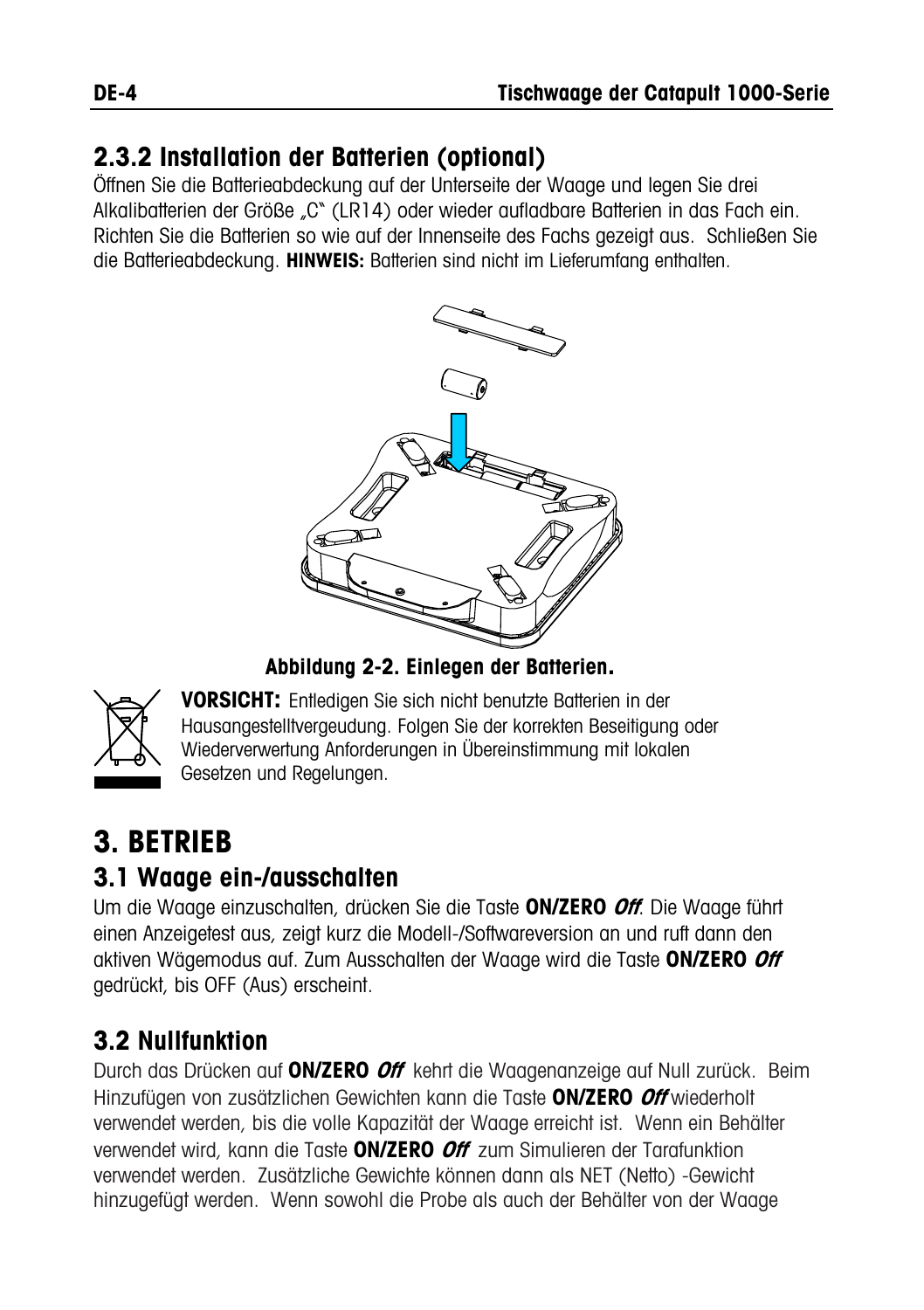abgenommen werden, wird eventuell ein negativer Wert angezeigt. Stellen Sie die Waage vor einer erneuten Verwendung wieder auf Null

**HINWEIS:** Die Taste **ON/ZERO Off** führt eine echte Nulleinstellungsfunktion aus, wenn Anzeigewerte innerhalb von +2 % der vollen Kapazität liegen. Über 2% wird die Strecke auf die volle Kapazität durch Abzug begrenzt.

## **3.3 Maßeinheiten ändern**

Die Taste **UNITS Cal** drücken, um die nächste verfügbare Maßeinheit anzuzeigen

#### **3.4 Automatisches Ausschalten**

Zum Verlängern der Lebensdauer der Batterien schaltet sich die Waage nach ca. vier Minuten ohne Aktivität automatisch aus. Diese Funktion ist nur im Batteriebetrieb aktiv.

### **3.5 Dynamisches Wägen**

Drücken Sie bei geleerter Plattform kurz auf die Taste **UNITS Cal**, um die Einheiten zu durchlaufen. Der dynamische Modus ist aktiv, wenn der Indikator • blinkt.



Legen Sie ein Gewicht auf die Plattform. Auf der Anzeige erscheint .-A-".

**HINWEIS:**Drücken SIe bei Verwendung eines Behälters auf **ON/ZERO Off ,** um das Gewicht zu tarieren und zu Null zurückzukehren.

Während sich ein Gewicht auf der Plattform bzw. im Behälter befindet, wird durch kurzes Drücken auf **UNITS Cal** ein Countdown von 5 Sekunden für die Mittelung gestartet.

Dann wird das gemittelte Gewicht angezeigt. Der Indikator • hört zu blinken auf, wenn der Vorgang abgeschlossen ist.

Die Wert wird so lange angezeigt, bis eine Taste gedrückt wird.

Zum Wiederholen des Vorgangs drücken Sie auf **UNITS Cal**, während sich ein Gewicht auf der Plattform oder im Behälter befindet.

Zum Beenden nehmen Sie das Gewicht von der Plattform oder aus dem Behälter und drücken **UNITS Cal**.





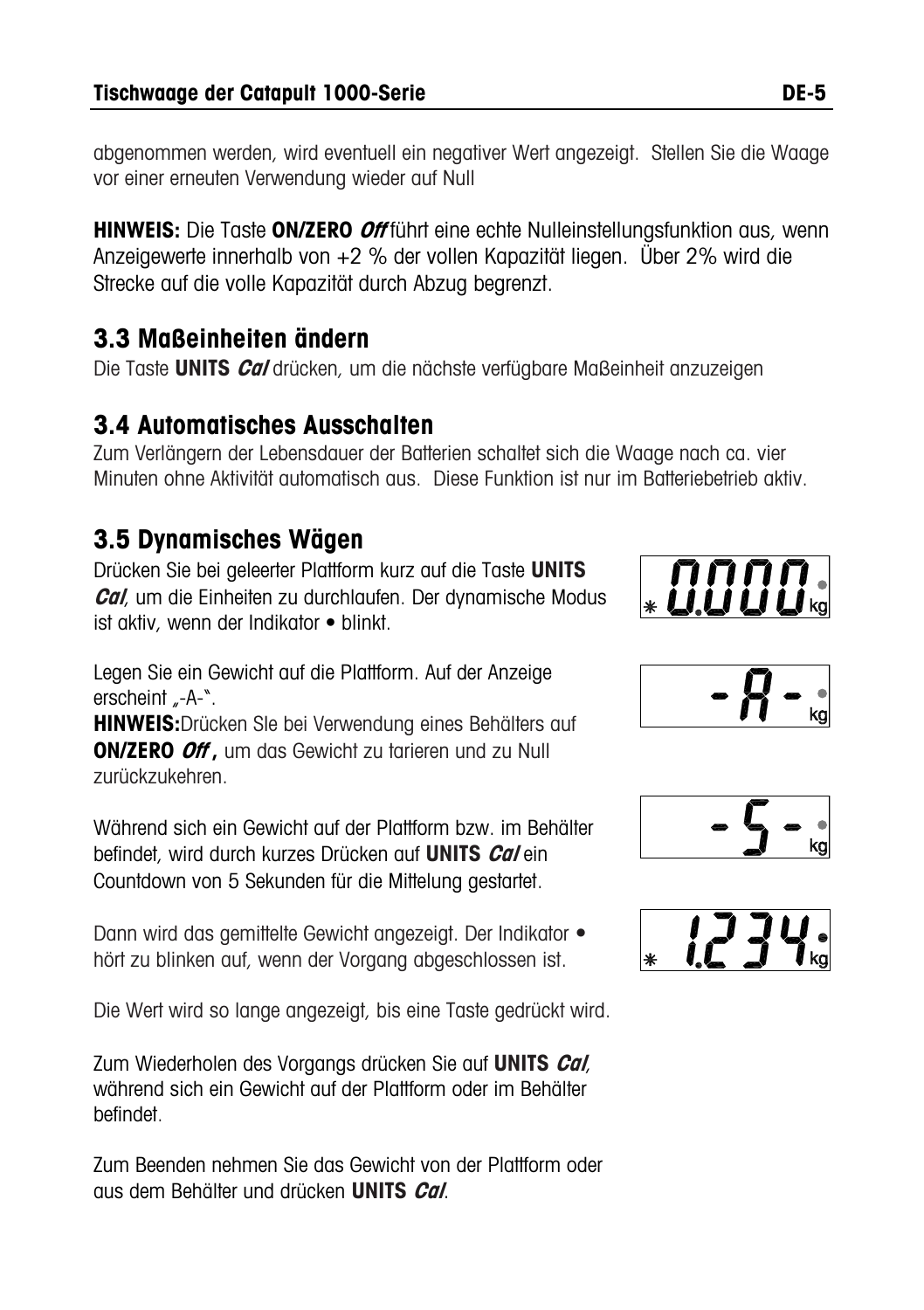### **3.6 Gewicht-AlarmTM**

Wenn die Plattform leer ist, drücken Sie die Taste **UNITS Cal**, bis die Einheit lb angezeigt wird. Die Ziffern beginnen zu blinken, wenn das Gewicht auf der Pfanne über 70 lb ist. Wenn das Gewicht auf der Schale über 150 lb ist, hören die Ziffern auf zu blinken. **HINWEIS:** Gewicht alarm™ ist nur im I b-Modus ohne dynamisches Wiegen verfügbar. Die Anzeige "lb" sollte eingeschaltet sein und die dynamische Wägeindikator "•" ausgeschaltet sein.

# **4. KALIBRIERUNG**

Zur Erzielung der besten Ergebnisse muss die Waage in regelmäßigen Abständen kalibriert werden. (Es sind keine Kalibriergewichte im Lieferumfang der Waage enthalten.)

#### **VORSICHT**



**BEIM UMGANG MIT KALIBRIERGEWICHTEN MUSS EXTREM VORSICHTIG VORGEGANGEN WERDEN, DA SIE SEHR SCHWER SIND. FALSCHE HEBEMETHODEN ODER DER MISSBRAUCH VON KALIBRIERGEWICHTEN KANN ZU VERLETZUNGEN FÜHREN. UM DAS ERFORDERLICHE KALIBRIERGEWICHT ZU ERREICHEN, KÖNNEN MEHRERE GEWICHTE VERWENDET WERDEN.** 

#### **HINWEIS:**

- Stellen Sie sicher, dass die richtigen Kalibriergewichte zur Verfügung stehen, bevor Sie mit der Kalibrierung beginnen (siehe Tabelle 4-1).
- Stellen Sie sicher, dass die Waage während des gesamten Kalibrierverfahrens gerade steht und stabil ist.
- Im dynamischen Wägemodus steht keine Kalibrierung zur Verfügung.
- Warten Sie nach dem Stabilisieren ca. 5 Minuten lang, damit sich die Waage auf Zimmertemperatur erwärmen kann.
- Schalten Sie die Waage aus oder drücken **UNITS Cal**, um die Kalibrierung abzubrechen.

| Model  | Kalibriergewichte (kg/lb) |  |
|--------|---------------------------|--|
| C11P9  | 9/20                      |  |
| C11P20 | 20/40                     |  |
| C11P75 | 50/100                    |  |

#### **TABELLE 4-1. KALIBRIERGEWICHTE.**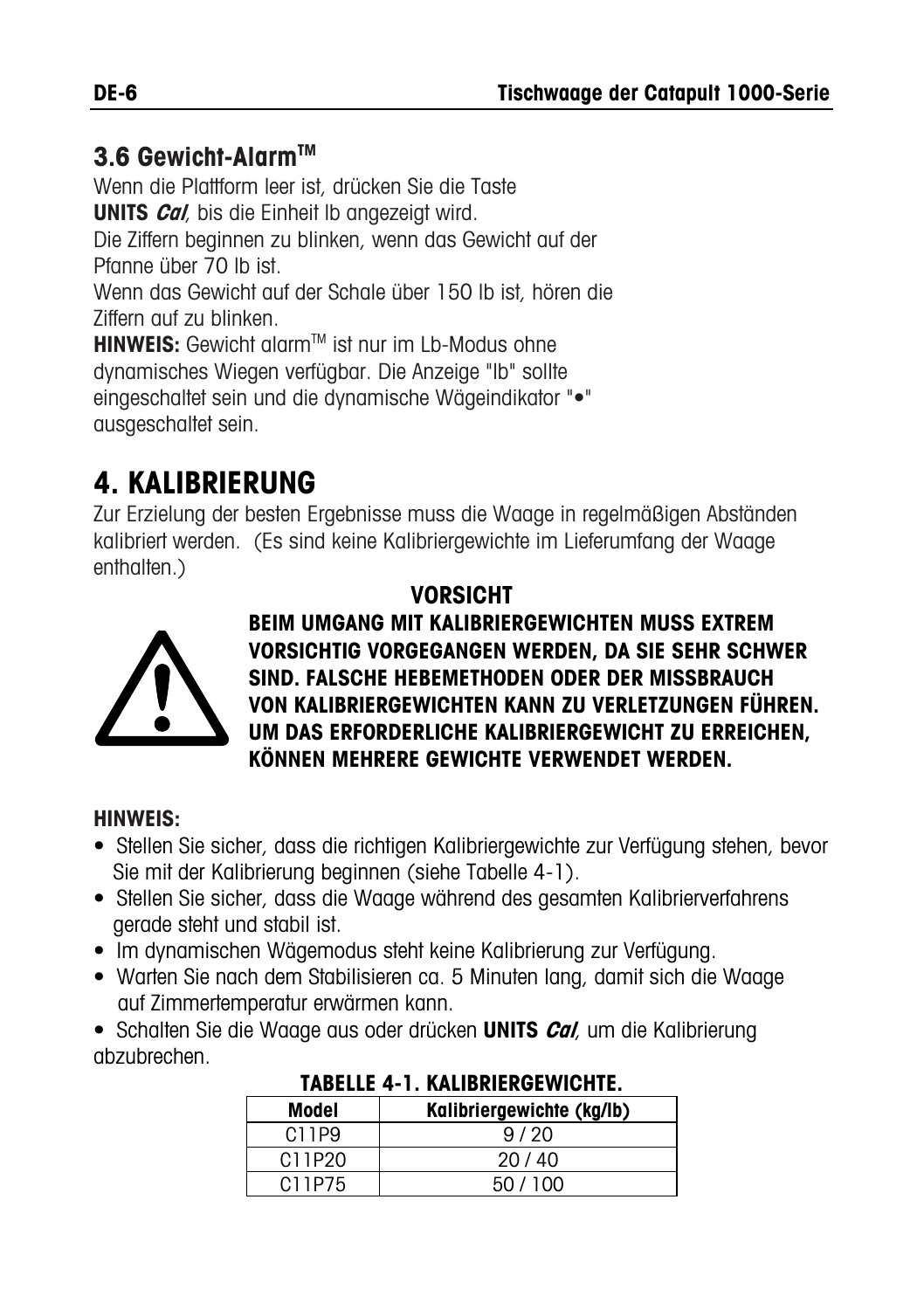#### **4.1 Messspannenkalibrierung**

Die Messspannenkalibrierung verwendet zwei Punkte zum Einstellen der Waage. Der erste Punkt ist der Nullwert, wobei sich auf der Waage kein Gewicht befindet. Der zweite Punkt ist der Messspannenwert, wobei ein Kalibriergewicht auf die Waage gelegt wird.

Zur Auswahl der für die Kalibrierung zu verwendenden Wägeeinheit drücken Sie die Taste **UNITS Cal**, bis die richtige Einheit angezeigt wird.

Drücken und halten Sie die Taste **UNITS Cal** gedrückt, bis "CAL" eingeblendet wird .

Drücken Sie die Taste **ON/ZERO Off** bei leerer Plattform, um den Waagennullwert zu erfassen. Auf der Anzeige erscheint "-C-".

Nach Erfassung der Null wird das erforderliche Messspannen-Kalibriergewicht in der ausgewählten Einheit angezeigt.

Legen Sie das Kalibriergewicht auf die Plattform und drücken Sie die Taste **ON/ZERO** *Off*. Auf der Anzeige erscheint erneut <sub>"</sub>  $C-$ ".

Nach der Messspannenerfassung kehrt die Anzeige zum normalen Wägemodus zurück.

**HINWEIS:** Die Meldung "CAL E" wird eingeblendet, wenn ein falsches Kalibriergewicht aufgelegt wurde. Wiederholen Sie das Verfahren mit dem korrekten Kalibrierung Gewicht.

## **4.2 Kalibrierungsverriegelung**

Die Kalibrierfunktion kann mithilfe eines internen Schalter verriegelt (deaktiviert) werden, sodass eine unbefugte Kalibrierung verhindert wird

Bauen Sie bei ausgeschalteter Waage den Teil des Indikatorkappe aus, indem Sie die zwei Schrauben an der Unterseite herausschrauben.

Schieben Sie den Schalter auf der Platine (mit der Markierung SW3) in die Position mit der Markierung "CAL LOCK".

Bauen Sie das Gehäuse wieder zusammen.





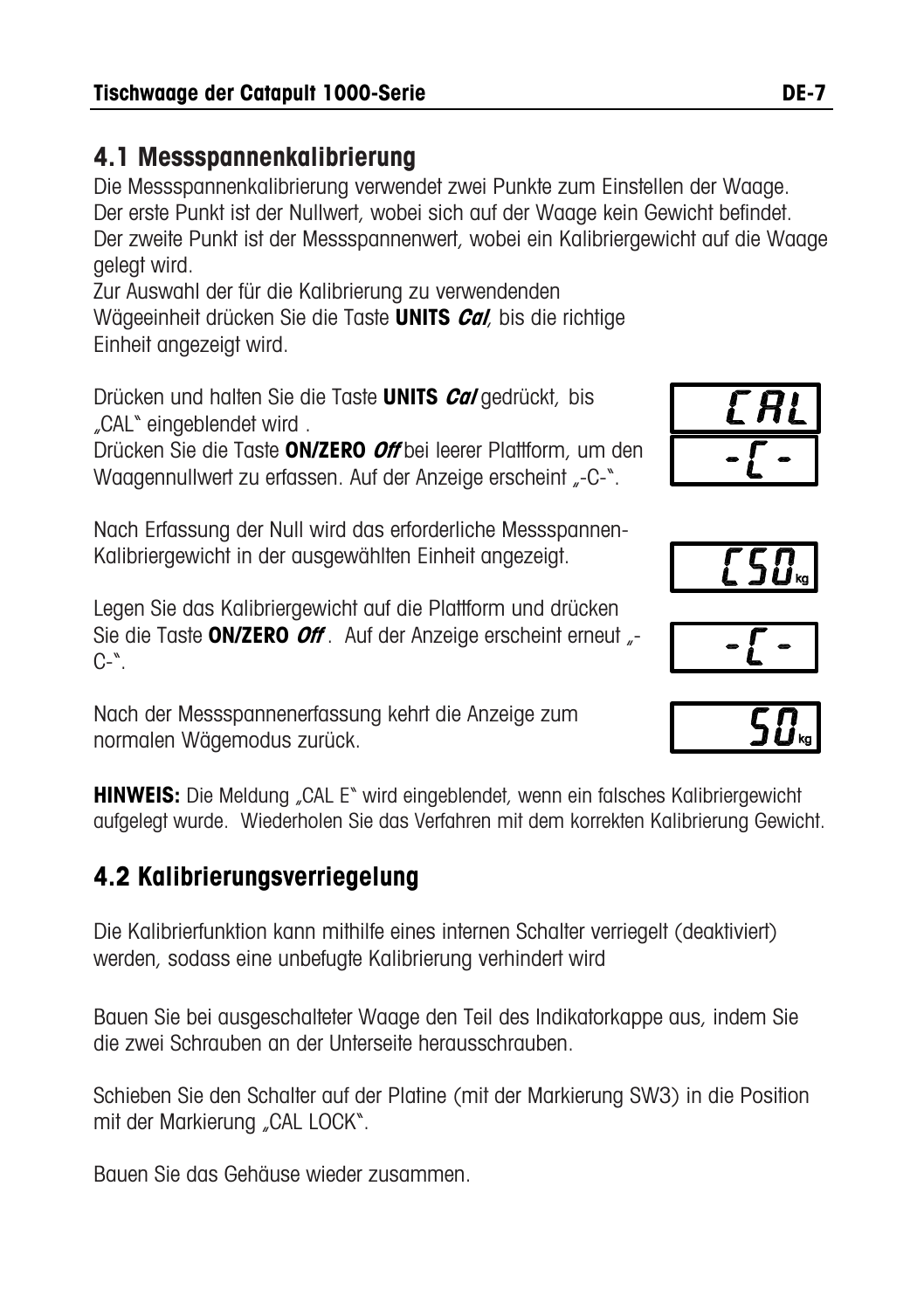Kleben Sie nach Bedarf manipulationssichere Etiketten über die Schraubenlöcher oder die Gehäusekanten

Wenn später eine erneute Kalibrierung erforderlich ist, muss das Gehäuse wieder geöffnet und der Sperrschalter muss wieder in die ursprüngliche Position gebracht werden

**HINWEIS:** Wird der Sperrschalter in die Position CAL LOCK gestellt, dann wird der Nullbereich beim Einschalten auf 10 % der vollen Kapazität reduziert.

# **5. WARTUNG**

**Vorsicht: Vor dem Reinigen die Waage ausschalten, und den Netzadapter entfernen.**

#### **5.1 Reinigen**

Das Gehäuse kann gegebenenfalls mit einem Tuch, das mit einem milden Reinigungsmittel angefeuchtet wurde, gereinigt werden. Zur Reinigung des Gehäuses bzw. der Bedienfelder dürfen keine Lösungsmittel, Chemikalien, scheuernden Materialien, kein Ammoniak bzw. kein Alkohol verwendet werden.

#### **5.2 Fehlersuche**

In der folgenden Tabelle sind häufig vorkommende Probleme, ihre möglichen Ursachen und Abhilfemaßnahmen aufgeführt. Falls das Problem weiterhin auftritt, wenden Sie sich an Ohaus oder Ihren Vertragshändler.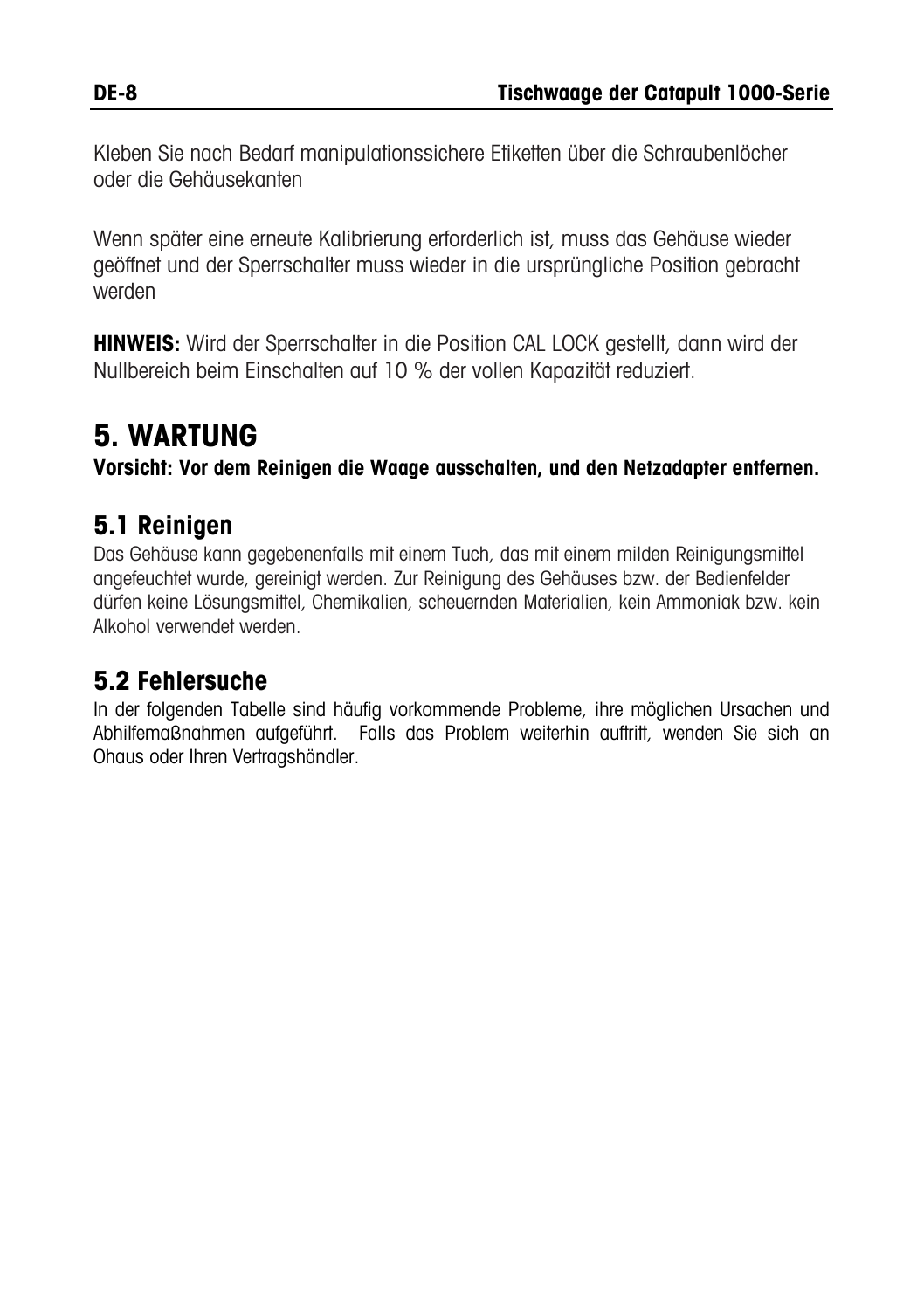| <b>Symptom</b>                             | Mögliche Ursache(n)                                                               | <b>Abhilfemaßnahme</b>                                                                                                                    |
|--------------------------------------------|-----------------------------------------------------------------------------------|-------------------------------------------------------------------------------------------------------------------------------------------|
| Die Waage schaltet<br>sich nicht ein.      | Keine Stromzufuhr zur Waage<br>Der Batteriestrom ist verbraucht.                  | Anschlüsse und Spannung<br>überprüfen.<br>Polarität der Batterie überprüfen.                                                              |
| Schlechte<br>Genauigkeit                   | Falsche Kalibrierung. Instabile<br>Umgebung                                       | Kalibrierung durchführen. Waage an<br>geeigneten Standort bringen                                                                         |
| Gerät kann nicht<br>kalibriert werden.     | Das CAL LOCK ist eingeschaltet<br>Instabile Umgebung<br>Falsche Kalibriergewichte | CAL LOCK ausschalten (siehe<br>Abschnitt 4.2).<br>Waage an einen geeigneten Standort<br>verlegen. Korrektes Kalibriergewicht<br>verwenden |
| Auf der Waage wird<br>"Lo bAt" angezeigt.  | Batterie ist leer.                                                                | An das Stromnetz anschließen oder<br>die Batterien auswechseln.                                                                           |
| Auf der Waage wird<br>"Lo Line" angezeigt. | Niedriger Leitungsspannung<br>(Netzadapter)                                       | Die Spannung der Stromquelle<br>überprüfen.                                                                                               |
| Auf der Waage wird<br>"E" angezeigt.       | Gewicht auf Schale überschreitet<br>Kapazität.                                    | Gewicht von der Schale abnehmen.                                                                                                          |
| Auf der Waage wird<br>"CALE" angezeigt.    | Falsches Kalibriergewicht auf der Korrektes Kalibriergewicht<br>Schale            | verwenden.                                                                                                                                |
| Auf der Waage wird<br>"UnSt" angezeigt.    | Waage ist beim Einschalten<br>instabil.                                           | Waage in einer stabileren Umgebung<br>aufstellen.                                                                                         |

#### **TABELLE 5-1. FEHLERSUCHE.**

#### **5.3 Wartungsinformationen**

Wenn Ihr Problem im Abschnitt "Fehlersuche" nicht gelöst oder beschrieben wird, wenden Sie sich an Ihren zugelassenen Service-Vertreter von Ohaus. Wenn Sie in den Vereinigten Staaten Hilfe oder technischen Support benötigen, rufen Sie zwischen 8.00 und 17.00 Uhr amerikanischer Ostküstenzeit bitte die (in den USA) gebührenfreie Nummer 1-800-526-0659 an. Ein Produktservice-Spezialist von Ohaus wird Ihnen dann weiterhelfen. Außerhalb der USA besuchen Sie unsere Website **www.ohaus.com**, um die für Sie am nächsten gelegene Ohaus-Geschäftsstelle zu finden.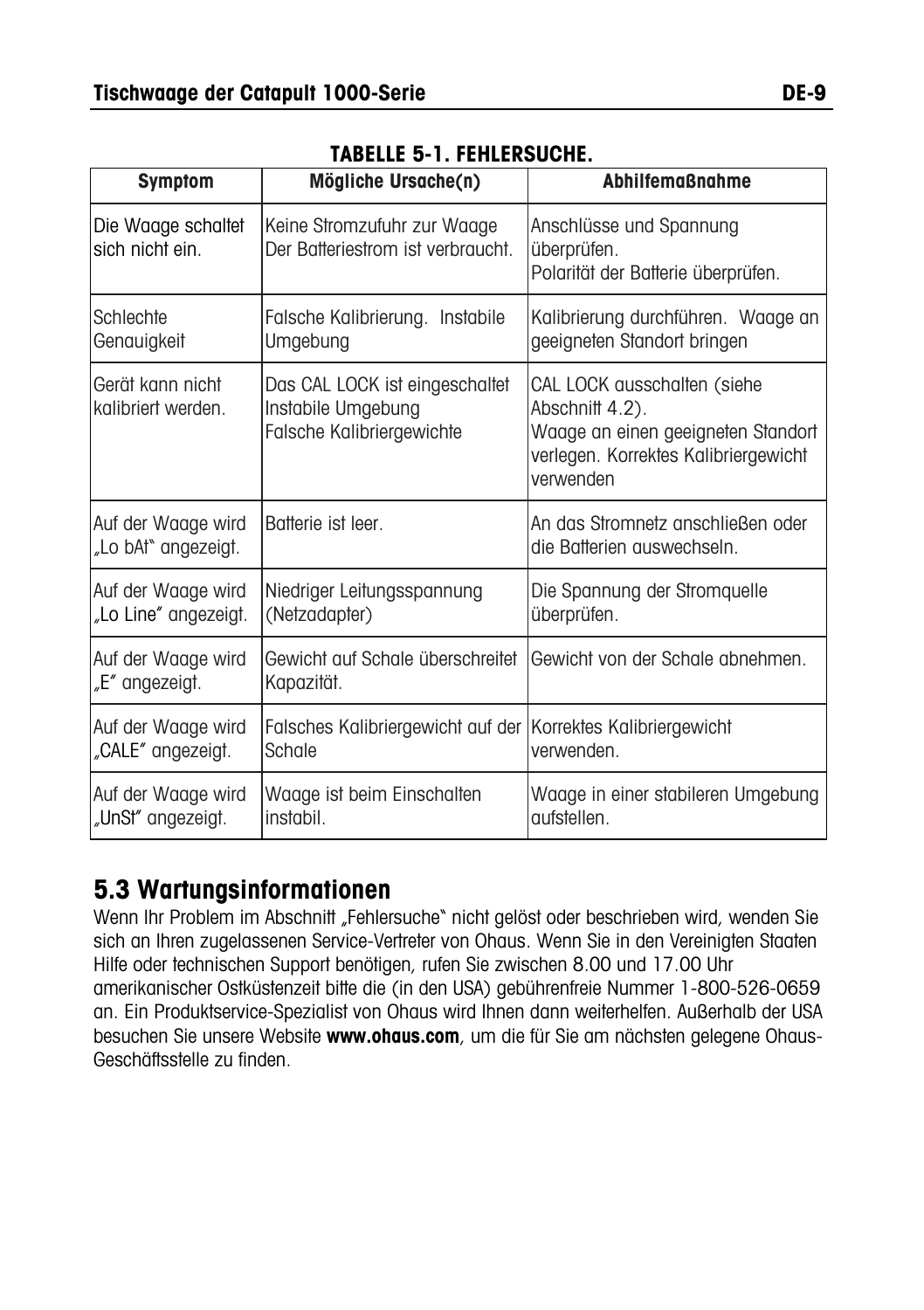# **6. TECHNISCHE DATEN**

Die technischen Daten gelten bei folgenden Umgebungsbedingungen:

Umgebungstemperatur: 5 °C bis 40 °C / 41° to 104° F

Relative Feuchte: 10 % bis 80 % relative Feuchtigkeit, nicht kondensierend

## **6.1 Spezifikationen**

| Modell                              | C11P9                                                       | C11P20                          | C11P75          |  |
|-------------------------------------|-------------------------------------------------------------|---------------------------------|-----------------|--|
|                                     | 9 kg x 0.005 kg                                             | 20 kg x 0.01 kg                 | 75 kg x 0.05 kg |  |
| Kapazität x Ablesbarkeit            | 20 lb x 0.01 lb                                             | 44 lb x 0.02 lb                 | 165 lb x 0.1 lb |  |
| Wägeeinheiten                       |                                                             | kg, Ib                          |                 |  |
| Modi                                | Einfaches Wägen, dynamisches Wägen, Gewicht-Alarm™ (Nur     |                                 |                 |  |
|                                     | im einfachen Ib-Modus)                                      |                                 |                 |  |
| Tastenfeld                          |                                                             | 2-Tasten, mechanisch            |                 |  |
| <b>Calibration Weights</b>          | 9 kg / 20 lb                                                | 20 kg / 40 lb                   | 50 kg / 100 lb  |  |
| Anzeige                             |                                                             | 4-stellig, LCD, 0,8"/20 mm hoch |                 |  |
| Anzeigeindikatoren                  | Stabilität, Maßeinheit, dynamisches Wiegen, Batteriestatus  |                                 |                 |  |
|                                     | wiegend                                                     |                                 |                 |  |
| Nullbereich                         | Zur Kapazität durch Abzug.                                  |                                 |                 |  |
| Stabilisierungszeit                 |                                                             | Innerhalb von 3 Sekunden        |                 |  |
| Maximale Überlast                   |                                                             | 150%                            |                 |  |
| Betriebstemperaturbereich / Feuchte | 41 ° bis 104 °F / 5 ° bis 40 °C bei 10 % bis 80 % relativer |                                 |                 |  |
|                                     | Feuchte, nicht kondensierend                                |                                 |                 |  |
| Stromvoraussetzungen                | 9-12 VDC 100mA AC Adapter (supplied)                        |                                 |                 |  |
|                                     | 3 "C" Alkaline or rechargeable batteries (LR14) optional    |                                 |                 |  |
| Automatisches Ausschalten           | 4 Minuten ohne Aktivität (nur Batteriebetrieb)              |                                 |                 |  |
| Typische Batterielebensdauer        | 300 Stunden                                                 |                                 |                 |  |
| Waagenabmessungen (mm / in)         | 316 x 316 x 60/ 12.4 x 12.4 x 2.36                          |                                 |                 |  |

#### **TABELLE 6-1. SPEZIFIKATIONEN.**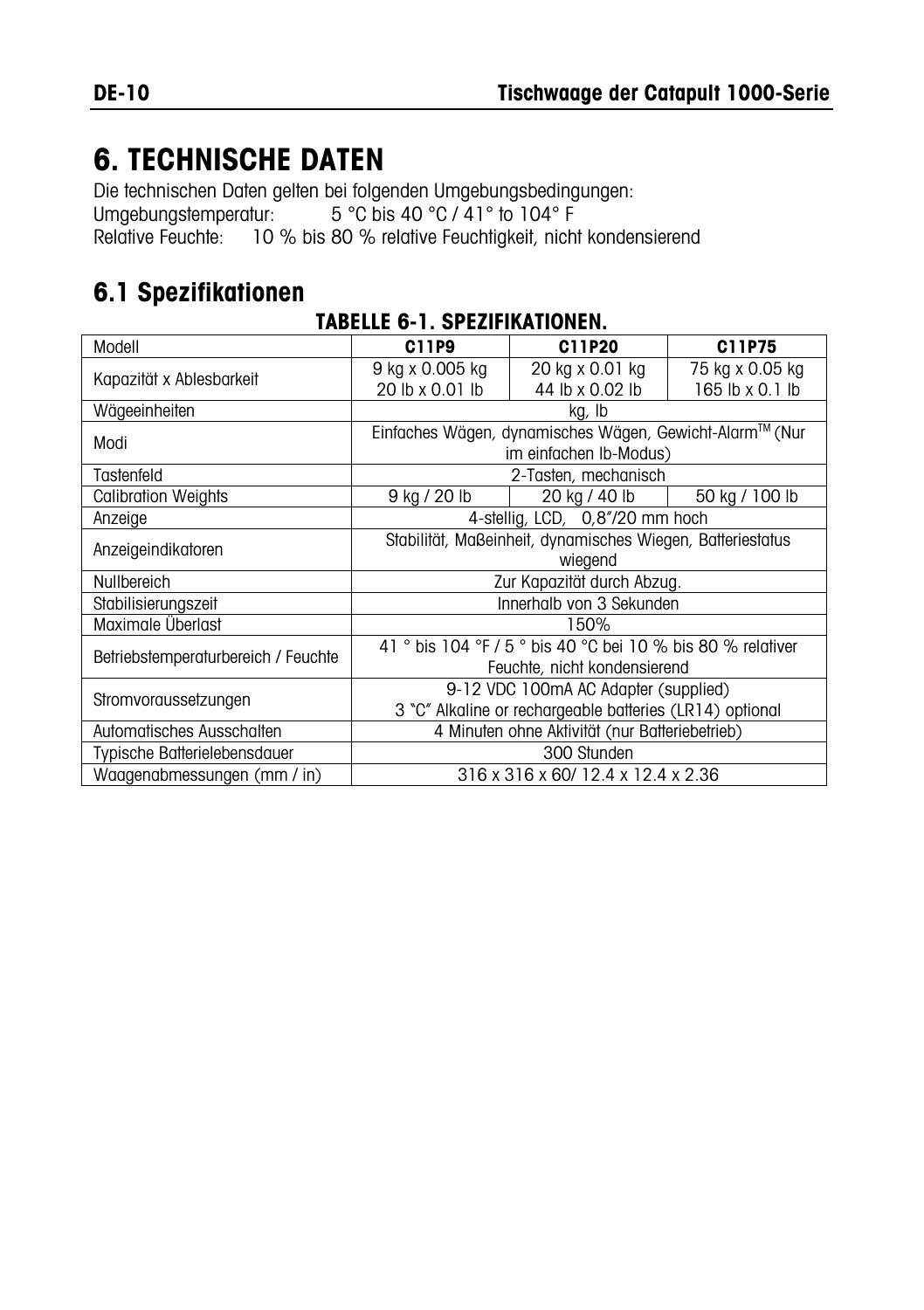#### **6.2. Drawings and Dimensions**



**Abbildung 6-1. Gesamtabmessungen der Catapult 1000-Serie.**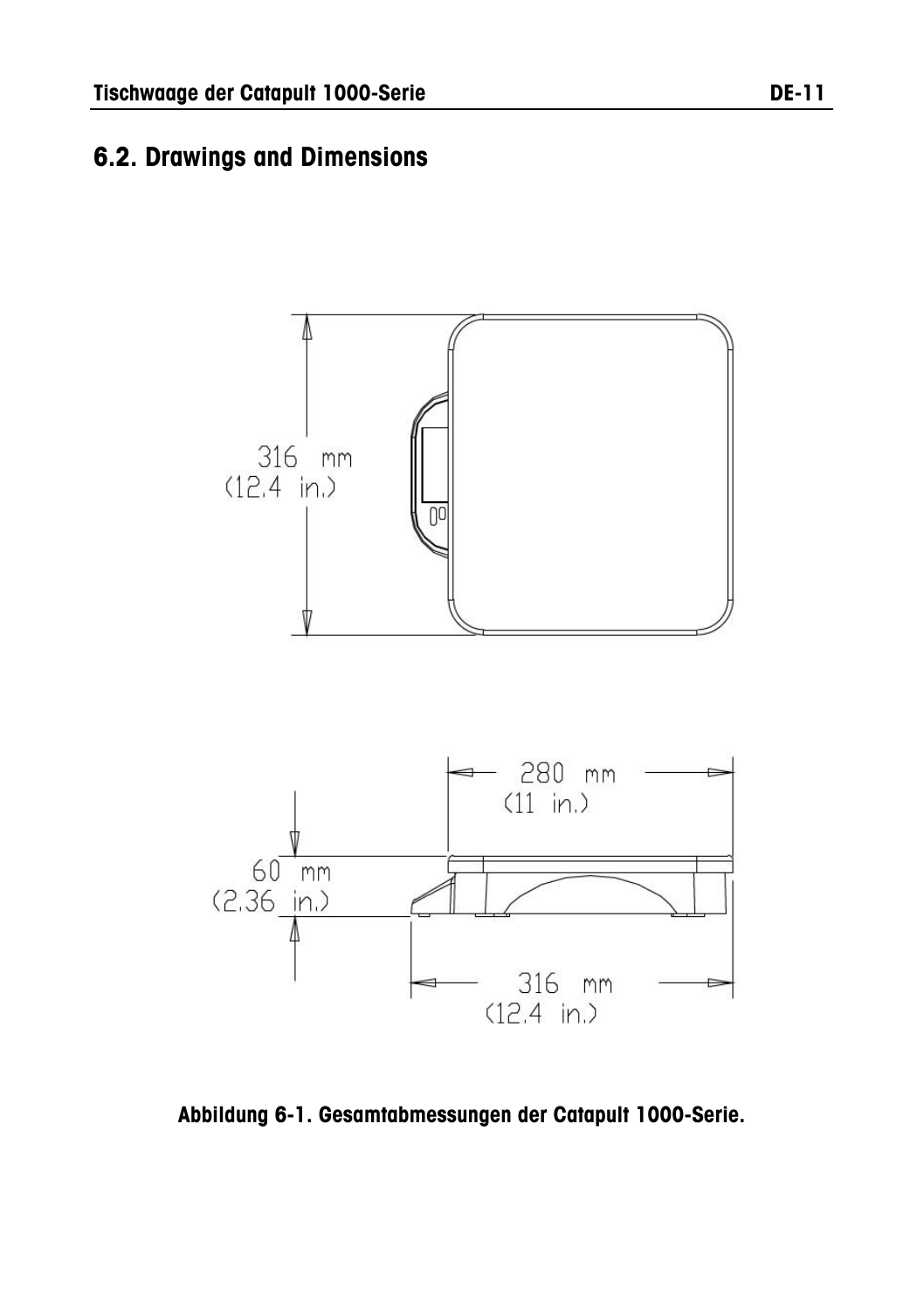## **6.3. Befolgung**

Befolgung zu den folgenden Standards wird durch die entsprechende Markierung auf dem Produkt angezeigt.

| <b>Markierung</b> | <b>Sie Standard</b>                                                                                                                                                                                                                 |
|-------------------|-------------------------------------------------------------------------------------------------------------------------------------------------------------------------------------------------------------------------------------|
|                   | Dieses Produkt entspricht den geltenden harmonisierten Normen der EU-<br>Richtlinien 2011/65/EU (RoHS), 2014/30/EU (EMV) und 2014/35/EU<br>(LVD). Die EU-Konformitätserklärung ist im Internet unter<br>www.ohaus.com/ce verfügbar. |
|                   | EN 61326-1                                                                                                                                                                                                                          |

#### **Entsorgung**



In Übereinstimmung mit den Anforderungen der Europäischen Richtlinie 2002/96/EG über Elektro- und Elektronik-Altgeräte (WEEE) darf dieses Gerät nicht mit dem Hausmüll entsorgt werden. Sinngemäss gilt dies auch für Länder ausserhalb der EU entsprechend den geltenden nationalen Regelungen.

Bitte entsorgen Sie dieses Produkt gemäss den örtlichen Bestimmungen in einer getrennten Sammlung für Elektro- und Elektronikgeräte.

Bei allfälligen Fragen wenden Sie sich bitte an die zuständige Behörde oder den Händler, bei dem Sie dieses Gerät erworben haben.

Bei Weitergabe dieses Gerätes (z.B. für private oder gewerbliche/industrielle Weiternutzung) ist diese Bestimmung sinngemäss weiterzugeben.

Anweisungen zur Entsorgung in Europa finden Sie unter [www.ohaus.com/w](http://www.ohaus.com/)eee.

Vielen Dank für Ihren Beitrag zum Schutz der Umwelt.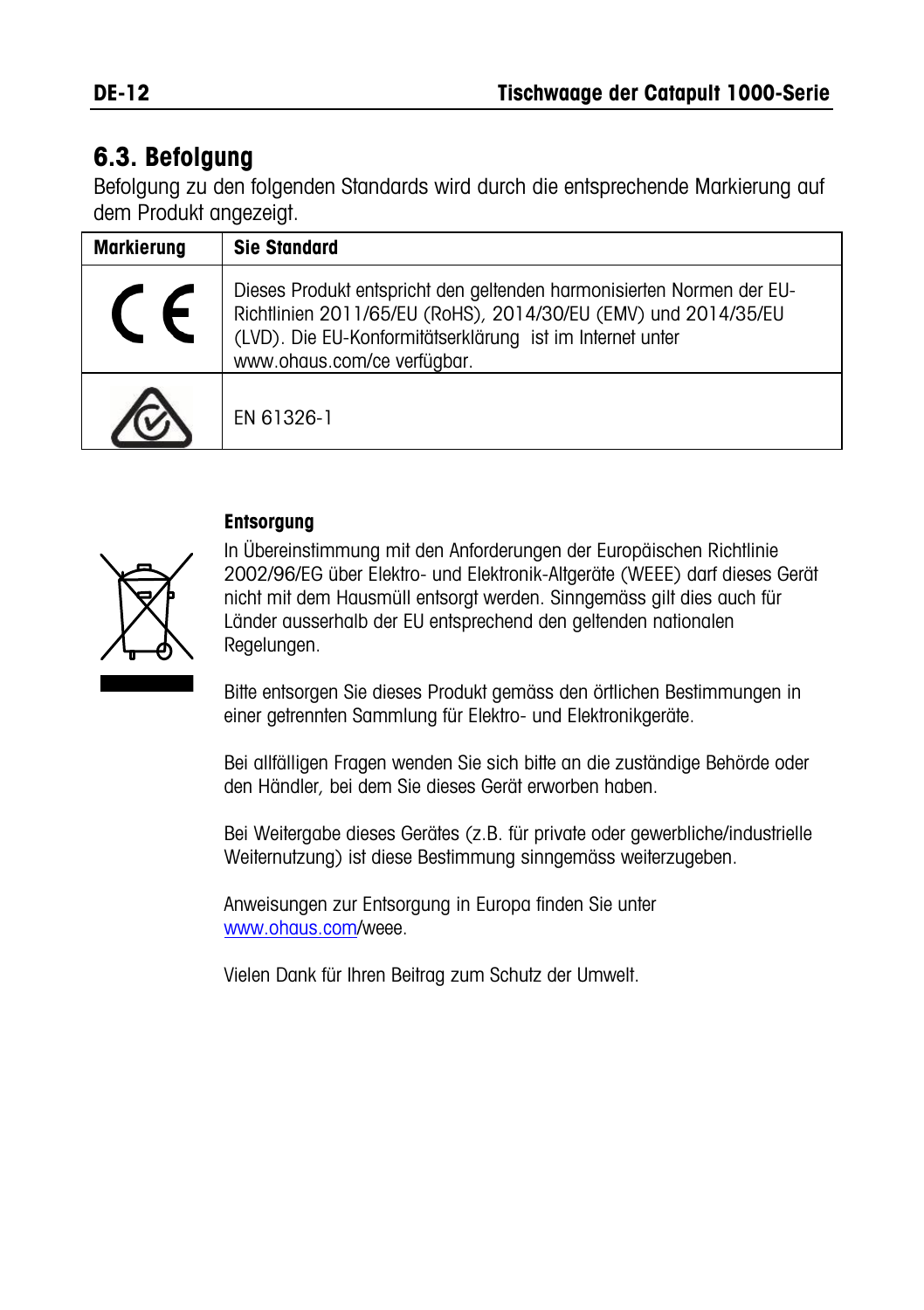#### **Registrierung nach ISO 9001**

In 1994, Ohaus Corporation, USA, was awarded a certificate of registration to ISO 9001 by Bureau Veritus Quality International (BVQI), confirming that the Ohaus quality management system is compliant with the ISO 9001 standard's requirements. On May 21, 2009, Ohaus Corporation, USA, was re-registered to the ISO 9001:2008 standard.

## **BESCHRÄNKTE GARANTIE**

Auf Ohaus-Produkte wird ab Datum der Auslieferung über die Dauer des Garantiezeitraums hinweg eine Garantie gegen Material und Herstellungsmängel gegeben. Während des Garantiezeitraums wird Ohaus kostenlos jegliche Komponente(n), die sich als defekt erweist (erweisen), reparieren oder nach eigenem Ermessen ersetzen, wenn das Produkt bei Vorauszahlung der ersandkosten an Ohaus zurückgeschickt wird.

Die Garantie gilt nicht, wenn das Produkt durch einen Unfall oder durch Missbrauch beschädigt wurde, wenn es radioaktiven oder korrodierenden Materialien ausgesetzt wurde, wenn Fremdkörper das Innere des Produkts durchdrungen haben oder wenn es auf Grund einer Reparatur oder Modifikation beschädigt wurde, die nicht von Ohaus durchgeführt wurde. Wenn keine ordnungsgemäß zurückgeschickte Garantieregistrierungskarte vorliegt, beginnt der Garantiezeitraum am Datum der Lieferung an den Vertragshändler. Die Ohaus Corporation gibt keine sonstige ausdrückliche oder stillschweigende Garantie. Die Ohaus Corporation ist nicht für irgendwelche Folgeschäden haftbar.

Da die Gesetzgebung in Bezug auf Garantien von Bundesstaat zu Bundesstaat und von Land zu Land unterschiedlich ist, wenden Sie sich bitte an Ohaus oder Ihren örtlichen Ohaus-Händler, wenn Sie weitere Einzelheiten erfahren wollen.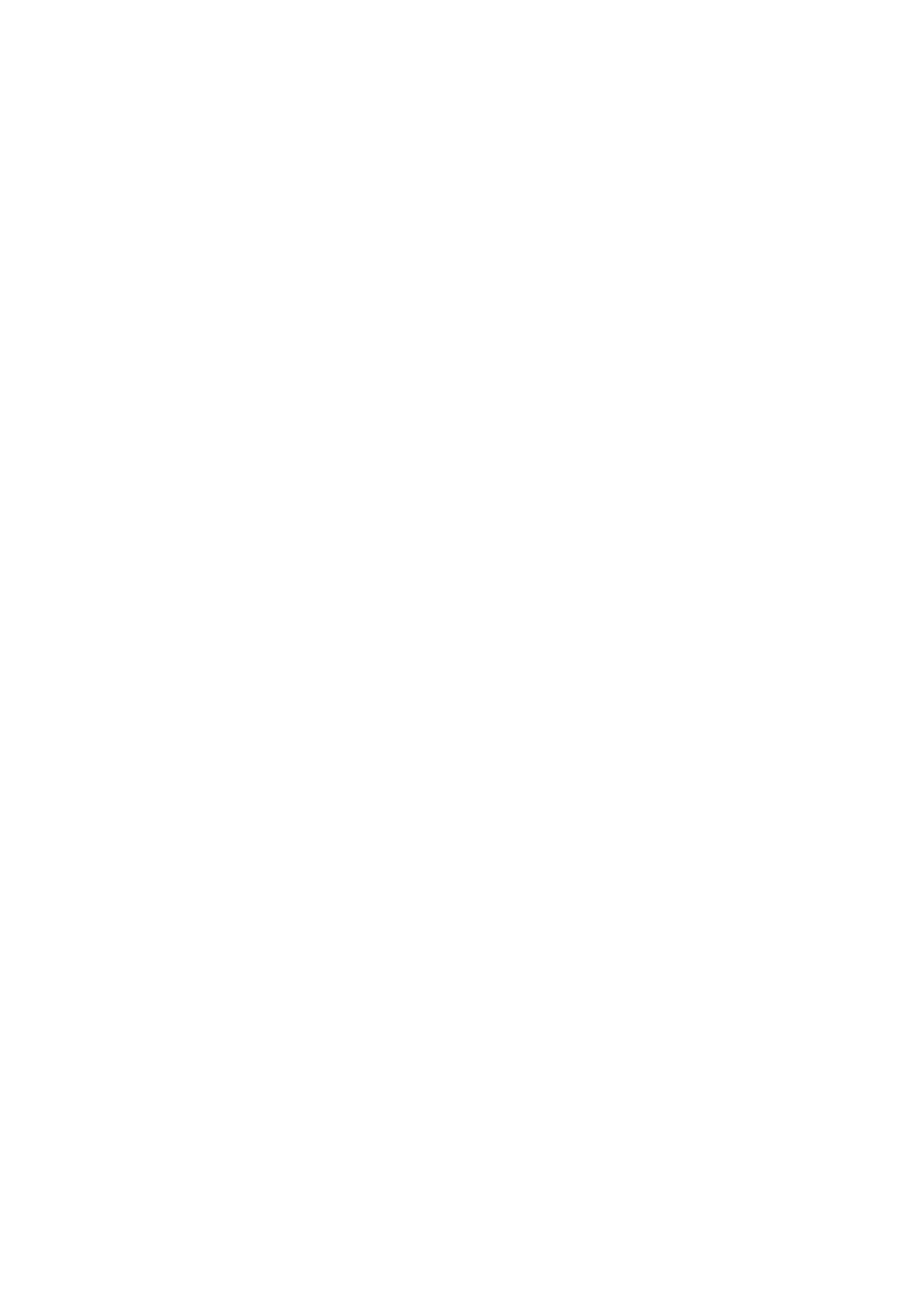# **1. INTRODUZIONE**

Questo manuale illustra l'installazione, il funzionamento e la manutenzione delle serie di bilance Catapult™ 1000. Leggere il manuale completamente, prima di utilizzare la bilancia.

### **1.1 Precauzioni di sicurezza**

Seguire le precauzioni di sicurezza riportate di seguito:

- Verificare che la tensione d'ingresso dell'adattatore CA corrisponda alla tensione di rete.
- Non immergere la bilancia in acqua o in altri liquidi.
- Non utilizzare la bilancia in ambienti difficili.
- Non lasciar cadere pesi sulla piattaforma.
- Non capovolgere la bilancia con il vassoio rivolto verso il basso.
- La manutenzione deve essere eseguita soltanto da personale autorizzato.
- Prima di effettuare la pulizia della bilancia, scollegare l'alimentazione elettrica.

# **1.2 Comandi**



**Figura 1-1. Controlli.**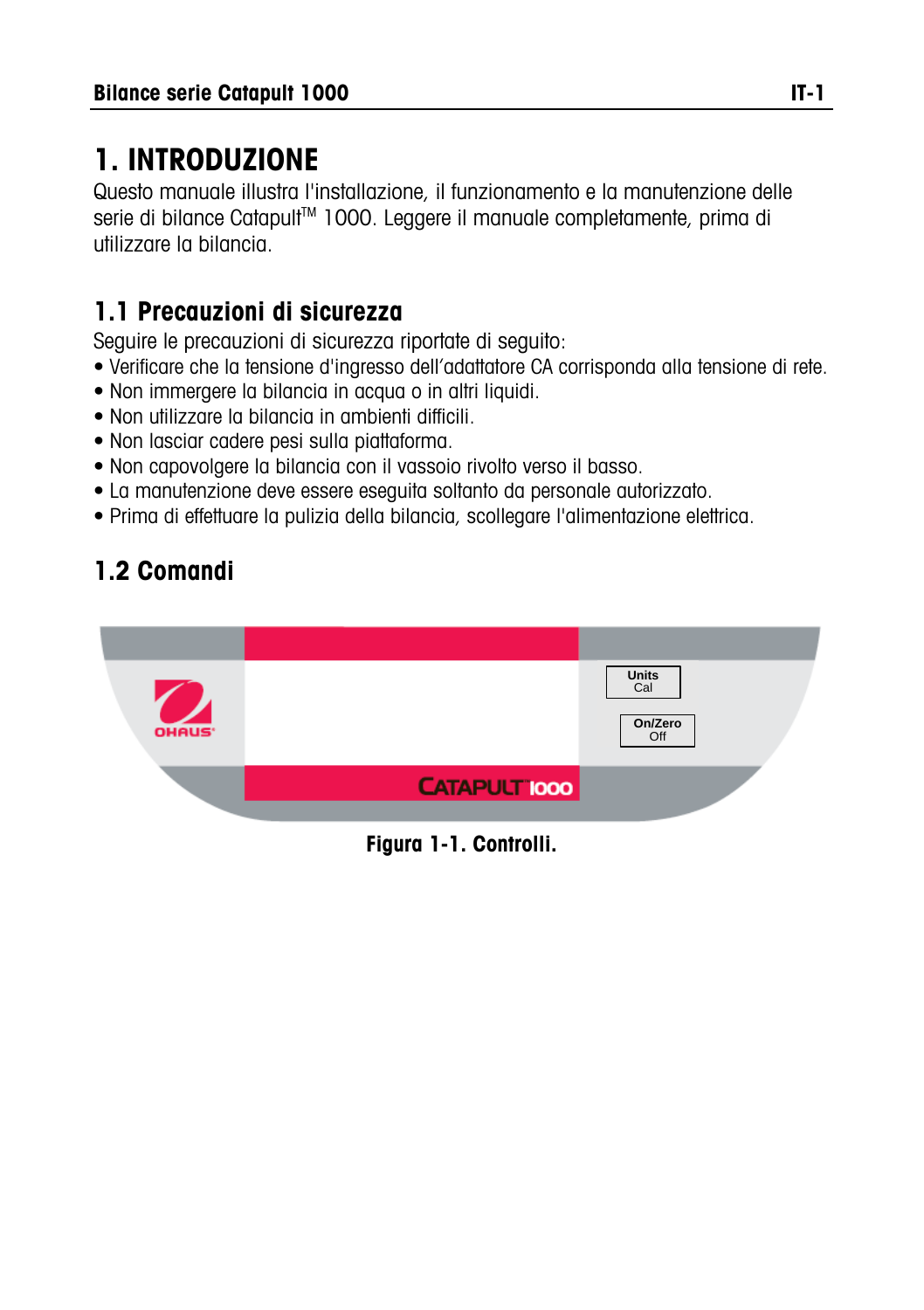#### **TABLE 1-1. CONTROL FUNCTIONS.**

| Pulsante                                    | On/Zero<br>Off                                                                                                                 | <b>Units</b><br>Cal                                                                                                                               |
|---------------------------------------------|--------------------------------------------------------------------------------------------------------------------------------|---------------------------------------------------------------------------------------------------------------------------------------------------|
| Funzione<br>principale<br>(pressione breve) | <b>ON/ZERO</b><br>Accende la bilancia.<br>Se la bilancia è accesa:<br>Imposta lo zero.<br>Per simulare una funzione di<br>tara | <b>UNITS</b><br>Modifica l'unità di misura.<br>Entra nel modo di pesa<br>dinamica.<br>Inizia il conto alla rovescia nel<br>modo di pesa dinamica. |
| Funzione<br>secondaria<br>(pressione lunga) | 0ff<br>Spegne la bilancia.                                                                                                     | Cal<br>Inizia il processo di taratura.                                                                                                            |

#### **1.2 Finestra del display**

#### **1.2.1 Caratteri numerici grandi a 7 segmenti:**

i valori del peso (massa) vengono visualizzati utilizzando 4 cifre incluso il segno negativo e le cifre decimali. Anche i prompt per la taratura e possibili condizioni di errore vengono visualizzati utilizzando queste cifre.

#### **1.2.2 Indicazione di lettura stabile:**

per indicare quando la lettura è stabile, viene visualizzato un \* nell'angolo in basso a sinistra del display.

#### **1.2.3 Indicazione di unità di peso:**

l'unità di peso selezionata viene visualizzata sul lato destro del display.

### **1.2.3 Indicazione modalità Pesa dinamica:**

In questa modalità lampeggia un **•** accanto all'unità di misura selezionata.

### **1.2.3 Indicatore di batteria in esaurimento:**

il simbolo della batteria sul lato sinistro del display indica una condizione di batteria in esaurimento. Una volta in primo luogo visualizzate, circa 12 ore del funzionamento rimangono. Quando la batteria è completamente scarica, la bilancia visualizza momentaneamente il messaggio "Lo bAt" (Batteria in esaurimento) e si spegne.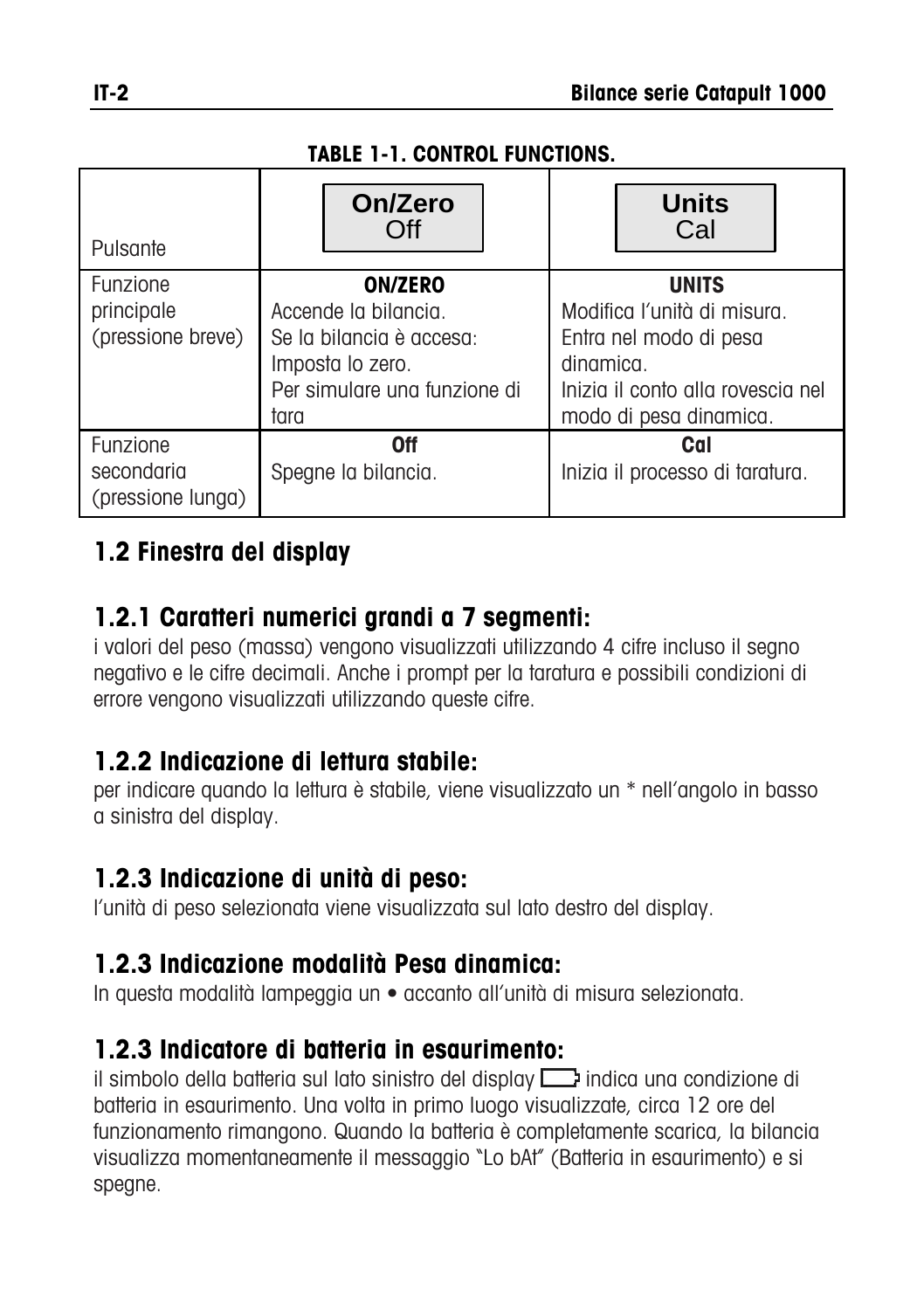# **2. INSTALLAZIONE**

#### **2.1 Contenuto della confezione**

- Bilancia
- Alimentatore di rete
- Manuale di istruzioni
- Scheda di garanzia

## **2.2 Ubicazione**

Utilizzare la bilancia su una superficie solida e ferma. Evitare luoghi con correnti d'aria, vibrazioni, fonti di calore eccessive o brusche variazioni di temperatura.

# **2.3 Alimentazione**

## **2.3.1 Alimentazione CA**

Quando l'alimentazione a batteria non è disponibile, per avviare la bilancia è possibile utilizzare l'alimentatore di rete (in dotazione). Collegare la presa dell'alimentatore di rete allo spinotto di ingresso. Inserire l'alimentatore di rete in una presa di alimentazione correttamente messa a terra.



**Figura 2-1. Collegamento dell'alimentazione.**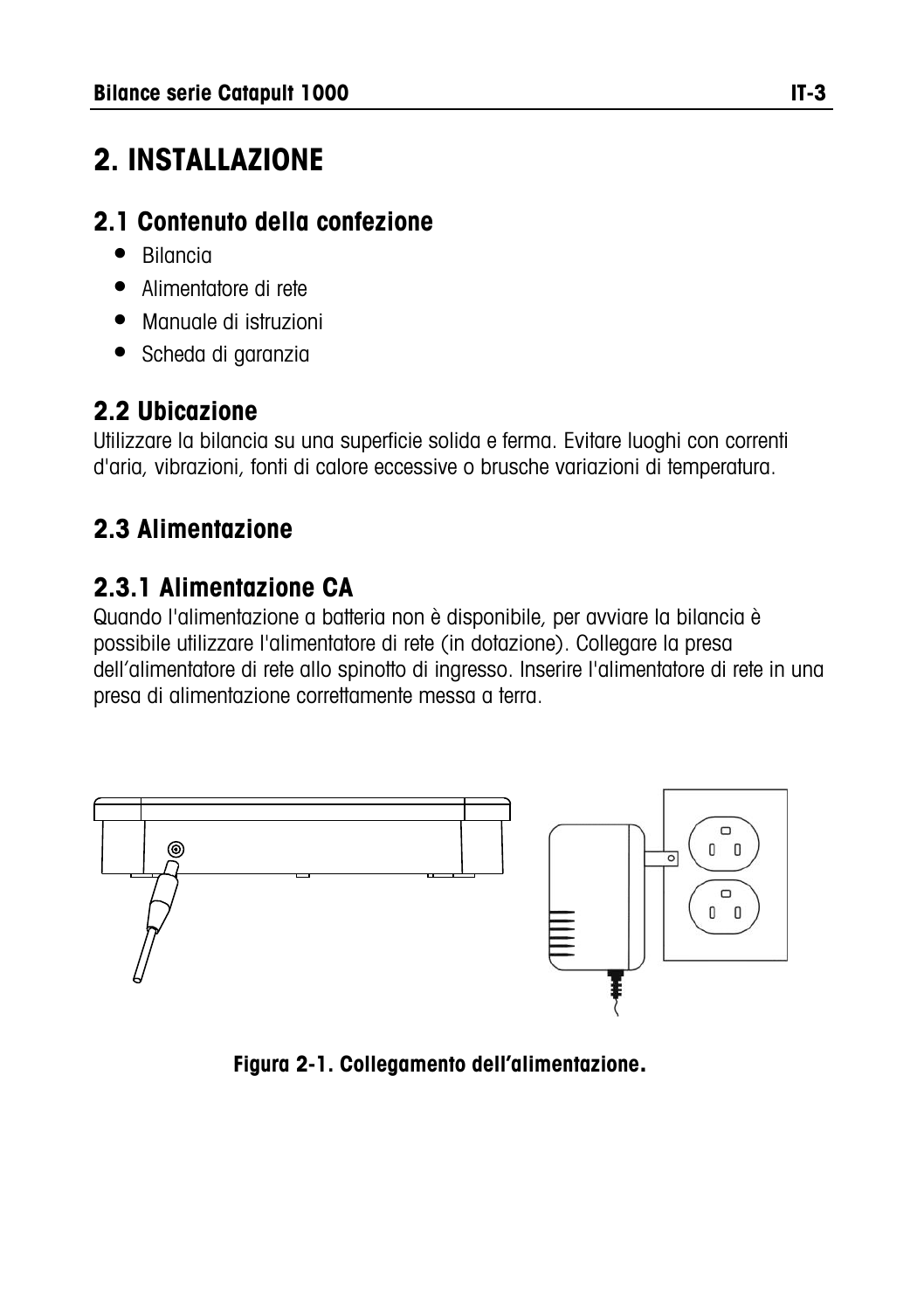#### **2.3.2 Installazione della batteria (opzionale)**

Aprire il coperchio della batteria nella parte inferiore della bilancia e installare le tre batterie alcaline "C" (LR14) o le batterie ricaricabili nel compartimento. Orientare le batterie come illustrato sulla parte interna del compartimento. Chiudere il coperchio della batteria. **NOTA:** le batterie non sono incluse.



**Figure 2-2. Installazione delle batterie.** 



**ATTENZIONE:** non disfarsi delle batterie usate nei contenitori per la raccolta dei rifiuti normali. Attenersi ai requisiti di smaltimento riciclaggio corretto in conformità con le norme e le disposizioni locali.

# **3. FUNZIONAMENTO**

#### **3.1 Accensione/Spegnimento della bilancia**

Per accendere la bilancia, premere il pulsante **ON/ZERO Off** . La bilancia effettua un test del display, che momentaneamente visualizza informazioni sul modello/software e accede alla modalità di pesa attiva. Per spegnere la bilancia, tenere premuto il pulsante **ON/ZERO Off** fino a visualizzare OFF.

### **3.2 Funzione Zero**

premendo il pulsante **ON/ZERO Off (Acceso/Zero spento)**, il display della bilancia ritorna a zero. Quando si aggiunge una massa addizionale, è possibile utilizzare il pulsante **ON/ZERO Off (Acceso/Zero spento)** ripetutamente fino a raggiungere la piena capacità della bilancia. Quando si utilizza un contenitore, per simulare una funzione di tara è possibile utilizzare il pulsante **ON/ZERO Off (Acceso/Zero spento)**. È possibile aggiungere un'ulteriore massa come peso NETTO. Quando si rimuovono sia il campione che il contenitore dalla bilancia, potrebbe essere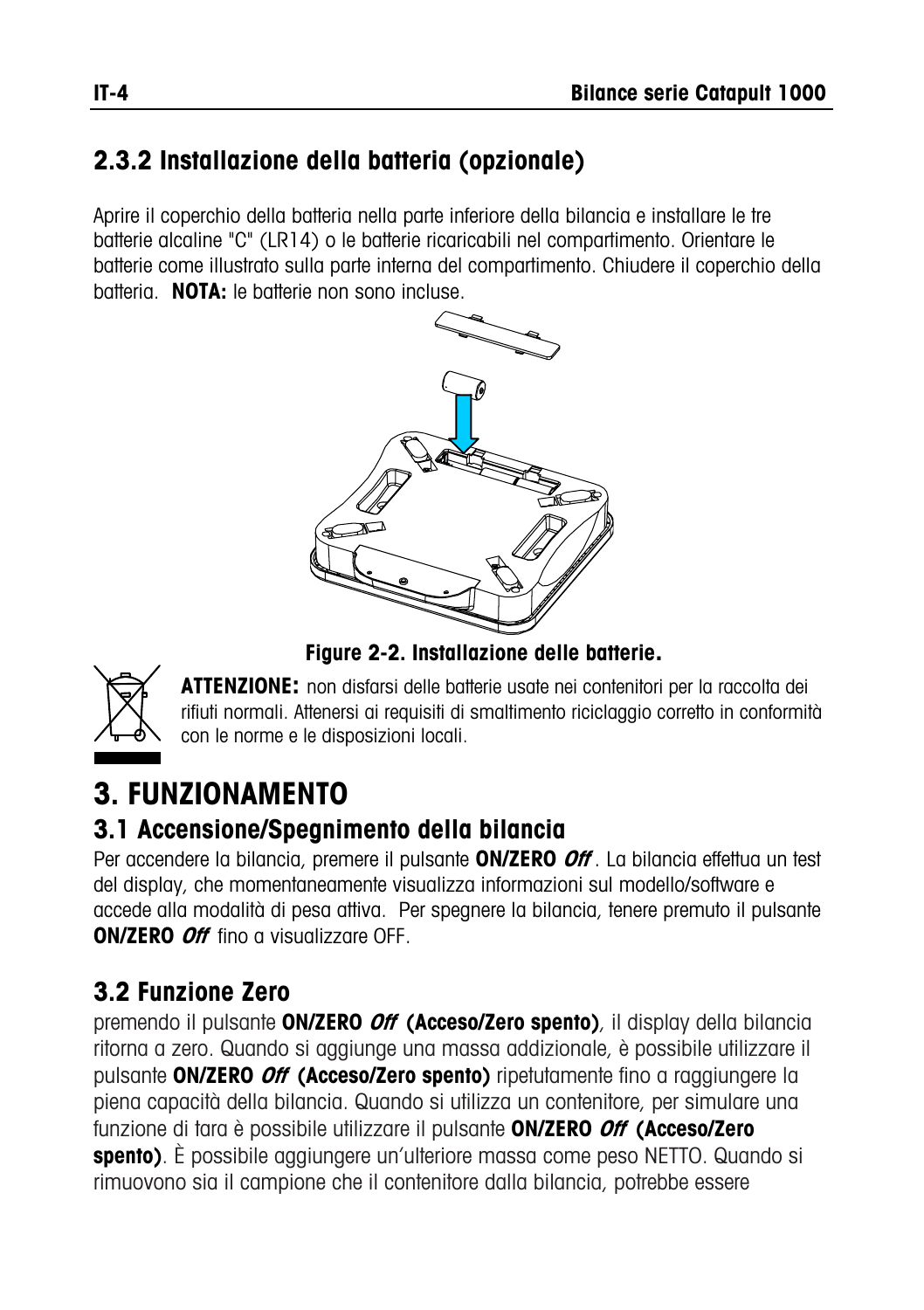visualizzato un valore negativo. Prima del successivo uso, azzerare nuovamente la bilancia.

**NOTA:** il pulsante **ON/ZERO Off (Acceso/Zero spento)** eseguirà una vera funzione di impostazione zero quando i valori visualizzati sono entro il +2% della piena capacità. Superiore a 2%, la gamma è limitata a capienza completa da sottrazione.

### **3.3 Modifica dell'unità di misura**

Premere il pulsante **UNITS Cal (Unità / Taratura)** per visualizzare la prossima unità di misura disponibile.

#### **3.4 Spegnimento automatico**

per allungare la durata della batteria, la bilancia si spegne automaticamente dopo circa quattro minuti di inattività. Questa funzione è attiva solo durante il funzionamento della batteria.

#### **3.5 Pesa dinamica**

Con la piattaforma vuota, premere il pulsante **UNITS Cal (Unità / Taratura)** per passare tra le unità. La modalità dinamica è attiva quando l'indicatore • lampeggia.

Posizionare una massa sulla piattaforma. La bilancia visualizzerà "-A-". **NOTA:** Se si utilizza un contenitore, premere **ON/ZERO Off (Acceso/Zero spento)** per tarare il peso e tornare allo zero.

Con una massa sulla piattaforma o sul contenitore, premendo il tasto **UNITS Cal (Unità / Taratura)** si avvia il conteggio alla rovescia di media da 5 secondi.

Viene quindi visualizzato il peso medio. L'indicatore • smette di lampeggiare quando il processo è completo.

Il display lo visualizza fino a quando non si preme un pulsante.

Per ripetere il processo premere **UNITS Cal (Unità / Taratura)** con una massa sul piattaforma o nel contenitore.

Per uscire, rimuovere la massa dalla piattaforma o dal contenitore e premere **UNITS Cal (Unità / Taratura)**.







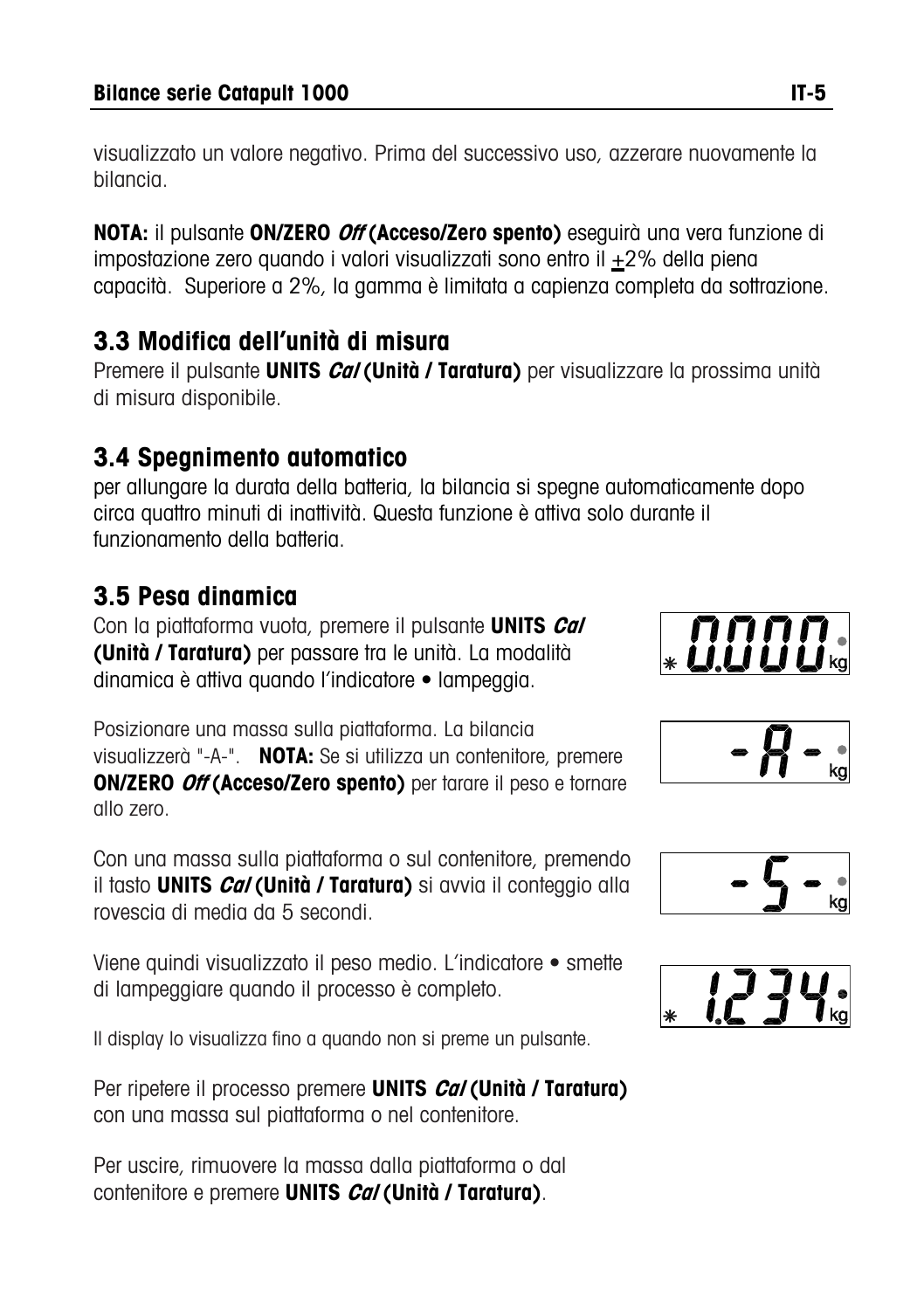### **3.6 Peso AlertTM**

Con la piattaforma vuota, premere il pulsante **UNITS Cal**

**(Unità / Taratura)** fino a quando l'unità lb visualizzato.

Le cifre inizieranno a lampeggiare se il peso sul piatto è più di 70 libbre.

Se il peso sul piatto è di oltre 150 lb, le cifre smetteranno di lampeggiare.

**NOTA:** Peso Aler<sup>™</sup> è disponibile solo in modalità Lb, senza dinamica pesatura. L'indicatore "lb" dovrebbe essere acceso e il "•" indicatore di pesatura dinamica spento.

# **4. TARATURA**

Per risultati ottimali, tarare la bilancia a intervalli regolari (i pesi di taratura non vengono forniti con la bilancia).

### **ATTENZIONE**



**PRESTARE LA MASSIMA ATTENZIONE DURANTE LA GESTIONE DEI PESI DI TARATURA, DAL MOMENTO CHE SONO MOLTO PESANTI. METODI DI SOLLEVAMENTO IMPROPRI DEI PESI DI TARATURA POSSONO CAUSARE LESIONI PERSONALI. PER OTTENERE IL PESO DI TARATURA RICHIESTO, È POSSIBILE UTILIZZARE PIÙ PESI.** 

#### **NOTA:**

- Prima di avviare la taratura, accertarsi che siano disponibili le masse di taratura adeguate (vedere la Tabella 4-1).
- Per tutta la durata della procedura di taratura, accertarsi che la bilancia sia a livello e in una posizione stabile.
- La taratura non è disponibile nella modalità di pesa dinamica.
- La taratura non è disponibile se è attivo LFT (approvato per il commercio). Attendere il riscaldamento della bilancia per circa 5 minuti dopo l'assestamento alla temperatura ambiente.
- Per interrompere la taratura, premere **UNITS Cal (Unità / Taratura)**, o spegnere la bilancia.

| <b>Modello</b> | Pesi per taratura (kg/lb) |  |
|----------------|---------------------------|--|
| C11P9          | 9/20                      |  |
| C11P20         | 20/40                     |  |
| C11P75         | 50/100                    |  |

#### **TABELLA 4-1. PESI DI TARATURA.**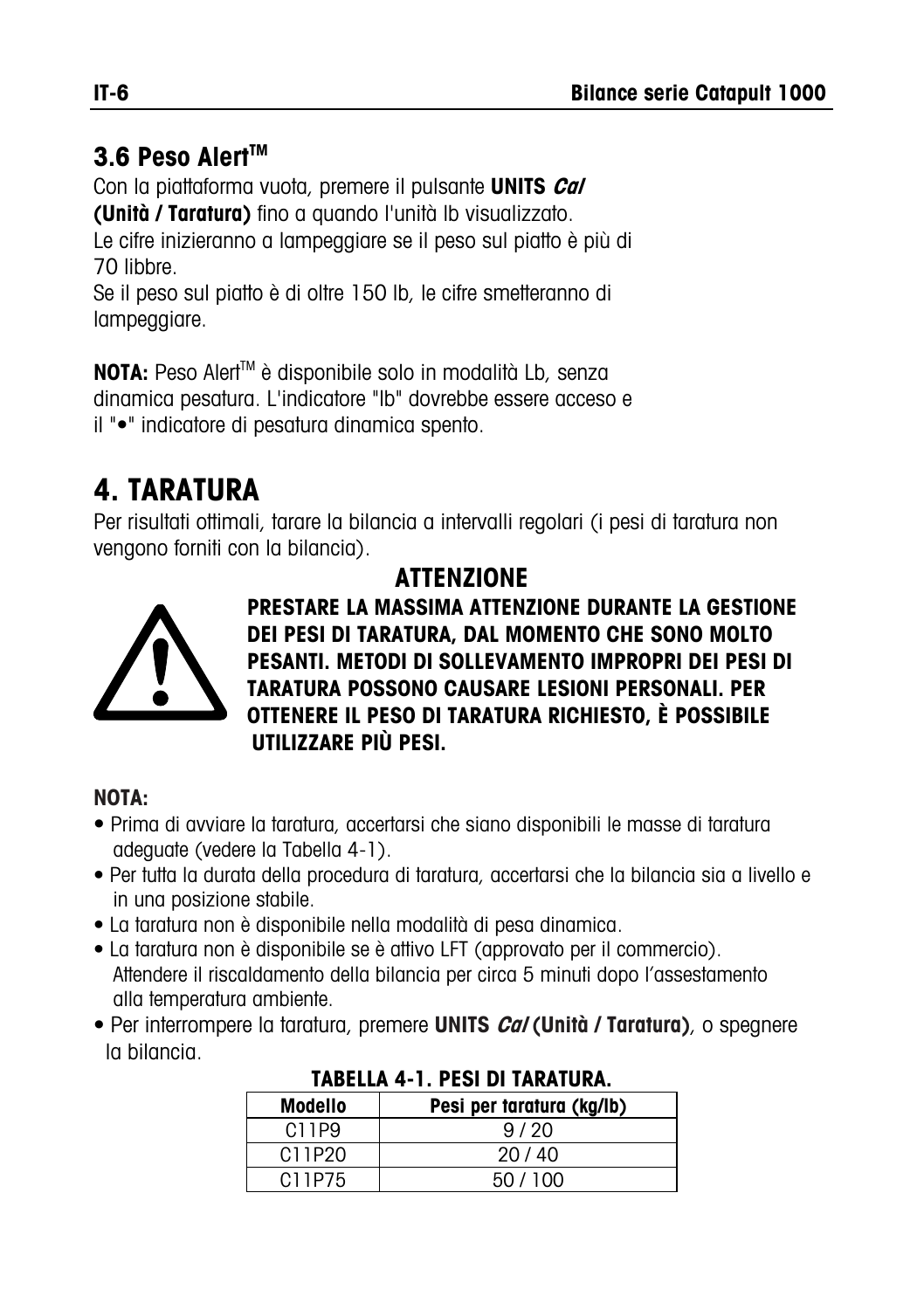#### **4.1 Taratura a intervallo**

La taratura a intervallo utilizza due punti per regolare la bilancia. Il primo punto è costituito dal valore zero, quando sulla bilancia non è presente alcun peso; il secondo punto è il valore di intervallo quando sulla bilancia viene collocato una massa di taratura.

Per selezionare l'unità di pesa da utilizzare per la taratura, premere il pulsante **UNITS Cal (Unità / Taratura)** finché non viene visualizzata la corretta unità.



Con la piattaforma vuota, premere il pulsante **ON/ZERO**  *Off* **(Acceso/Zero spento)** per catturare lo zero della bilancia. Il display visualizzerà "-C-".

Una volta catturato lo zero, viene visualizzato il peso di taratura dell'intervallo richiesto con l'unità selezionata.

Posizionare il peso di taratura sulla piattaforma e premere il pulsante **ON/ZERO Off (Acceso/Zero spento)**. Il display visualizzerà di nuovo "-C-".

Dopo aver catturato l'intervallo, il display tornerà alla normale modalità di pesa.

**NOTA:** se è stato applicato un peso di taratura non corretto, verrà visualizzato il messaggio "CAL E". Ripeti la procedura usando il peso corretto di calibratura.

## **4.2 Blocco della taratura**

mediante un interruttore interno, è possibile bloccare (disabilitare) la funzione di taratura e impedire una ritaratura non autorizzata.

Con la bilancia accesa, rimuovere la copertura sotto l'indicatore svitando le due viti nella parte inferiore.

Far scorrere l'interruttore sul PCB (contrassegnato con SW3) alla posizione contrassegnata con "CAL LOCK" (Blocco taratura).







$$
-50kg
$$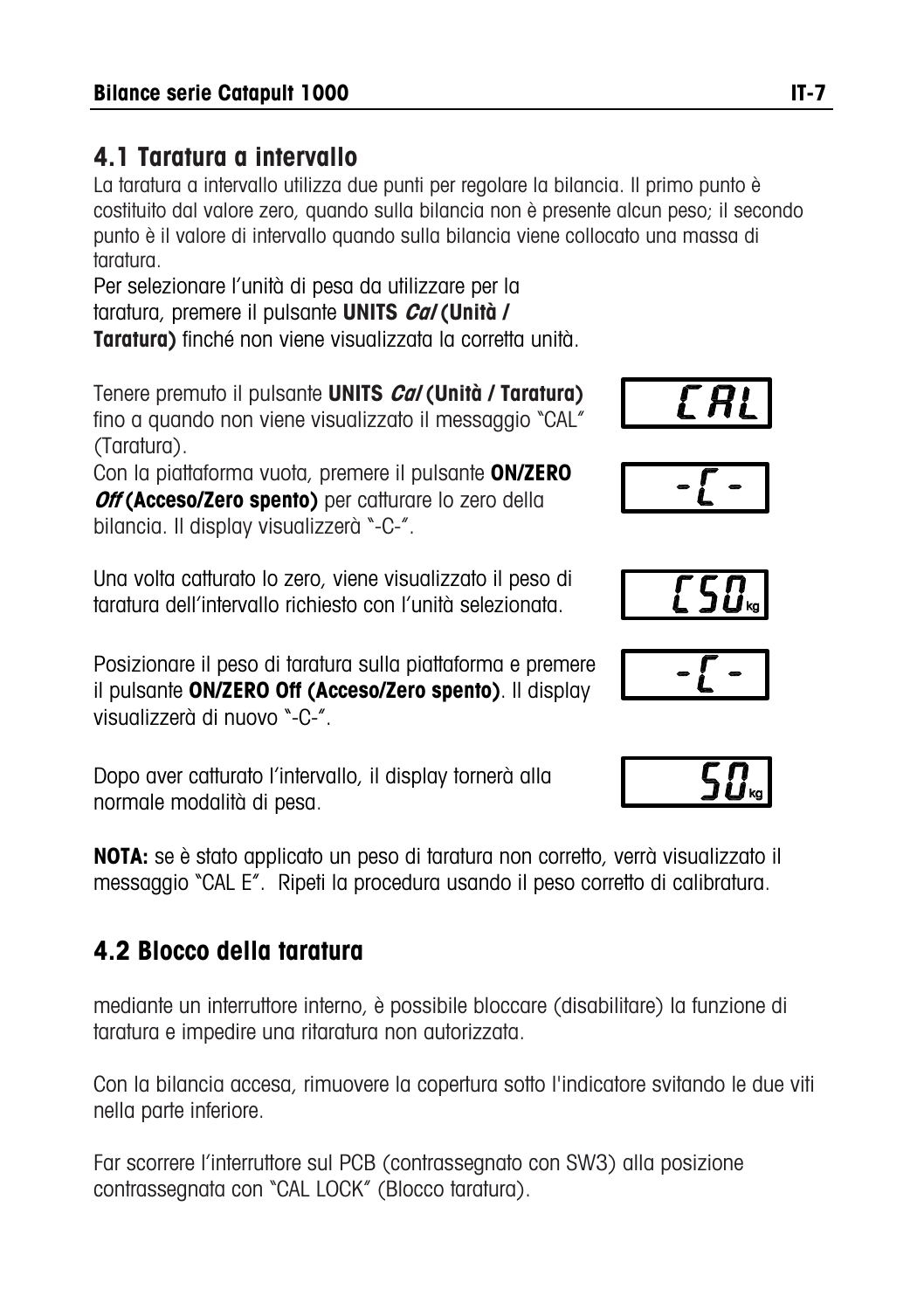Rimontare la copertura.

Se richiesto, posizionare le evidenti etichette sigillanti del pestello sopra i fori della vite o sopra i margini dell'alloggiamento.

Se è necessaria una ritaratura successiva, sarà necessario riaprire l'alloggiamento e rimettere l'interruttore di blocco in posizione originale.

**NOTA:** quando l'interruttore di blocco è impostato nella posizione CAL LOCK (Blocco taratura), l'intervallo zero di accensione è ridotto al 10% della piena capacità.

## **5. MANUTENZIONE**

**Attenzione: prima di effettuare la pulizia, spegnere la bilancia, e scollegare l'alimentatore di rete.** 

### **5.1 Pulizia**

Il pannello può essere pulito con un panno inumidito con un detergente delicato. Non utilizzare solventi, prodotti chimici, alcol, ammoniaca o abrasivi per pulire il telaio o i pannelli di controllo.

#### **5.2 Individuazione guasti**

La tabella seguente elenca alcuni problemi comuni, le loro cause possibili e le varie soluzioni. Se il problema persiste, contattare Ohaus o un rivenditore autorizzato.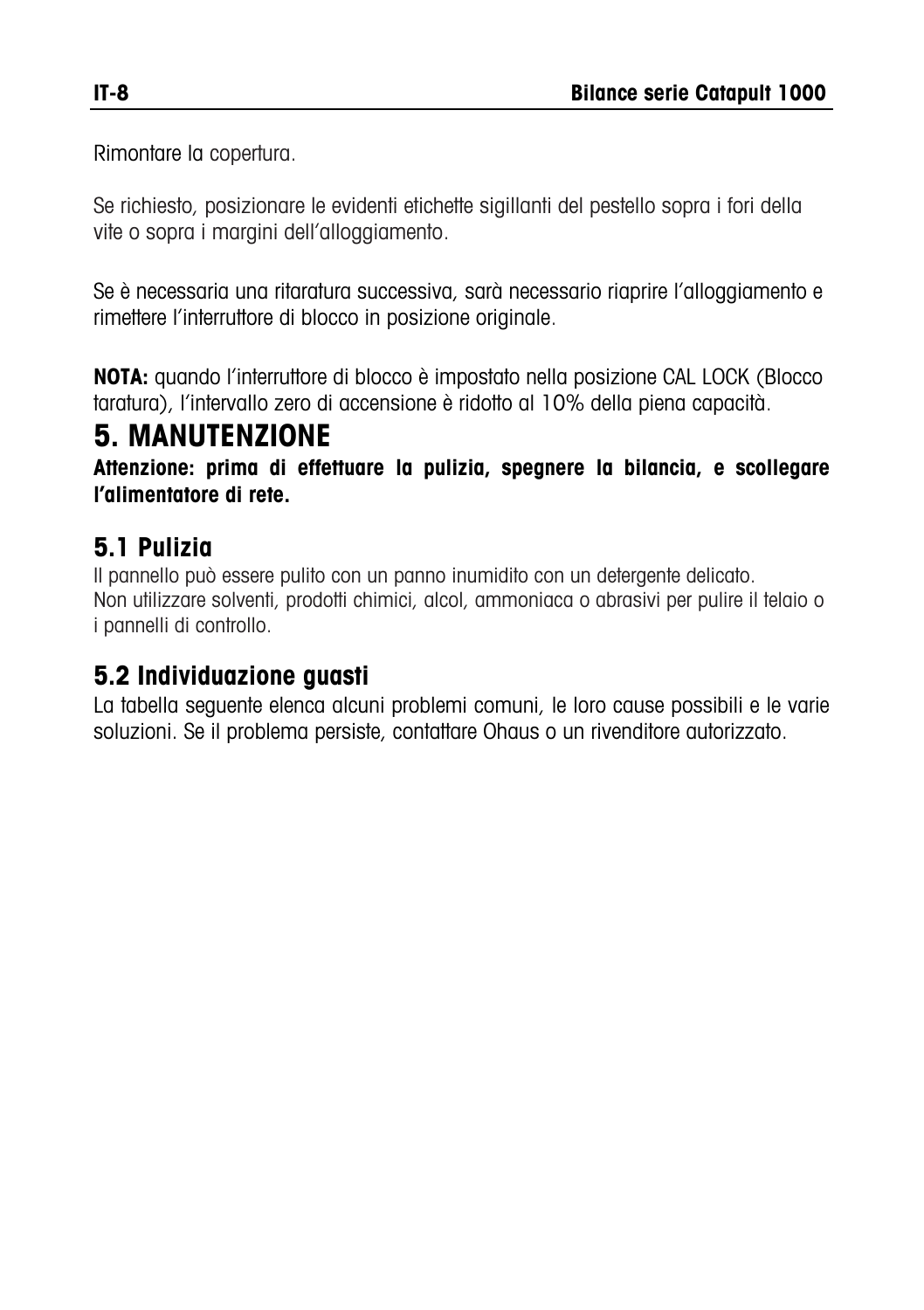| <b>Sintomo</b>                           | <b>Cause possibili</b>                                                   | <b>Soluzione</b>                                                                                                                        |
|------------------------------------------|--------------------------------------------------------------------------|-----------------------------------------------------------------------------------------------------------------------------------------|
| Scale will not turn<br>on                | Bilancia non alimentata<br>Batteria scarica                              | Verificare connessioni e tensione<br>Verificare polarità delle batteria.                                                                |
| Poor accuracy                            | Taratura impropria. Ambiente non<br>stabile.                             | Eseguire taratura. Spostare la bilancia in<br>una posizione adatta                                                                      |
| Impossibile<br>effettuare la<br>taratura | CAL LOCK attivato<br>Ambiente non stabile<br>Massa di taratura sbagliata | Disattivare CAL LOCK (see section 4.2)<br>Spostare la bilancia in una posizione<br>adatta. Utilizzare una massa di taratura<br>corretta |
| La bilancia<br>visualizza Lo bAt         | La batteria è scarica                                                    | Collegare l'alimentazione o cambiare le<br>batterie                                                                                     |
| La bilancia<br>visualizza "Lo<br>Line"   | bassa tensione di linea<br>(alimentazione di rete)                       | Verificare tensione di fonte                                                                                                            |
| La bilancia<br>visualizza "E"            | Peso sul vassoio che supera la<br>capacità                               | Rimuovere il peso dal vassoio                                                                                                           |
| La bilancia<br>visualizza "CALE"         | Peso di taratura non corretto sul<br>vassoio                             | Usare il peso corretto di taratura                                                                                                      |
| La bilancia<br>visualizza "UnSt"         | La bilancia è instabile<br>all'accensione.                               | Riassegnare bilancia ad un ambiente più<br>stabile                                                                                      |

#### **TABLE 5-1. RISOLUZIONE DEI PROBLEMI.**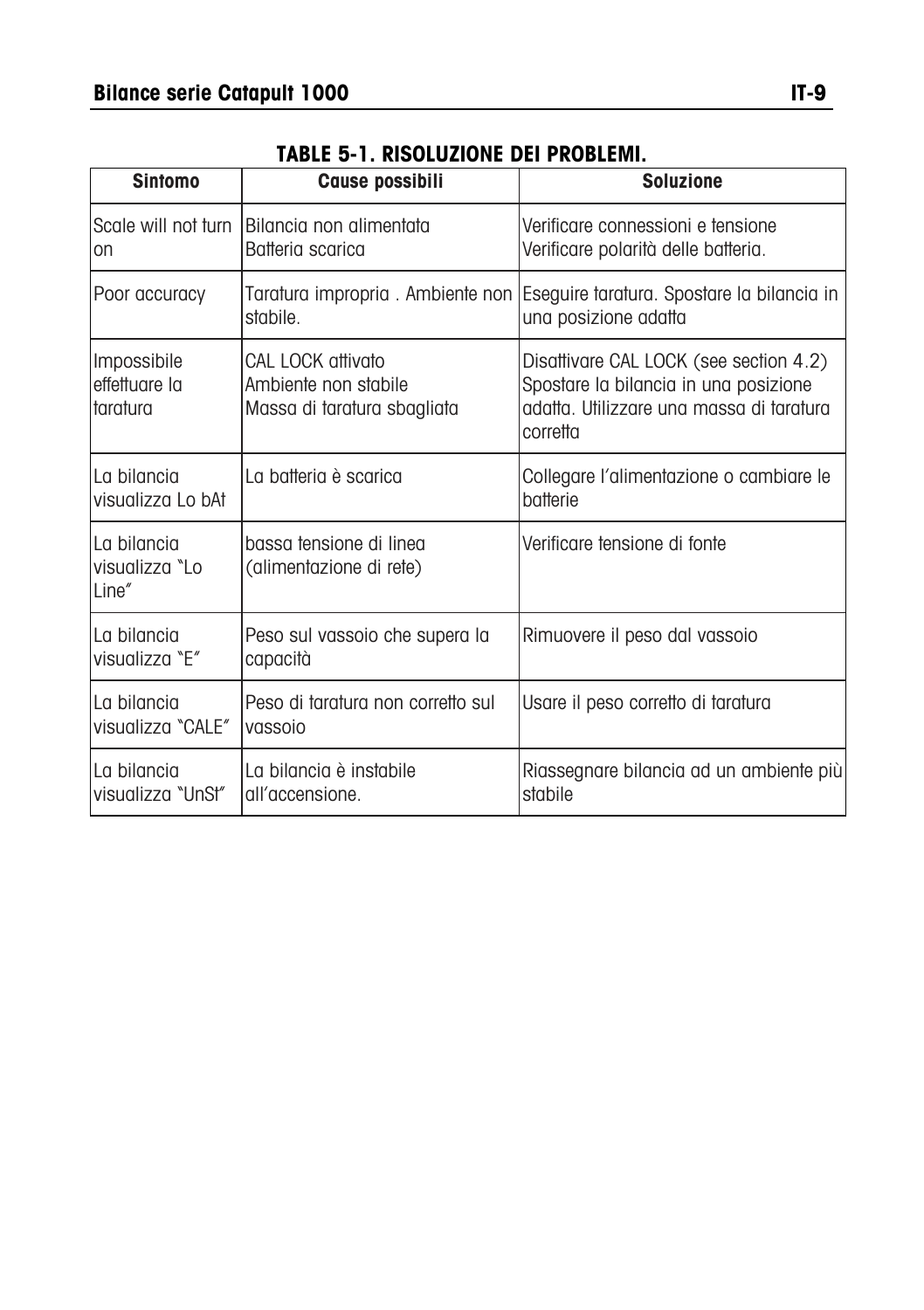#### **5.3 Informazioni relative all'assistenza**

Se la sezione Individuazione guasti non risolve o non descrive il problema incontrato, contattare l'assistenza tecnica autorizzata Ohaus. Per l'assistenza negli Stati Uniti, chiamare il numero verde USA 800-526-0659 tra le 8.00 e le 17.00 EST (ora della costa orientale degli Stati Uniti). Il personale specializzato addetto alla manutenzione sarà disponibile per l'assistenza. Fuori dagli Stati Uniti, consultare il nostro sito Web, **www.ohaus.com**, per individuare l'ufficio Ohaus più vicino.

# **6. DATI TECNICI**

I dati tecnici sono validi per le seguenti condizioni ambientali: Temperatura ambiente: da 5 °C a 40 °C / 41° to 104° F Umidità relativa: dal 10% al 80% di umidità relativa, senza condensa

#### **6.1 Specifiche tecniche**

| IADLLLA V= I. VI LVII IVIIL.    |                                                                       |                 |                 |  |
|---------------------------------|-----------------------------------------------------------------------|-----------------|-----------------|--|
| Modello                         | C11P9                                                                 | C11P20          | C11P75          |  |
| Capacità x Leggibilità          | 9 kg x 0.005 kg                                                       | 20 kg x 0.01 kg | 75 kg x 0.05 kg |  |
|                                 | 20 lb x 0.01 lb                                                       | 44 lb x 0.02 lb | 165 lb x 0.1 lb |  |
| Unità di misura                 | kg, Ib                                                                |                 |                 |  |
| Modalità                        | Pesare semplice, pesare dinamico, Peso Alert™ (solo in modalità       |                 |                 |  |
|                                 | semplice lb)                                                          |                 |                 |  |
| Tastierino                      | 2 pulsanti meccanici:                                                 |                 |                 |  |
| Pesi di taratura                | 9 kg / 20 lb                                                          | 20 kg / 40 lb   | 50 kg / 100 lb  |  |
| Display                         | 4 cifre, LCD, altezza 20 mm/0,8"                                      |                 |                 |  |
| Indicatori del display          | Stabilità, pesante unità, pesare dinamico, condizione della batteria  |                 |                 |  |
| Intervallo Tara                 | A capienza da sottrazione.                                            |                 |                 |  |
| Tempo di stabilizzazione        | $\leq$ 3 secondi                                                      |                 |                 |  |
| Sovraccarico massimo            | 150%                                                                  |                 |                 |  |
| Temperatura / umidità di        | da 5 a 40 °C (da 41 a 104 °F) dal 10% al 80% di umidità               |                 |                 |  |
| funzionamento                   | relativa, senza condensa                                              |                 |                 |  |
| Requisiti di alimentazione      | 9-12 VCC 100mA alimentatore di rete (in dotazione)                    |                 |                 |  |
|                                 | 3 batterie alcaline "C" (LR14) o le batterie ricaricabili (opzionale) |                 |                 |  |
| Spegnimento automatico          | 4 minuti senza attività (solo funzionamento a batteria)               |                 |                 |  |
| Durata media della batteria     | 300 ore                                                               |                 |                 |  |
| Dimensioni della bilancia (mm / | 316 x 316 x 60/12.4 x 12.4 x 2.36                                     |                 |                 |  |
| in)                             |                                                                       |                 |                 |  |

#### **TABELLA 6-1. SPECIFICHE.**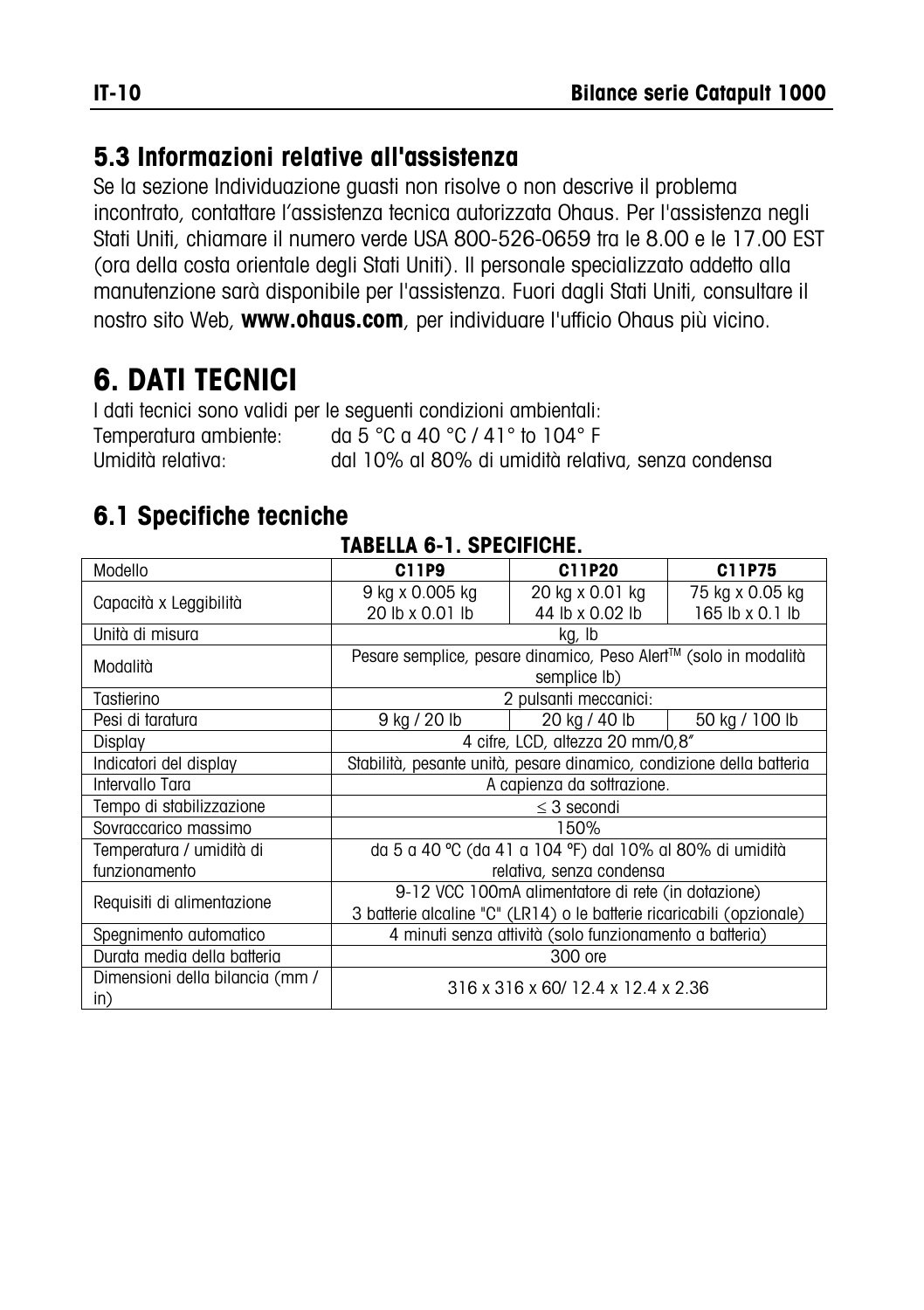#### **6.2. Drawings and Dimensions**



**Figura 6-1. Dimensioni complessive serie Catapult 1000.**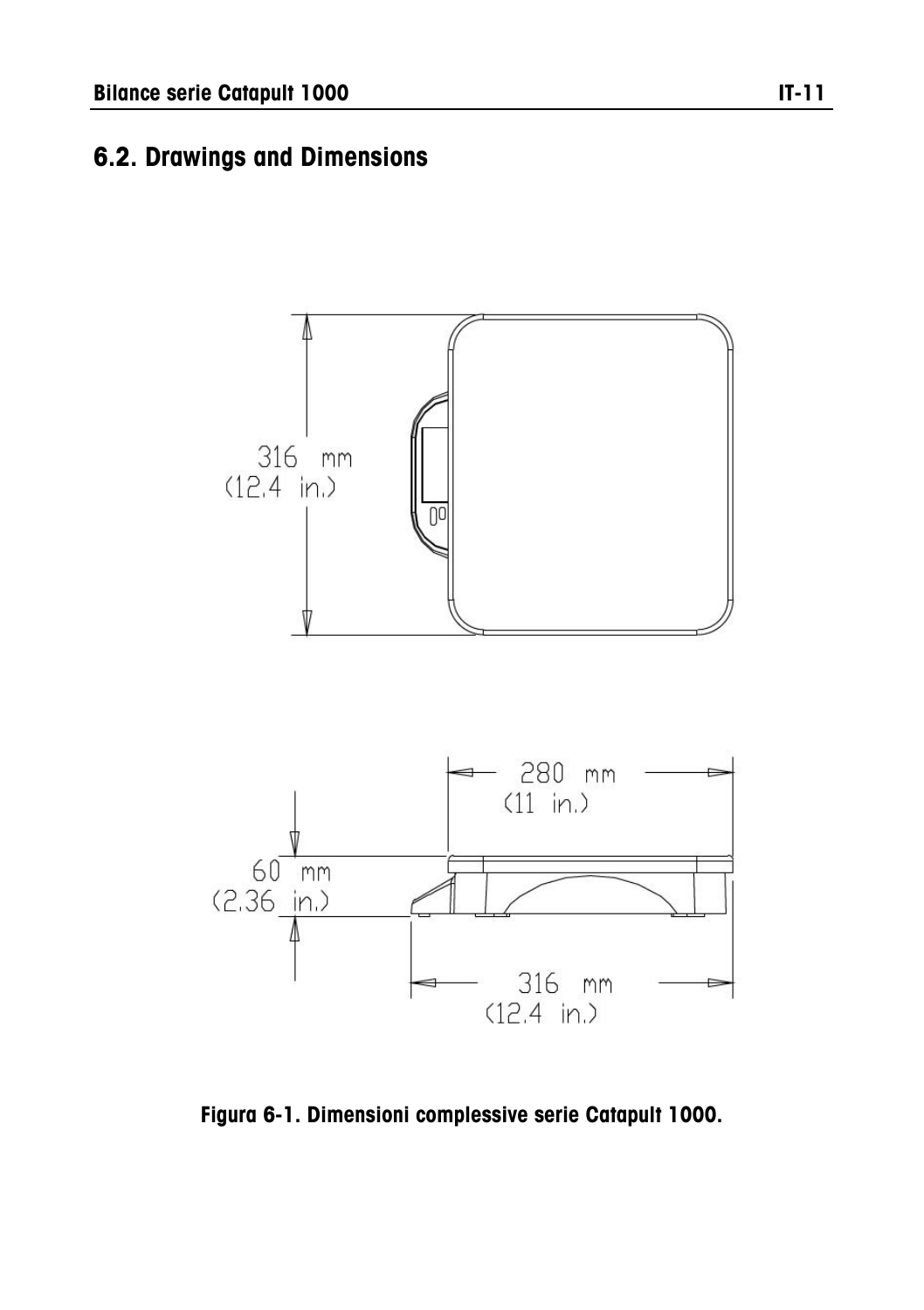#### **6.3. Conformità**

La conformità ai seguenti campioni è indicata dal contrassegno corrispondente sul prodotto.

| <b>Mark</b> | <b>Standard</b>                                                                                                                                                                                                                                   |
|-------------|---------------------------------------------------------------------------------------------------------------------------------------------------------------------------------------------------------------------------------------------------|
|             | Questo prodotto è conforme alle norme armonizzate applicabili delle<br>direttive comunitarie 2011/65/UE (RoHS), 2014/30/UE (EMC) e<br>2014/35/UE (LVD). La dichiarazione di conformità CE è disponibile online<br>all'indirizzo www.ohaus.com/ce. |
|             | EN 61326-1                                                                                                                                                                                                                                        |

#### **Smaltimento**



In conformità a quanto stabilito dalla Direttiva Europea 2002/96/CE in materia di apparecchi elettrici ed elettronici (RAEE), questo strumento non può essere smaltito come i normali rifiuti. Tale presupposto resta valido anche per i Paesi al di fuori dei confini della UE, conformemente alle norme nazionali in vigore.

Si prega quindi di smaltire questo prodotto separatamente e in modo specifico secondo le disposizioni locali relative alle apparecchiature elettriche ed elettroniche.

Per qualsiasi chiarimento, rivolgersi agli enti preposti o al rivenditore dell'apparecchiatura stessa.

In caso di cessione dello strumento (per es. per ulteriore utilizzo privato o aziendale/industriale), si prega di comunicare anche questa disposizione.

Per le istruzioni relative allo smaltimento in Europa, fare riferimento a [www.ohaus.com/w](http://www.ohaus.com/)eee.

Si ringrazia per il contributo alla tutela dell'ambiente.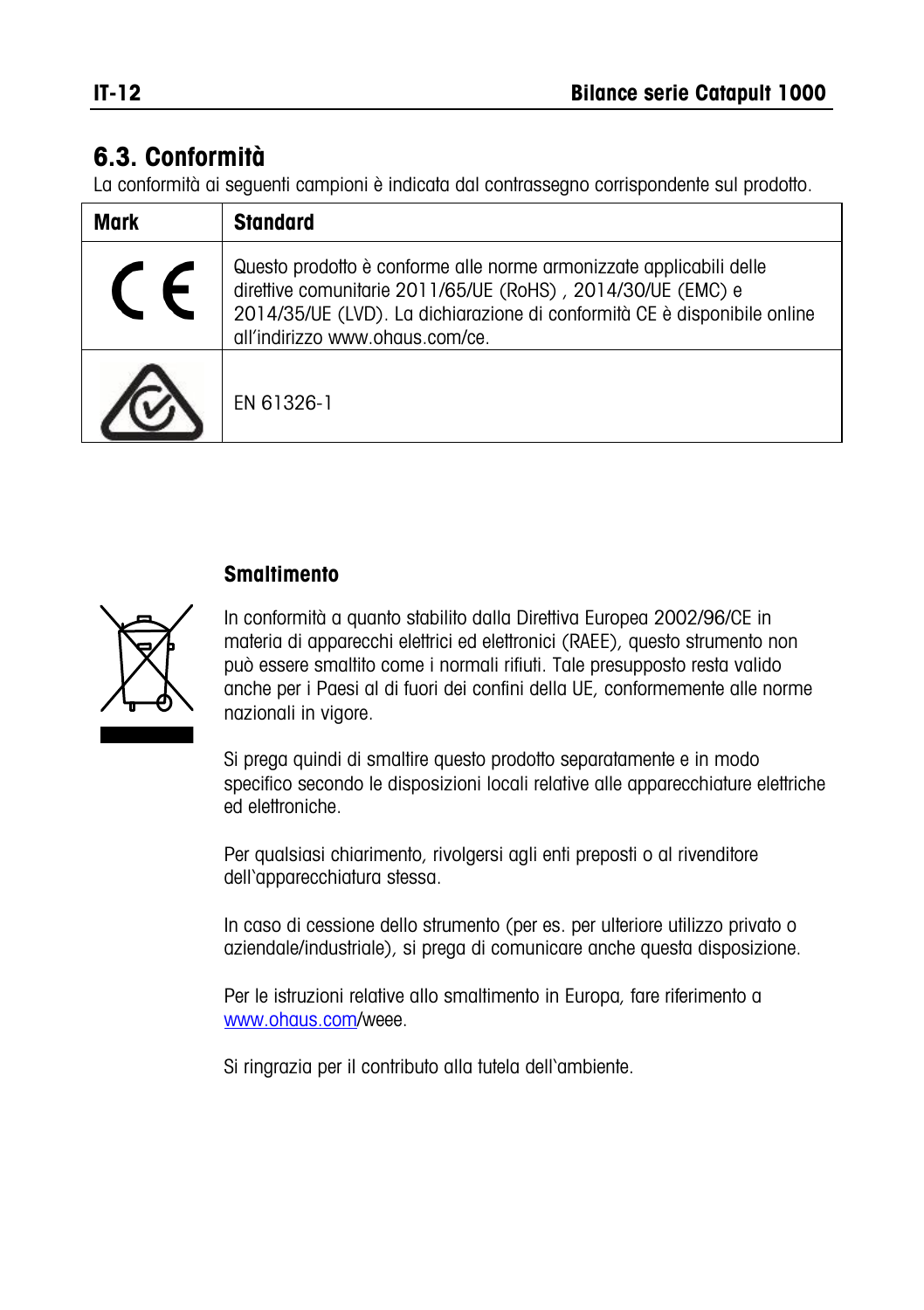#### **Registrazione ISO 9001**

Nel 1994, Ohaus Corporation, USA, ha ricevuto il certificato di registrazione ISO 9001 da Bureau Veritus Quality International (BVQI), come conferma che il sistema di gestione della qualità Ohaus risponde alle caratteristiche standard di ISO 9001. Il 21 Maggio 2009, Ohaus Corporation, USA, è stata riregistrata per la normativa ISO 9001:2008.

#### **GARANZIA LIMITATA**

I prodotti Ohaus sono garantiti contro difetti nei materiali e nella lavorazione dalla data di consegna per tutta la durata del periodo di garanzia. Durante il periodo di garanzia Ohaus riparerà o, a sua scelta, sostituirà tutti i componenti che siano difettosi senza costo alcuno, purché il prodotto venga rinviato, con spese prepagate, alla Ohaus.

Questa garanzia non è valida se il prodotto è stato danneggiato o trattato con poca cura, esposto a materiali radioattivi o corrosivi, se vi siano penetrati materiali estranei o in seguito ad assistenza eseguita da personale non Ohaus. In assenza di una scheda di garanzia rinviata insieme al prodotto, il periodo di garanzia avrà inizio dal momento della spedizione del prodotto al rivenditore autorizzato. Non viene rilasciata nessun'altra garanzia espressa o implicita da parte della Ohaus Corporation. Ohaus Corporation non sarà responsabile per qualsiasi danno indiretto.

Vista la diversità di normativa tra i vari Stati in termini di garanzia, contattare direttamente la Ohaus o il rivenditore locale Ohaus per ulteriori dettagli.